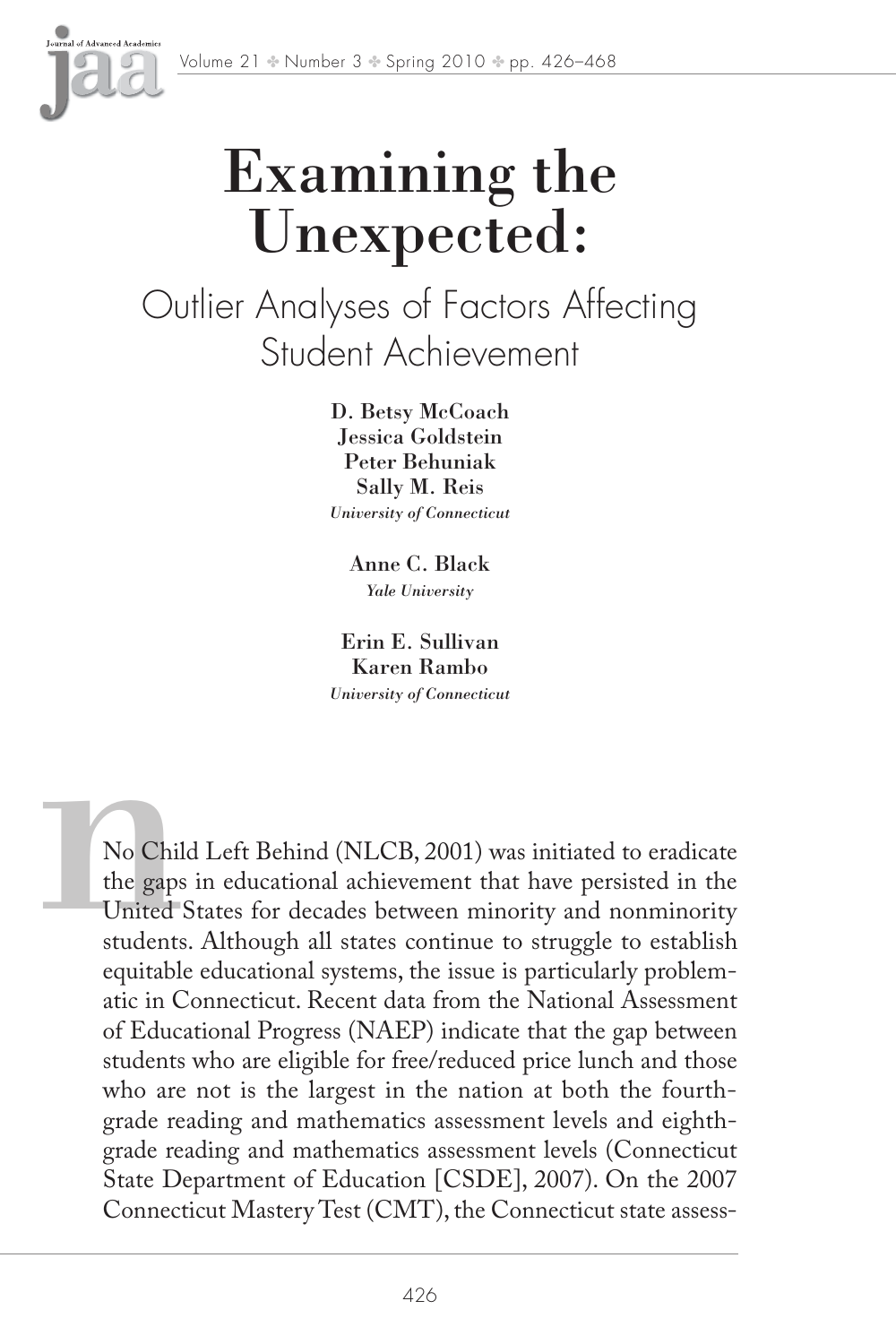In this study, we predicted achievement based on a variety of school demographic and background variables and identified schools that had achievement profiles that exceeded or fell short of their expected achievement levels. We identified schools that were over- or underperforming and surveyed parents, teachers, and administrators in an effort to isolate factors that differ across the two types of schools. Across the three sets of surveys, perceptions of parents and perceptions about parents emerged as an interesting area of difference. Although parents in the positive and negative outlier schools reported similar perceptions about parent/teacher communication, teachers and administrators in the positive outlier schools appeared to have more positive perceptions of parents. Specifically, these teachers perceived the parents in their school as being more involved in their children's education, and they encouraged high levels of parent involvement. Certainly, these more positive attitudes may help educators work more effectively with parents, building a more effective partnership to increase student achievement. Perhaps consequently, parents in the positive outlier schools reported greater satisfaction with their schools than parents in the negative outlier schools did. This study found that parental involvement and parental perceptions were key variables that helped to explain differences of the over- and underachieving schools. Thus, communication and collaboration among parents, teachers, and staff appear to be critical factors predicting the success of low-SES schools.

summusry summary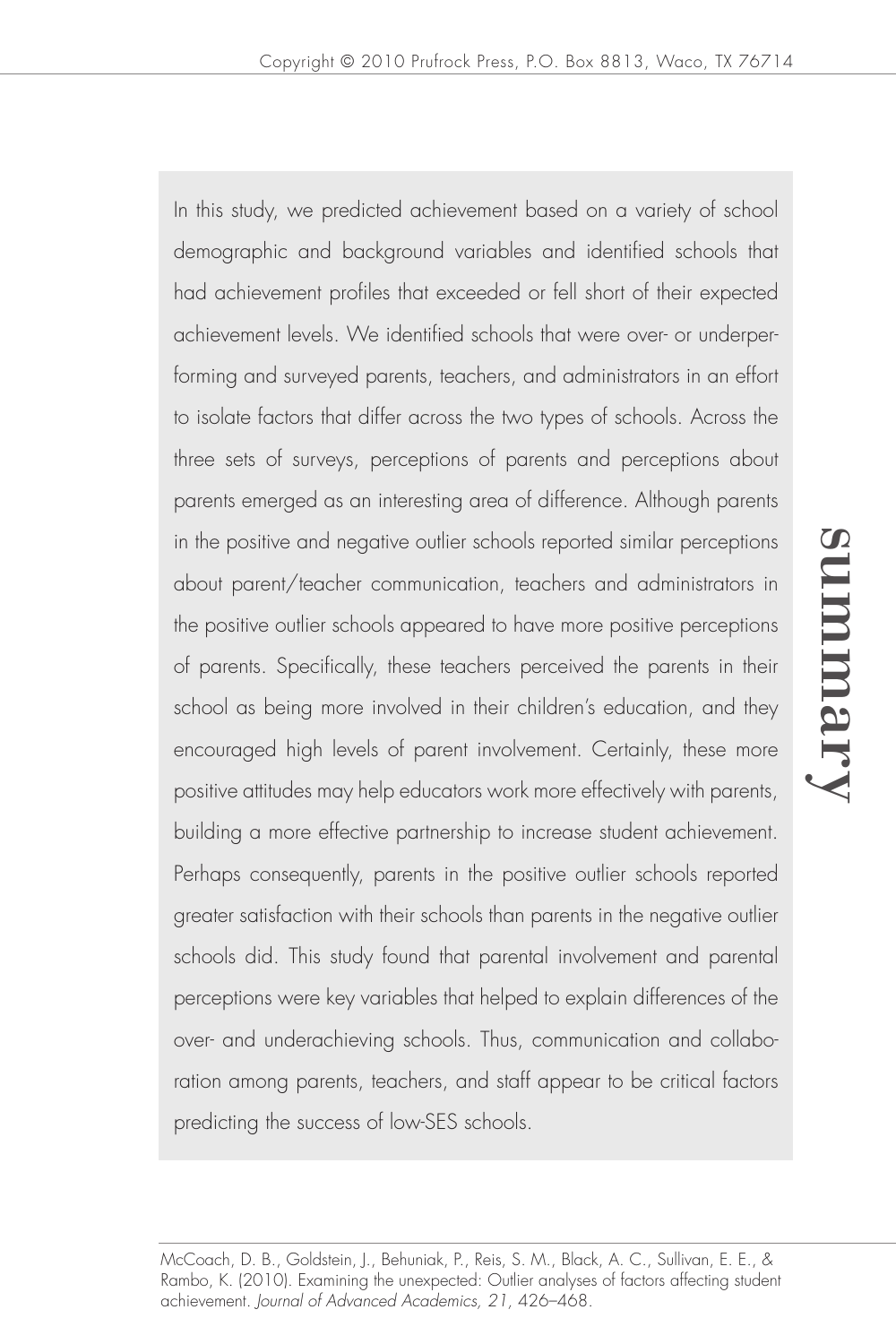ment, 69% of White fourth-grade students scored at or above the state's goal in reading, but only 29% of Black students and 27% of Hispanic students reached that target (CSDE, 2008). Similar disparities were evident for mathematics.

Despite the bleak assessment data, administrators and researchers felt that many Connecticut schools with diverse populations were effecting a positive change in student learning. Typical evaluation of school success entails the examination of mean scores for the school or the percentage of students who meet or exceed some cutoff proficiency value. Unfortunately, such an approach does not account for the diverse clientele of different schools, nor does it account for baseline differences among students at the start of the school year. A variety of growth, value added, and residual based approaches to data analysis exist to take into account individual differences that exist prior to the start of instruction.

For this study, we employed a residual based approach to studying the issue of student achievement. Rather than evaluating schools based on their mean achievement, we chose to predict achievement based on a variety of school demographic and background variables and identified schools that had achievement profiles that exceeded or fell short of their expected achievement levels, which allowed for a more direct and equitable comparison of schools with similar compositions of students. We believe that such an approach more accurately represents the educational effectiveness of urban or low-SES schools. A static, performancebased approach confounds the effects of the school with the entry characteristics of its clientele. Further, it sets the same benchmark or expected value for all schools, regardless of differences in the school's clientele. Our residual-based approach explicitly takes the clientele of the school into account when predicting school achievement levels. Although the current study is applied to the data from only one state (Connecticut), the approach that we take could be applied to any national or state-level dataset.

After we identified over- and underperforming schools, we conducted a multifaceted survey study to examine parent, teacher, and administrator-related factors that were related to the performance of these schools. We developed parent, teacher, and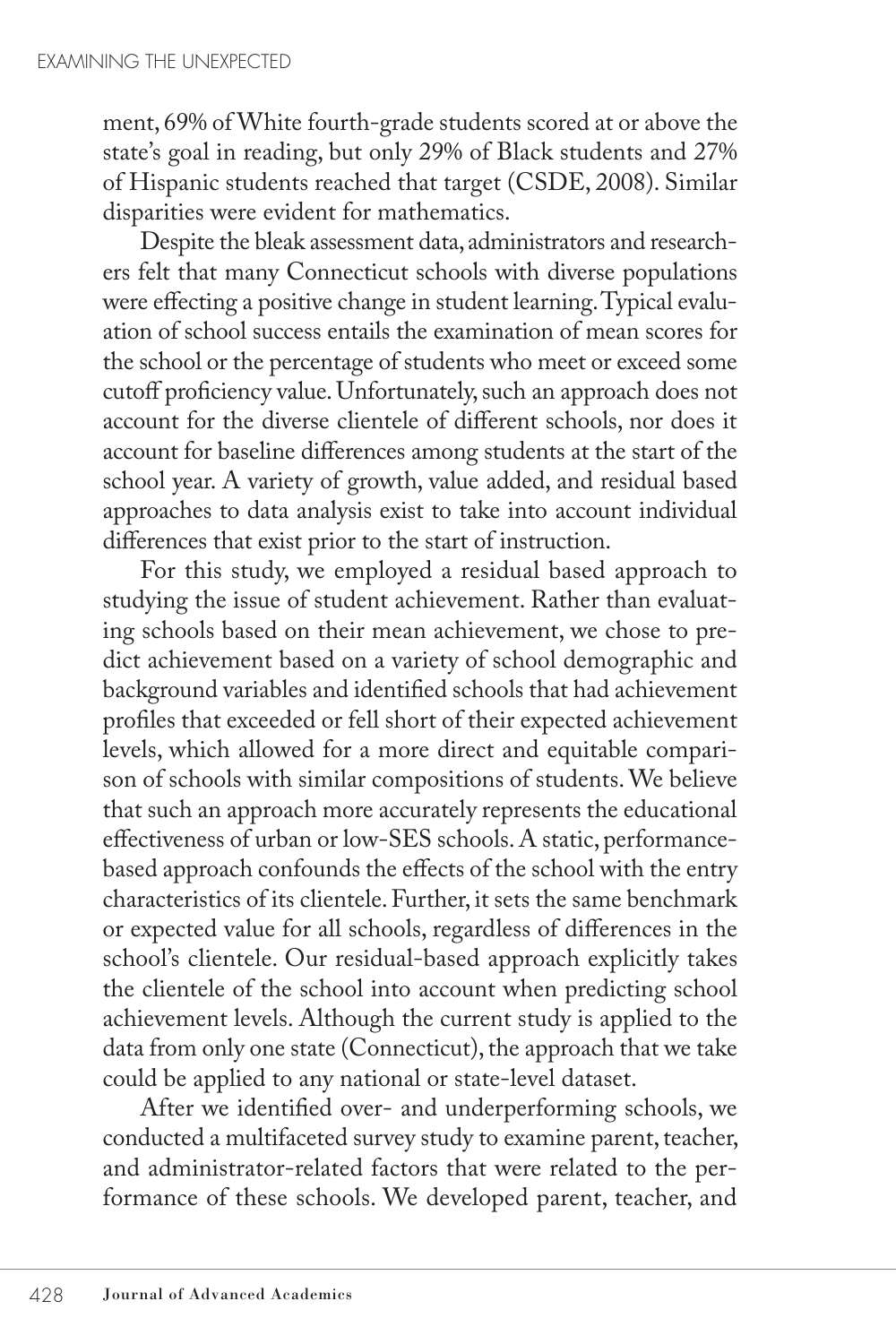administrator surveys, and invited all of the over- and underperforming schools to take part in the surveys. The goal of the survey study was to identify malleable school and teacher-related factors that distinguish over- and underperforming schools.

### Review of the Literature

#### Student Demographics and Student Achievement

The composition of the student body in any given school is determined largely by sociological and economic factors. In addition to educating their students, teachers in schools that serve students from more challenged backgrounds grapple with issues such as inadequate instructional resources, student hunger, lack of parental involvement, and school and student safety issues. Despite these differences in context, all schools are held to the same standard for student achievement on state assessments, regardless of the populations they serve.

Having a large percentage of proficient students in a school does not necessarily mean that students' high achievement is the result of good instruction. Instead, prior achievement or other relevant characteristics of the student body may help to explain current levels of achievement (Linn, 2005). When largescale assessments are used as the sole measure of accountability, the characteristics of the school's clientele are confounded with change that is directly attributable to the effectiveness of the school (Carlson, 2002; Ponisciak & Bryk, 2005), producing biased estimates of school effects. As such, holding all schools accountable for the same mean achievement levels when students enter schools with vastly differing levels of achievement puts the neediest schools at a further disadvantage (Ballou, Sanders, & Wright, 2004). A more appropriate measure of a school's effect on student achievement should account for the nature of students in the schools as well as the characteristics of the schools themselves. For instance, the correlation between socioeconomic status (SES) and achievement tends to be approximately .30 at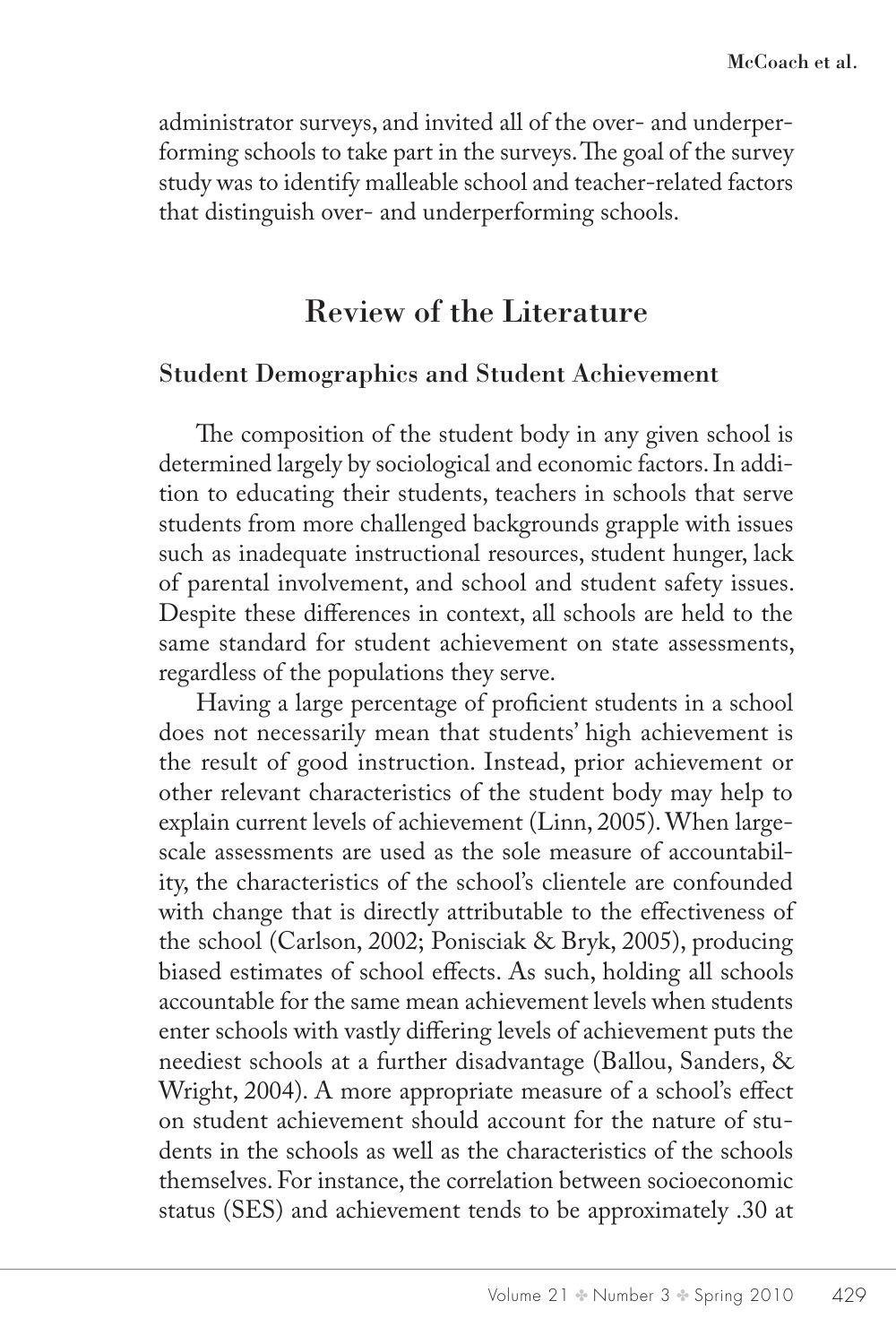the student level (Sirin, 2005). When aggregated to the school level, the correlation between SES and academic achievement is approximately .60 (Sirin, 2005), although that correlation has been estimated to be even higher (.73) in an earlier meta-analysis (White, 1982). The racial achievement gap has been well-documented ( Jencks & Phillips, 1998) as well.

In the aggregate, background characteristics such as SES, ethnicity, and language status are predictive of achievement. However, any individual's achievement may be similar to or different from the value predicted by demography. The same is true at the school level. Although there is a relationship between the SES and racial composition of the school and the school's average achievement level, this relationship is neither perfect nor deterministic. Further, factors such as SES, ethnicity, and language status are fixed characteristics: students and schools cannot intervene to change these variables. A number of malleable school, teacher, and parent factors have been associated with student achievement in the research literature. Below, we review the most salient of these factors for the present study.

# School Leadership and Student Achievement

Research has suggested that strong leaders are critical to successful learning environments (Briggs & Wohlstetter, 2003; Hallinger, Bickman, & Davis, 1996; Haycock, Jerald, & Huang, 2001; Jesse, Davis, & Pokorny, 2004; McGee, 2004; Muijs, Harris, Chapman, Stoll, & Russ, 2004; Murphy, 2004; Scribner & Scribner, 2001; Snipes, 2004; Yau, 2002). Several characteristics of strong leaders are evident in the literature: They have a clear vision for their schools that is continuously communicated to school staff and parents (Cole-Henderson, 2000; EdSource, 2006; Jesse et al., 2004); they have high expectations for all students (Cole-Henderson, 2000; EdSource, 2006; McGee, 2004; Scribner et al., 2001); and they are able to translate their vision and expectations into concrete goals for teachers by aligning curriculum with state standards and standardized tests (EdSource, 2006;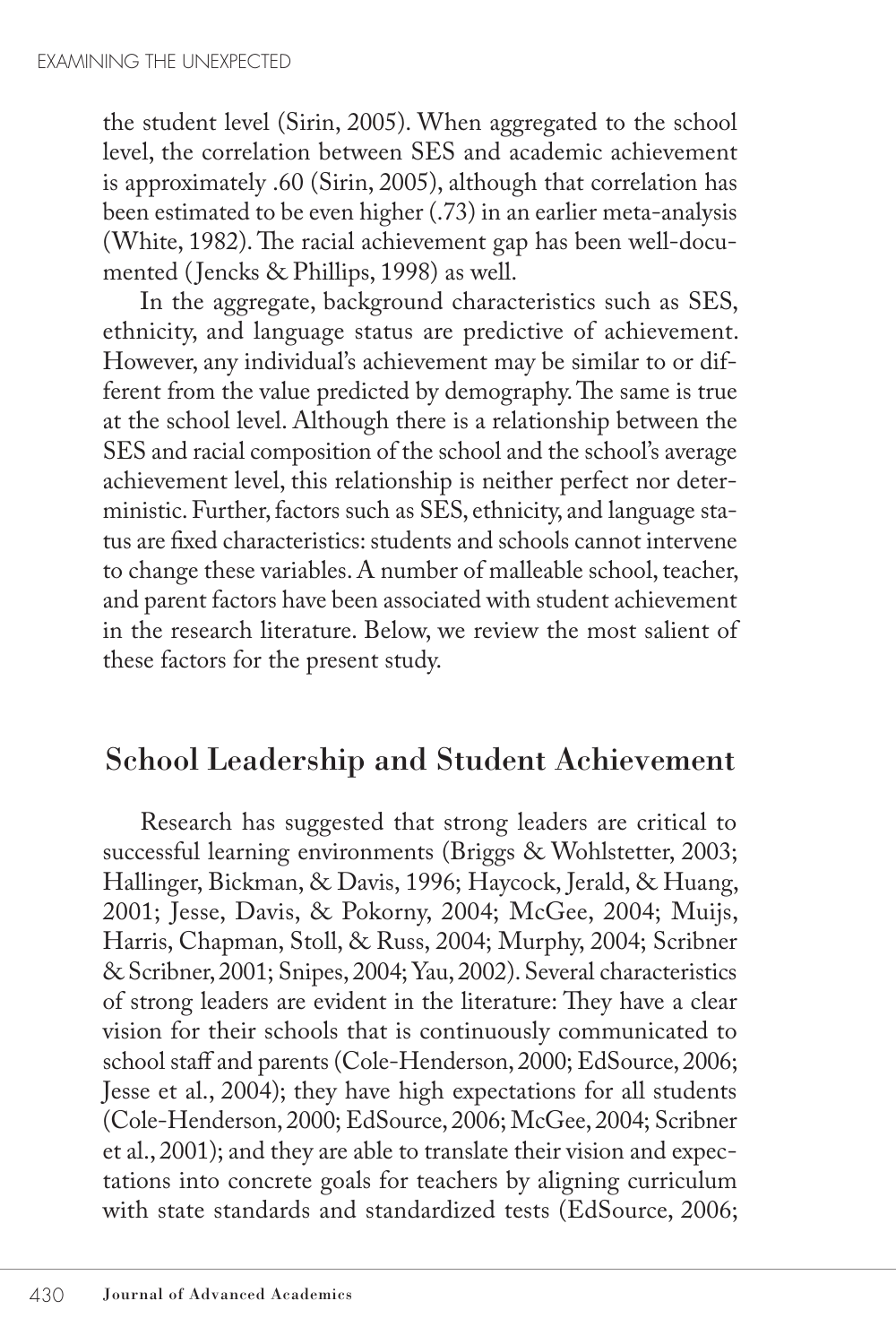Education Trust, 2003). These principles transfer to increases in student achievement. Principals' attention to the state standards relates to overall school achievement (EdSource, 2006; Education Trust, 2003; Hallinger et al., 1996; Heck, 1992; Hopkins, 1999; Jesse et al., 2004; McGee, 2004). In conclusion,

a focus on teaching and learning, effective distributed leadership, creating an information-rich environment, creating positive school culture, creating a learning environment and a strong emphasis on continuous professional development . . . have all consistently been demonstrated to be important in improving schools in difficult or challenging circumstances. (Muijs et al., 2004, p. 168)

#### Teachers and Student Achievement

A number of teaching-related factors have been associated with increased achievement. Teachers' attitudes, strategies, and expectations affect students' school performance (EdSource, 2006; Gaddy, 1988; Niebuhr & Niebuhr, 1999; Ramirez, 2003; Romo, 1999; Rosenthal & Jacobson, 1968; Smrekar, Guthrie, Owens, & Sims, 2001). Niebuhr and Niebuhr (1999) found that teachers who demonstrated a warm and friendly attitude toward students and who allowed students to know them as people increased student achievement. In Hopkins' (1999) research, effective teachers interacted frequently with individual students during lessons, and they communicated expectations and provided praise for student success. Other characteristics of strong teachers include making themselves readily available to students, committing significant time to planning, working collaboratively with other teachers, making an effort to continually develop their teaching craft, and aligning themselves with the school's mission to improve achievement (EdSource, 2006; Hallinger et al., 1996; Heck, 1992; Hopkins, 1999; Jesse et al., 2004; McGee, 2004).

Standards-based teaching may also increase student achievement. Stone and Lane (2003) combined data from student assessments as well as student and teacher surveys using longitudinal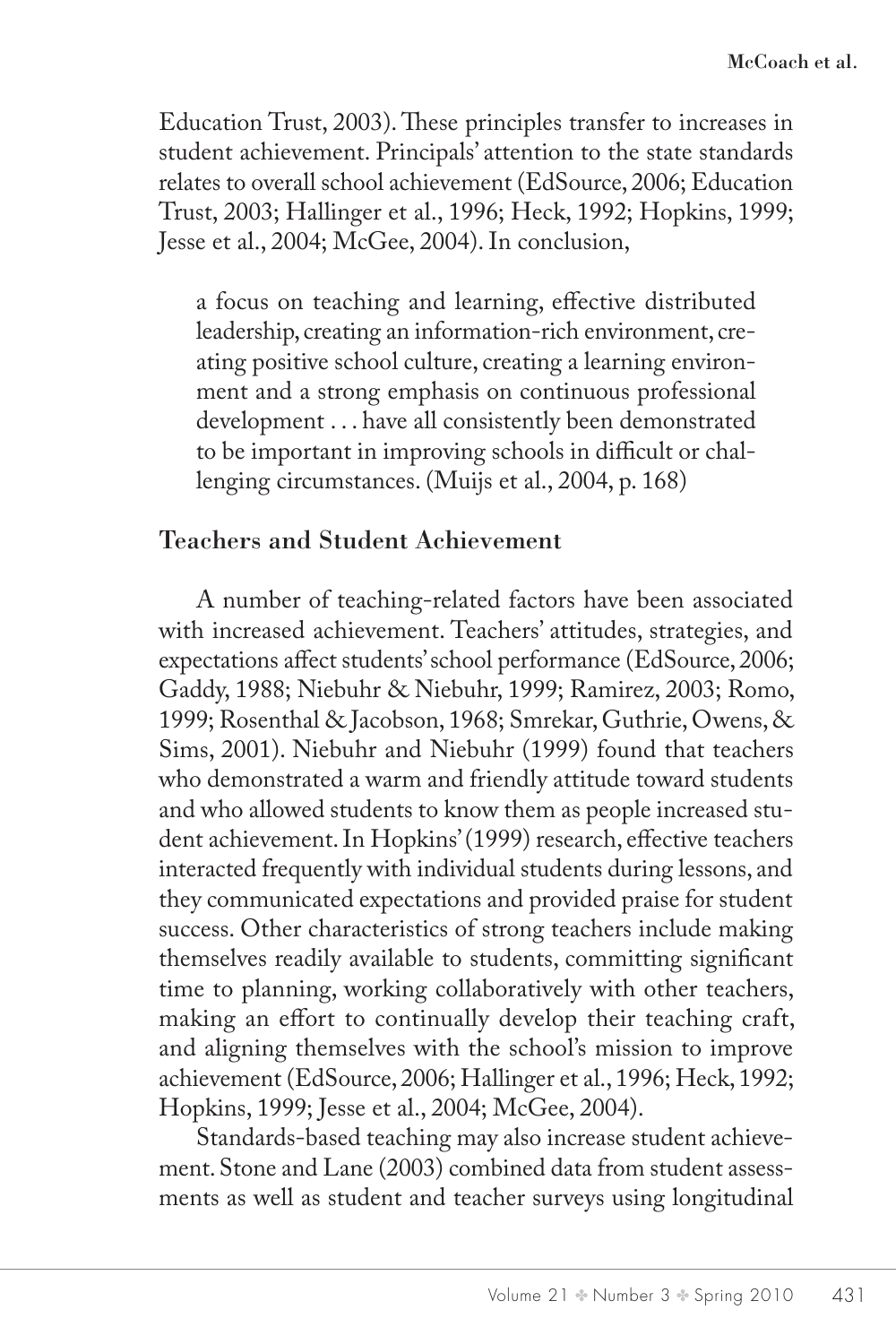hierarchical linear models to explore the consequences of a state accountability program on student learning. Their analysis revealed that performance on the statewide testing program was related to the extent to which teachers aligned their instruction with state-defined standards. Further, students in lower performing schools reported an increased use of classroom tasks more aligned with the statewide assessment format rather than more broadly based classroom activities.

In an EdSource (2006) study of California's educational system, nearly 100% of surveyed principals and 94% of teachers reported aligning curriculum with state standards and standardized tests. Teachers at more successful schools were more likely to report that their schools had consciously identified key state standards in mathematics and reading; that they used instructional strategies and materials in their classrooms that aligned with state standards; and that they mapped state standards onto their lesson plans.

#### Parental Involvement

Teachers can make significant strides toward improving student achievement if they are able to involve parents (McDermott & Rothenberg, 2001). One potential barrier to parent involvement is the parent's perception that teachers lack knowledge about the student's culture (Ramirez, 2003). If a parent perceives the teacher to be sensitive to the student's culture, the parent is more likely to become involved with the classroom and the school.

Several other factors have been identified that either help or hinder parental involvement, and these factors may increase student achievement. In one study, McDermott and Rothenberg (2001) found that low-income parents wanted to take part in their children's education; however, because they perceived that teachers saw them negatively, they often felt excluded. Moreover, some of the interviewed parents discussed teachers who had made a positive difference. These parents identified three essential qualities of good teachers: The teachers displayed respect and love for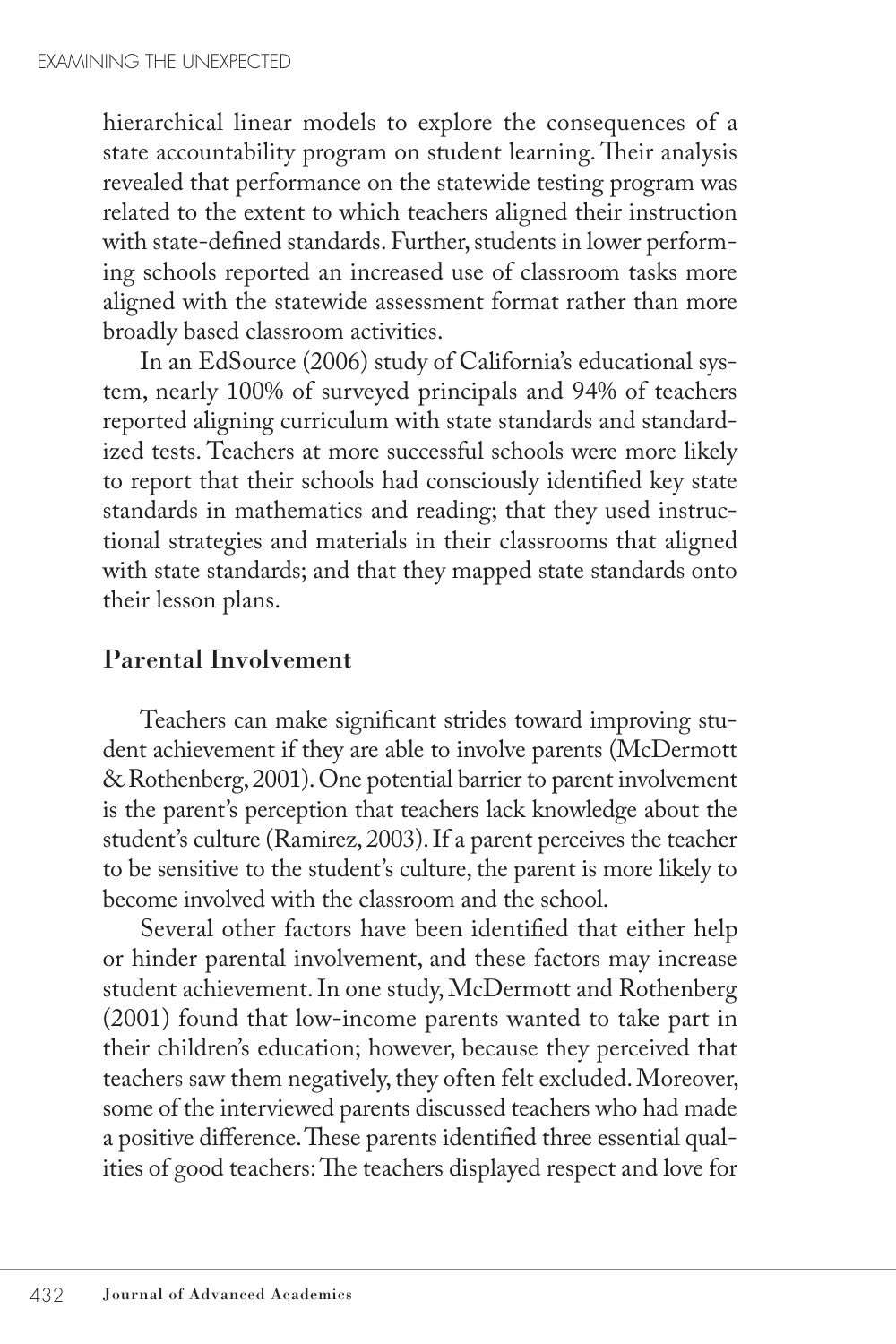the children; they communicated frequently with families; and they visited the communities of their students.

Research has suggested that creating and maintaining relationships with students' families improves achievement ( Jesse et al., 2004; McGee, 2004; Ramirez, 2003; Scribner & Scribner, 2001; Sheldon, 2003). However, studies appear to demonstrate incongruous effect sizes of parental involvement (Fan & Chen, 2001). Although the correlation between parental involvement and student achievement was .25, this correlation ranged from .09 to .34, depending on the way that parental involvement and student achievement were defined. For example, parental involvement could be defined as participation at school or involvement in the student's academic and social lives. Other factors that contribute to inconsistent effect sizes are the differential involvement of parents across grade levels, differences across subject areas, and the variety of indicators of student achievement such as GPA, grades, or standardized achievement scores (Fan & Chen, 2001; Keith, Keith, Troutman, & Bickley, 1993). Fan and Chen's (2001) meta-analysis of parental involvement revealed relatively small effects of parental involvement on student achievement. However, because socioeconomic status and parental involvement have been shown empirically to be positively related, one of their recommendations was the need for more studies that include both socioeconomic status and parental involvement as factors influencing academic achievement. In this way, researchers can control for the effects of socioeconomic status and better extricate the true relationship between parental involvement and academic achievement (Fan & Chen, 2001).

# The Present Study

We undertook this research study to gain a more comprehensive understanding of the factors that contribute to student achievement in Connecticut schools. The following research question guided the study: What factors, identified by parents,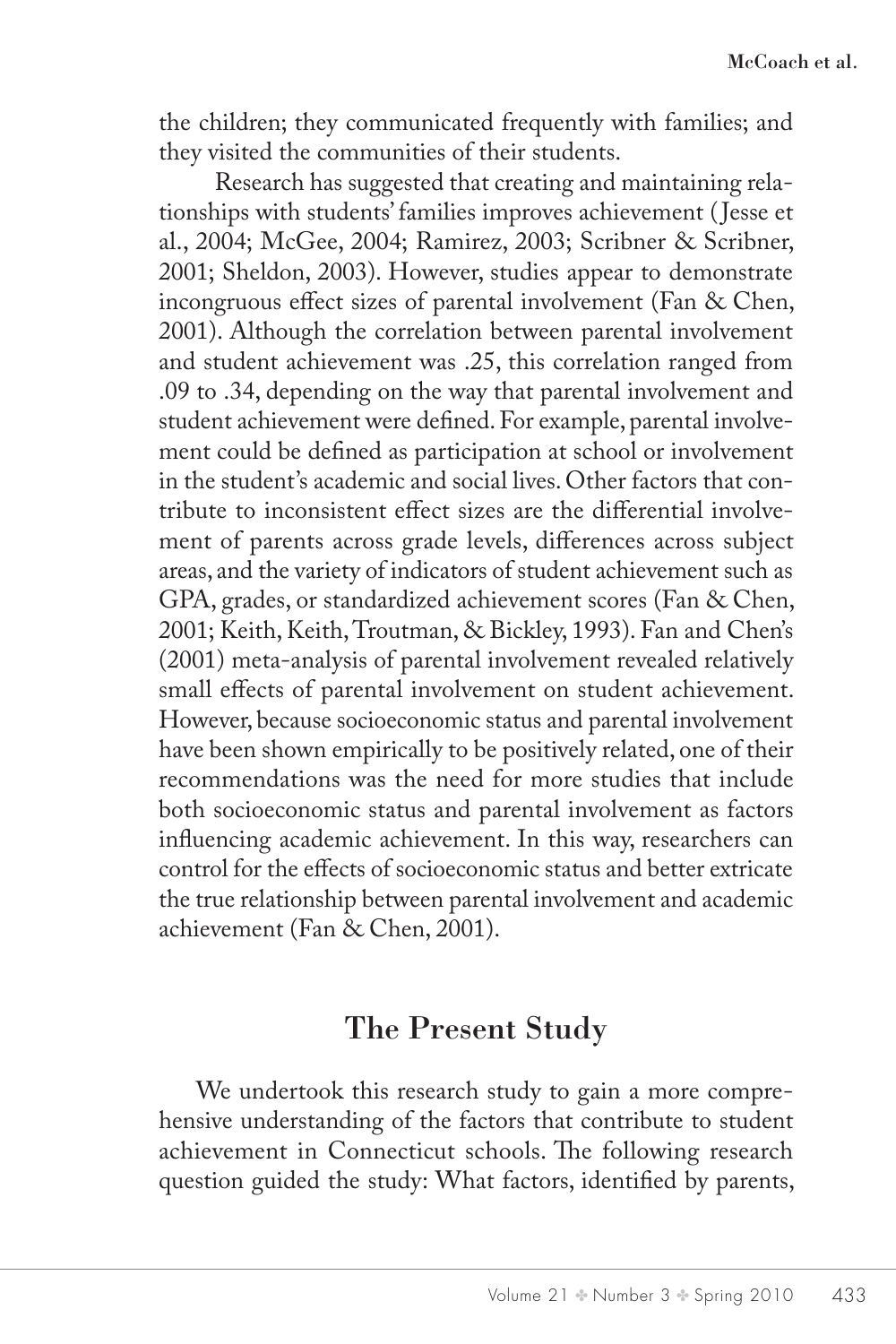teachers, and administrators, differentiate schools that perform above and below expectations?

This research question was addressed in two phases. In the first phase of the study, we used single and multilevel linear regression models to examine fall 2004 results from the Connecticut Mastery Test (CMT) in grades 4 and 8 and the Connecticut Academic Performance Test (CAPT) in grade 10. First, we estimated a model to predict school reading or math achievement using school-level demographic factors such as the percentage of minority students in the school, the percentage of students in the school who received free or reduced price lunch, the percentage of ELL students in the school, and the average income in the community. Then, we used the results of these models to identify positive and negative "outlier" schools. Positive outlier schools were schools in which actual results exceeded predicted results; in the negative outlier schools, predicted results exceeded actual results. Positive outlier schools can be thought of as overperforming schools: These are schools where the students are doing better than would be expected based on their demography. In contrast, the negative outliers are underperforming schools. In the underperforming schools, we would expect better student performance based on the background characteristics of the school's clientele. For example, the regression models predicted higher reading and math achievement in affluent, low-minority schools and lower reading and math achievement in high poverty, high minority schools. In the second phase of the study, three separate surveys were developed and distributed to parents, teachers, and administrators in both sets of schools. We used the results of the survey analysis to isolate differences between the over- and underperforming schools. The goal of the survey analysis was to isolate potential malleable factors that help schools to boost student performance.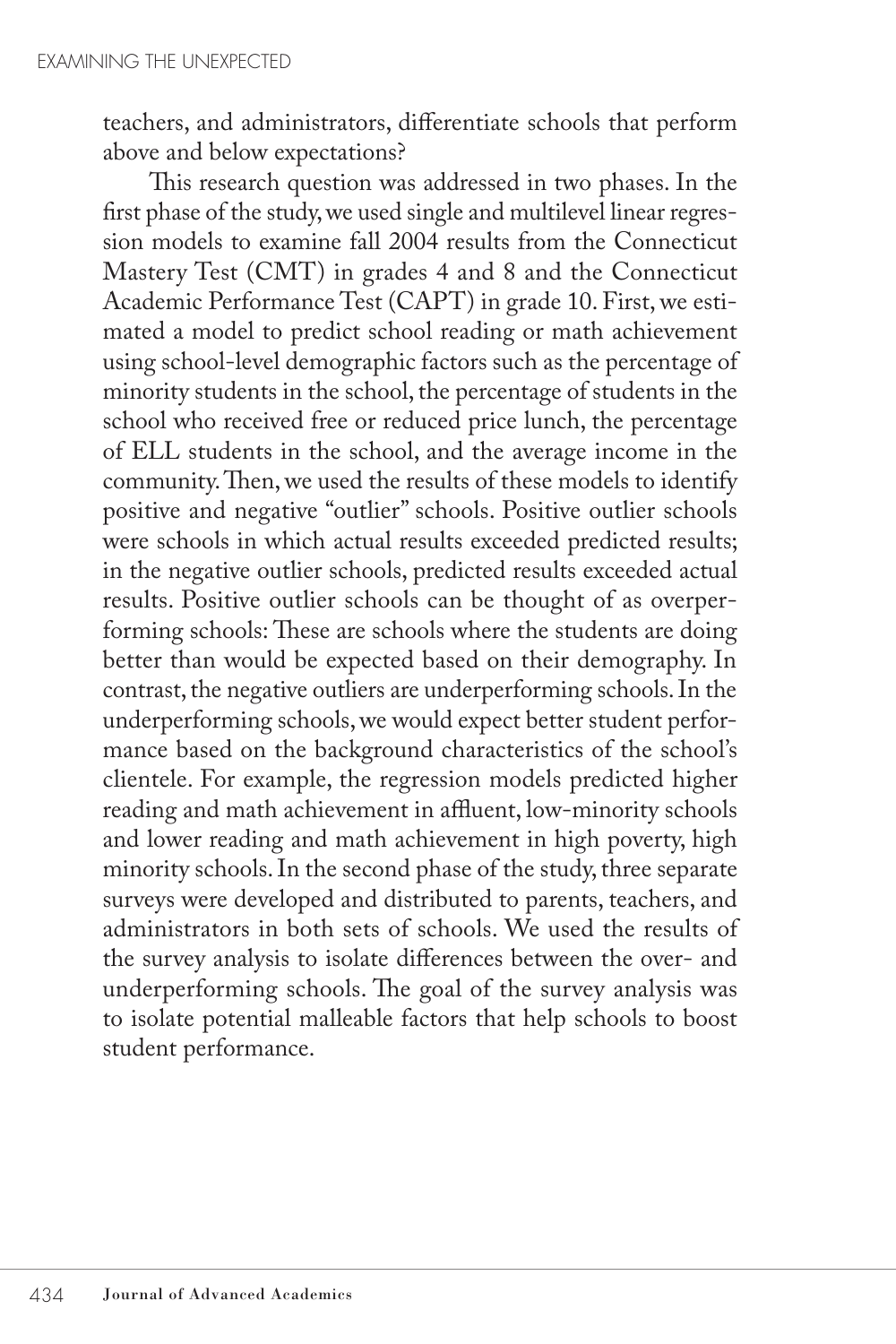# Method

#### Data Sources

**CMT/CAPT***.* Connecticut's statewide testing program consists of two main assessments: the Connecticut Mastery Test (CMT), which was administered only in grades 4, 6, and 8 until 2006; and the Connecticut Academic Performance Test (CAPT), which is administered in grade 10. The CMTM a standards-based assessment designed to measure student performance in the areas of mathematics, reading, and writingÐ focuses on content that students at each grade level can reasonably be expected to have mastered. In addition to those areas covered by the CMT, the CAPT also includes an assessment of science knowledge. For this study, we used fourth- and eighth-grade mathematics and reading CMT data and 10th-grade mathematics and reading CAPT data from 2004 to identify outliers at the elementary, middle, and high school levels respectively. Data from every Connecticut school with at least 20 students at the grade level of interest were included in the analysis.

**Survey data.** Three separate surveys were developed for parents, teachers, and administrators based on a thorough review of the literature. Strength of agreement with the survey items was measured using a 5-point Likert-type scale using a range from 1 to 5, where 1 = *strongly disagree* and 5 = *strongly agree*. There were 23 items on the parent survey in addition to several demographic questions. The Teacher Survey consisted of 70 items and additional items that addressed teaching experience, teaching techniques, and other demographic data. The Administrator Survey had approximately 80 items.

We conducted content validation of the surveys prior to their use in the study. Initially, each survey was reviewed by content experts at the University of Connecticut and the Connecticut State Department of Education. The Teacher Survey underwent additional content reviews. First, it was distributed to a group of 12 teachers enrolled in a graduate-level summer program to review and share comments in a small-group discus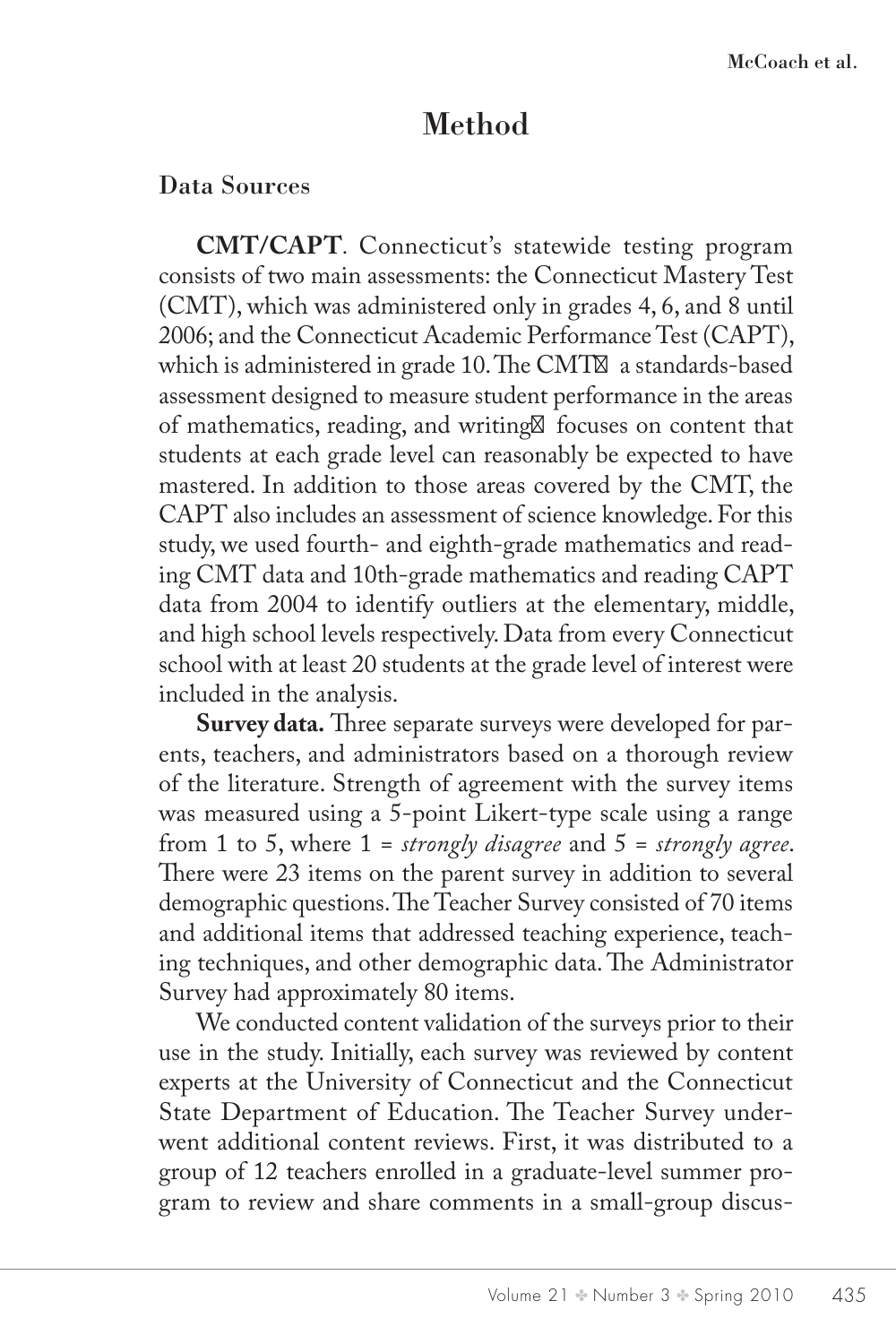sion. Acceptable suggestions were noted by the researchers and the survey was edited accordingly. Additionally, 100 teachers at a summer professional development conference were asked to review the edited survey. These responses were analyzed descriptively and analytically; a number of additional edits were made based on the teachers' comments.

# Procedures

In the first phase of this study, school demographic characteristics were used to establish predicted school-level achievement; then predicted school achievement was compared to actual school-level achievement. By controlling for demographic differences among the schools, schools from less privileged communities emerged as positive outliers, or schools that were achieving above expectations. It is important to note that this approach did not identify high or low achieving schools per se but, instead, identified schools that were achieving above or below their predicted values based on their school demographic profiles. Studies of academic underachievement at the student level have often employed a similar regression based technique for identifying students as over- or underachievers (McCall, 1994; McCall, Evahn, & Kratzer, 1992). The present study extends this framework to identify schools that are overachieving or underachieving, given their socioeconomic and demographic profiles.

The CMT data were analyzed using hierarchical linear modeling (HLM), which accounted for the clustering of schools within districts. A two-level model predicted schools' mean reading and math CMT scale scores, where level 1 represented the school level and level 2 represented the district level. The prediction equation for school achievement in reading and mathematics was:

$$
Y_{ij} = \gamma_{00} + \gamma_{01}(ADJ\_INC) + \gamma_{10}(LEP) + \gamma_{20}(LUNCH) + \gamma_{30}(MIN) + u_{0j} + r_{ij}
$$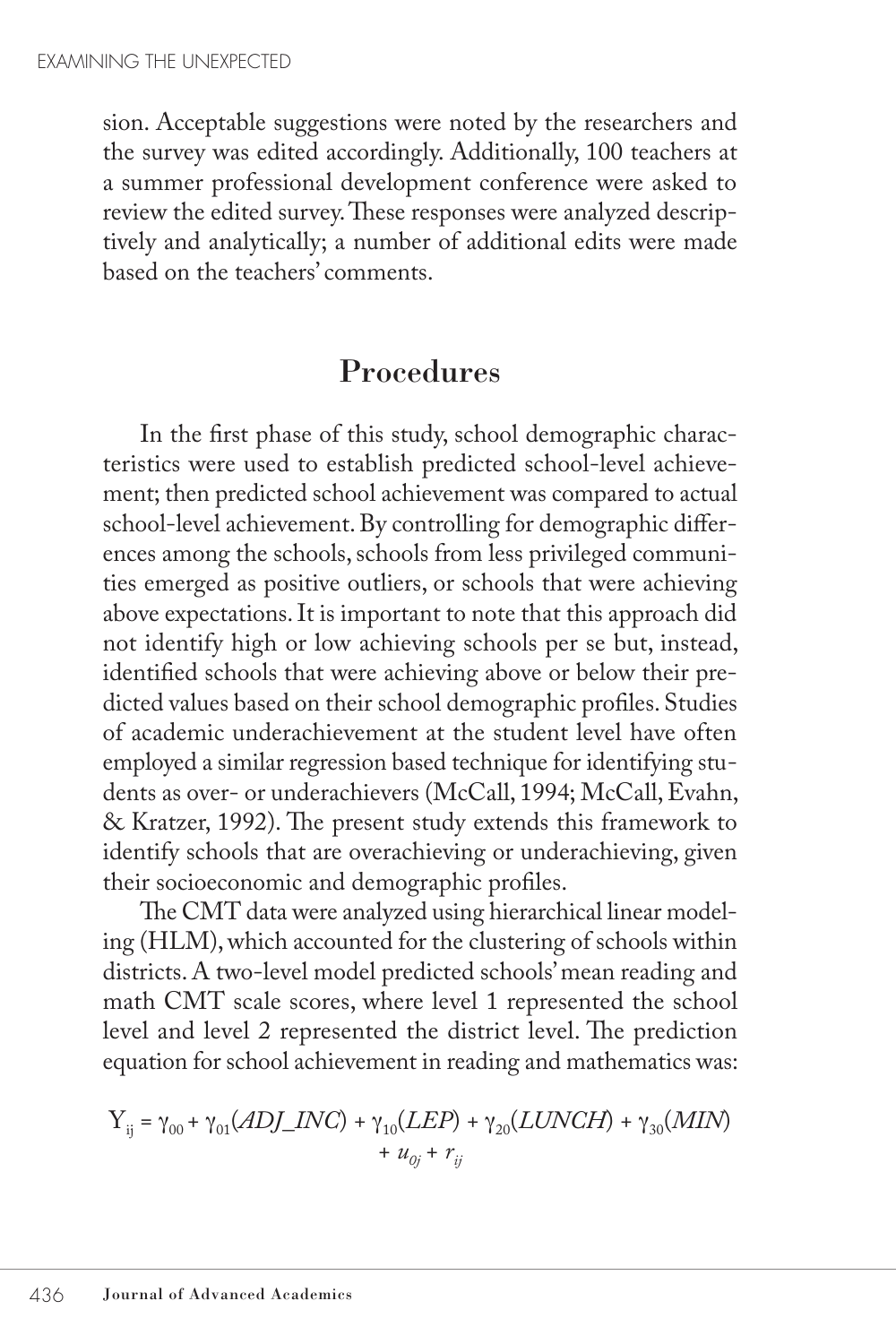where *ADJ\_INC* was the per capita town/district income, divided by 1,000. *LEP* indicated the percentage of students with limited English proficiency at the school. *LUNCH* represented the percentage of students receiving free or reduced price lunch at the school. *MIN* represented the percentage of underrepresented minority students at the school, including Black, Hispanic, and Native American/American Indian. All of these variables were grand-mean centered to aid in the interpretation of the HLM results. All of these covariates were statistically significant for both math and reading at the  $\alpha$  = .001 level.

#### Middle School Analyses

As 224 schools were represented by 147 districts, many districts consisted of only one school, bringing into question the need for a two-level model. Thus, we ran linear regression models and compared them to the multilevel models. Both types of models identified the same predictor variables as significant and both models revealed the same outlier schools (with the linear models for math and reading revealing 82% and 73% of the total variance accounted for, respectively, by the four demographic variables). Given that the assumption of independence of observations is not required with the multilevel model, we chose to employ the multilevel model. The final models reduced prediction error by 71% and 76% for reading and math, respectively.

#### High School Analyses

Because more than 90% of Connecticut school districts have only one high school per district, the high school analyses used single-level multiple regression analyses. The prediction equation was:

$$
Predicted SCORE = \beta_o + \beta_1(LUNCH) + \beta_2(MIN) + \beta_3(ADJ\_INC) + \beta_4(LUNCH^*MIN) + e
$$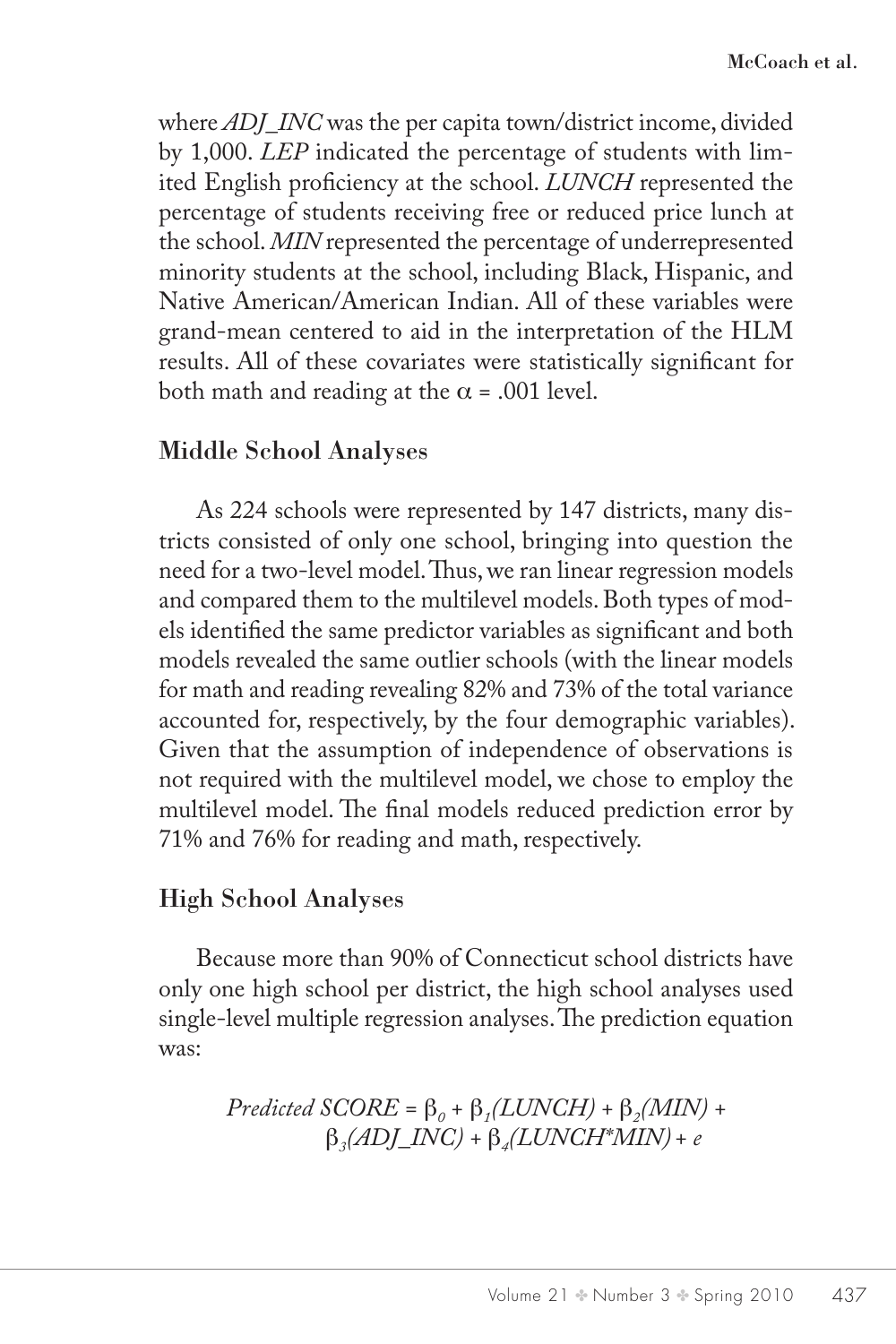*LUNCH, MIN,* and *ADJ\_INC* were defined as stated in the earlier analyses; these variables were centered at their respective means for this analysis. *LUNCH\*MIN*, the interaction between percent free lunch and percent minority, was modeled by including the product of the two centered variables in the model.1 We originally included a covariate representing the proportion of LEP students in the high school in the model. Because this LEP variable was not a statistically significant predictor of either reading or math scores, it was eliminated from the final models. The remaining three variables (*LUNCH, MIN,* and *ADJ\_INC)*, as well as the interaction, *LUNCH\*MIN*, were significant at the  $\alpha$  = .001 level for both outcome measures*.* The final regression model accounted for approximately 86.6% of the variability in mathematics CAPT scores and 76.4% of the variability in reading CAPT scores.

#### Residual Analyses

Predicted levels of student achievement were then compared to actual CMT and CAPT scores for each school. For the elementary and middle schools, residuals for the Empirical Bayesestimated intercepts were calculated in HLM and standardized in SPSS. The standardized residuals reported in Tables 2 and 3 represent the number of standard errors above or below the regression line the school's actual score fell. For example, school E1's actual reading scores were 3.68 standard errors above their model-predicted value; their actual math scores were 3.2 standard errors above their model-predicted math score. Note that negative residuals are produced when a school's actual mean test score is lower than would be predicted from the demographic characteristics of the school; the reverse is true for positive residuals. Histograms indicated a normal distribution of the residuals. At the high school level, casewise diagnostics from SPSS were used to identify schools with large standardized residual scores. Histograms indicated a generally normal distribution of the residuals.

Initially, outlier analyses were conducted for reading only, for math only, and for both subjects. A review of the preliminary results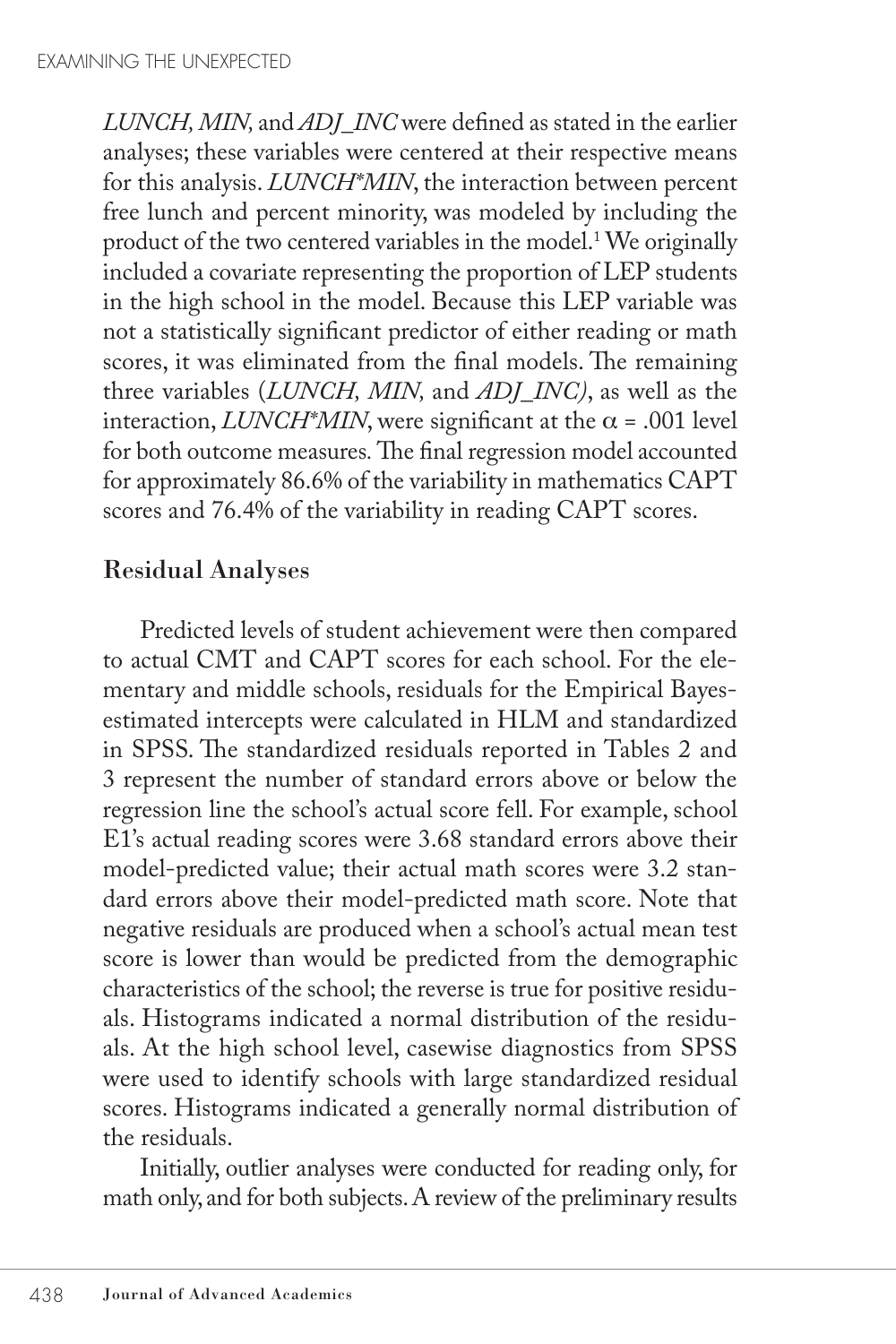indicated that a sufficient number of schools obtained outlier status for both subjects. Accordingly, we decided to focus on those schools that were either positive or negative outliers in both reading and mathematics. A portion of the residual is inherently error. Thus, a school could be identified as a positive or negative residual erroneously. Measurement error exists and would be normally distributed around the regression line. Moreover, a certain percentage of observations will always have a standardized residual above a given value. For example, approximately 5% of residuals will have standardized residuals of at least |1.96|. However, there is no reason that measurement or other random error should operate in the same direction across the two separate analyses. By identifying schools that had large outliers (in the same directionÐ either positive or negative) on both the reading and math assessments, we hoped to minimize the possibility that we were erroneously identifying schools based on random error. Therefore, for the purposes of this study, schools were designated as positive outliers if their actual scores exceeded their predicted scores by at least 1.8 standard errors in *both* reading and mathematics, whereas schools were designated as negative outliers if their predicted scores exceeded their actual scores by at least 1.8 standard errors in *both* reading and mathematics. This standard identified approximately 3.5% of the schools with achievement results that were among the most extreme results in either a positive or negative direction. Notice that we did not necessarily identify the same proportion of schools as positive and negative outliers. Even though the residuals for each of the analyses were normally distributed around their respective regression lines, the combination of the two analyses produced more schools that had two extreme positive scores than schools that had two extreme negative scores.

In the fall of 2005, following a letter of invitation from the State Commissioner of Education, we mailed boxes of survey packets to the 37 schools identified as positive and negative outliers. Survey data were analyzed descriptively. Multivariate data reduction techniques (principal axis factoring) were also used to examine themes within the survey data as predictors of the schools' outlier status.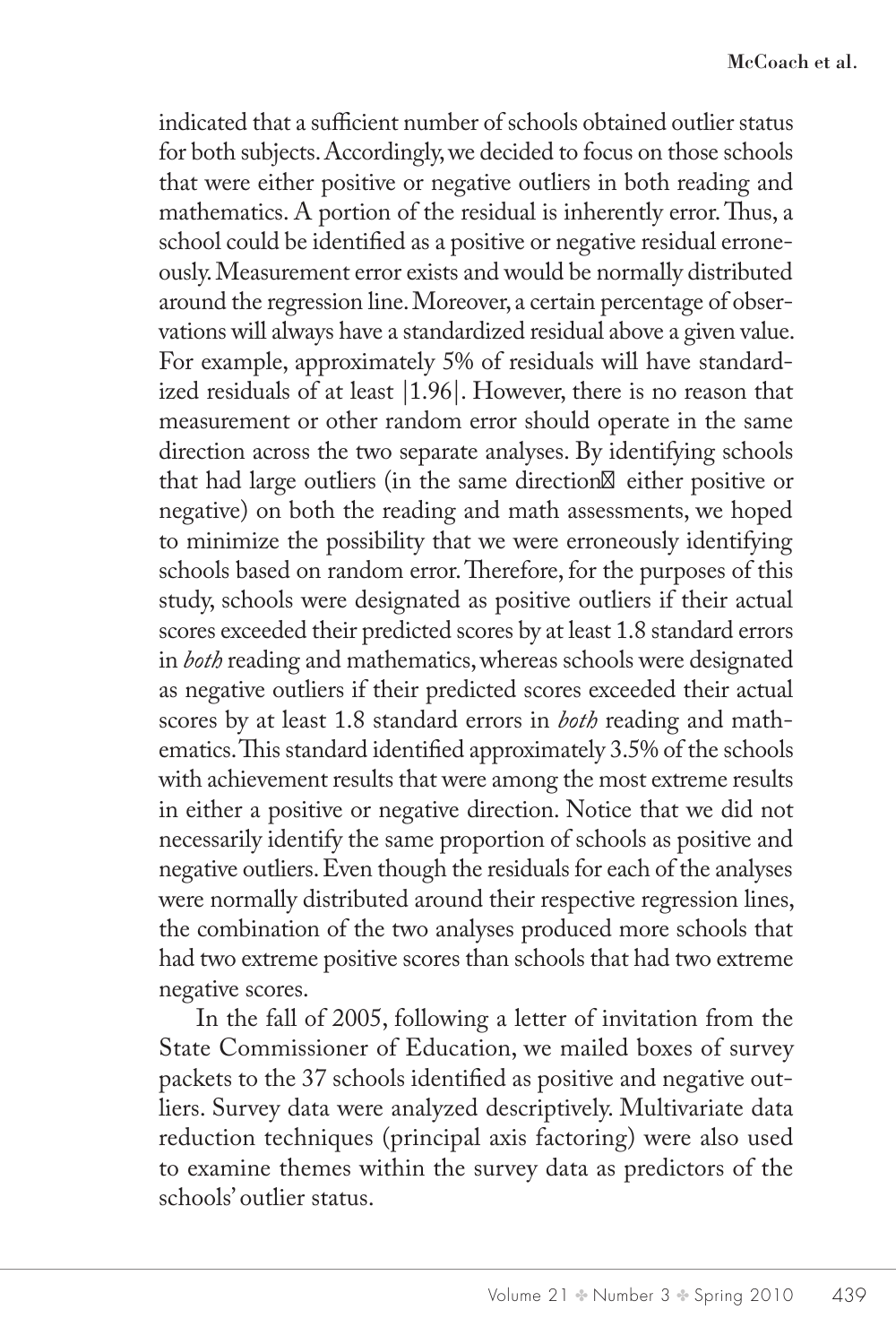#### *Descriptive Statistics*

|                              | Elementary<br>schools     | Middle<br>schools | High<br>schools |
|------------------------------|---------------------------|-------------------|-----------------|
| Mean CMT reading<br>score    | 242.7(21.1)               | 250.2 (24.7)      |                 |
| Mean CMT math<br>score       | 246.1 (20.2) 246.6 (23.0) |                   |                 |
| Mean CAPT math<br>score      |                           |                   | 247.4 (23.1)    |
| Mean CAPT reading<br>score   |                           |                   | 247.9 (23.2)    |
| Mean school median<br>income | \$30,507                  | \$30,396          | \$28,630        |
| Mean % LEP                   | 5.6                       | 2.9               | NS              |
| Mean % free lunch            | 31.6                      | 29.1              | 19.6            |
| Mean % minority              | 33.3                      | 30.6              | 25.9            |

# Results

#### Outlier Analysis

Descriptive statistics for all Connecticut schools on the modeled variables are presented in Table 1. The HLM analyses identified 25 positive outlier schools (11 at the elementary school level, 11 at the middle school level, and 3 at the high school level) and 12 negative outlier schools (5 at the elementary school level, 5 at the middle school level, and 2 at the high school level). Descriptive statistics for these schools are presented in Tables 2 through 4.

A review of these data indicated that many of the positive outlier schools were urban schools with high levels of poverty. We reiterate that a school can be identified as a positive outlier, which indicates a high level of achievement relative to other schools with similar demographic profiles, but can still be a lowachieving school, when compared in an absolute sense (without regard to demographic differences) to other schools in the state.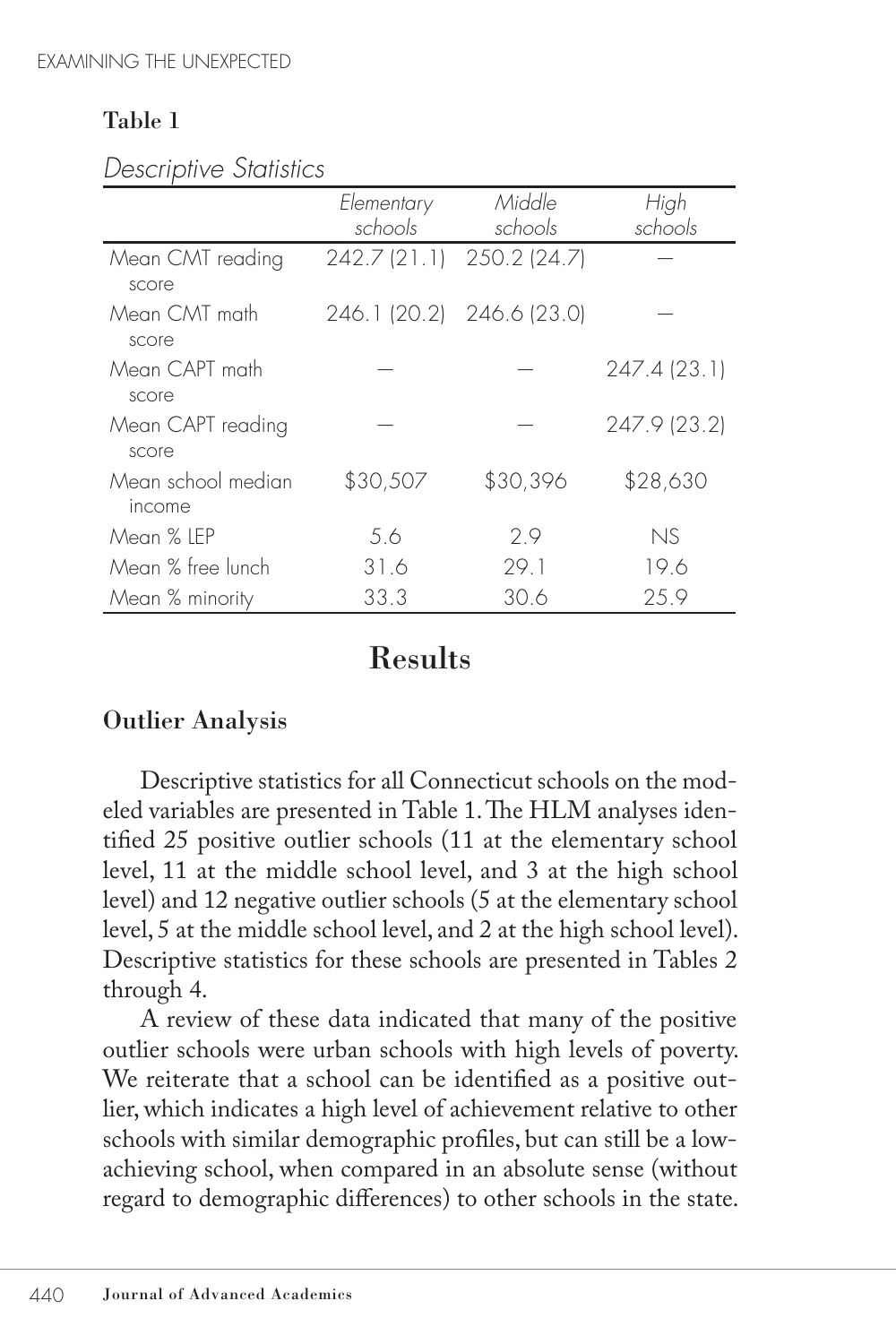| ハニウム クイラニ                 |
|---------------------------|
| -<br>5<br>-<br>J          |
| )<br>ゾニランニ                |
| ;<br>)<br>Ĺ               |
|                           |
| (                         |
| こうくらく<br>)<br>)<br>)<br>) |
| ノ・ミン こうさんきょう<br>l         |

|                              |                                                                                                                                                         |                |          | Mean    |               | Mean     |                                    |               |                     |                       |                               |
|------------------------------|---------------------------------------------------------------------------------------------------------------------------------------------------------|----------------|----------|---------|---------------|----------|------------------------------------|---------------|---------------------|-----------------------|-------------------------------|
|                              |                                                                                                                                                         |                |          | reading | Reading       | math     | Math                               |               |                     |                       |                               |
|                              |                                                                                                                                                         |                | Analysis | scale   | stand.        | $s$ cale | stand.                             |               | $%$ free/           |                       | Per capita<br>district income |
|                              | School                                                                                                                                                  | School<br>size | size     | score   | residual      | score    | esidual                            | $%$ LEP       | reduced price lunch | % minority            |                               |
|                              |                                                                                                                                                         |                | 33       | 272.36  | 3.68          | 284.88   | S.S                                | 6.06          | 9.09                | 9.09                  | \$22,396                      |
|                              |                                                                                                                                                         |                |          | 237.54  | 3.22          | 247.42   | 3.25                               | 42.86         | 91.84               | 77.55                 | \$16,306                      |
|                              | 2 3 4 5 6 7 8 9 9 0 1<br>2 4 5 6 7 8 9 0 1 1                                                                                                            |                |          | 224.38  | 3.06          | 227.85   | $\begin{array}{c} 1.8 \end{array}$ | 31.48         | 94.44               | $\overline{\text{O}}$ | \$16,393                      |
|                              |                                                                                                                                                         |                |          | 270.6   | 3.03          | 281.12   | 3.13                               | 16.48         | 36.26               | 40.66                 | \$34,987                      |
|                              |                                                                                                                                                         |                |          | 227.52  | 2.77          | 241.47   | 3.02                               | 10.61         | 90.91               | 83.33                 | \$13,428                      |
| <b><i><u>Ovitico</u></i></b> |                                                                                                                                                         |                |          | 229.09  | 2.41          | 240.06   | 2.84                               | 27.45         | 94.12               | 76.47                 | \$17,701                      |
|                              |                                                                                                                                                         |                |          | 241.77  | 2.2           | 248.47   | 2.28                               | 8.16          | 69.39               | 51.02                 | \$20,742                      |
|                              |                                                                                                                                                         |                |          | 243.18  | 2.16          | 268.95   | 3.64                               |               | 63.64               | $\overline{\circ}$    | $\frac{1}{2}$                 |
|                              |                                                                                                                                                         |                |          | 272.3   | 1.88          | 287.56   | 1.87                               | $\frac{3}{1}$ | $\frac{3}{2}$       | $2.\overline{6}$      | \$34,931                      |
|                              |                                                                                                                                                         |                | 53       | 227.43  | 1.85          | 257.77   | 4.19                               | 3.77          | 98.11               | 98.11                 | \$16,306                      |
|                              |                                                                                                                                                         |                | 35       | 248.77  | $\frac{8}{1}$ | 259.37   | 1.89                               |               | 48.57               | 22.86                 | \$23,995                      |
|                              |                                                                                                                                                         |                | 23       | 229.52  | $-2.32$       | 234.26   | $-1.95$                            |               | 4.35                | $\circ$               | $n/\sigma$                    |
|                              | $\begin{array}{ l } \hline \Box \ \Box \ \Box \ \Box \\ \hline \ \Box \ \Box \ \Box \ \Box \\ \hline \ \Box \ \Box \ \Box \ \Box \\ \hline \end{array}$ |                |          | 214.3   | $-2.21$       | 220.88   | 2.18                               | 16.44         | 30.14               | 28.77                 | \$24,500                      |
| <b>Negative</b>              |                                                                                                                                                         |                | 46       | 218.18  | $-2.14$       | 219.09   | $-2.08$                            | $\frac{1}{2}$ | 34.78               | 28.26                 | \$25,150                      |
|                              |                                                                                                                                                         |                | 54       | 85.94   | 2.07          | 184.06   | 2.16                               | 5.56          | 90.74               | $\overline{\text{O}}$ | \$13,428                      |
|                              |                                                                                                                                                         |                |          | 198.85  | $\frac{1}{1}$ | 77.34    | $\frac{8}{3}$                      | 7.46          | 91.04               | 97.01                 | \$16,306                      |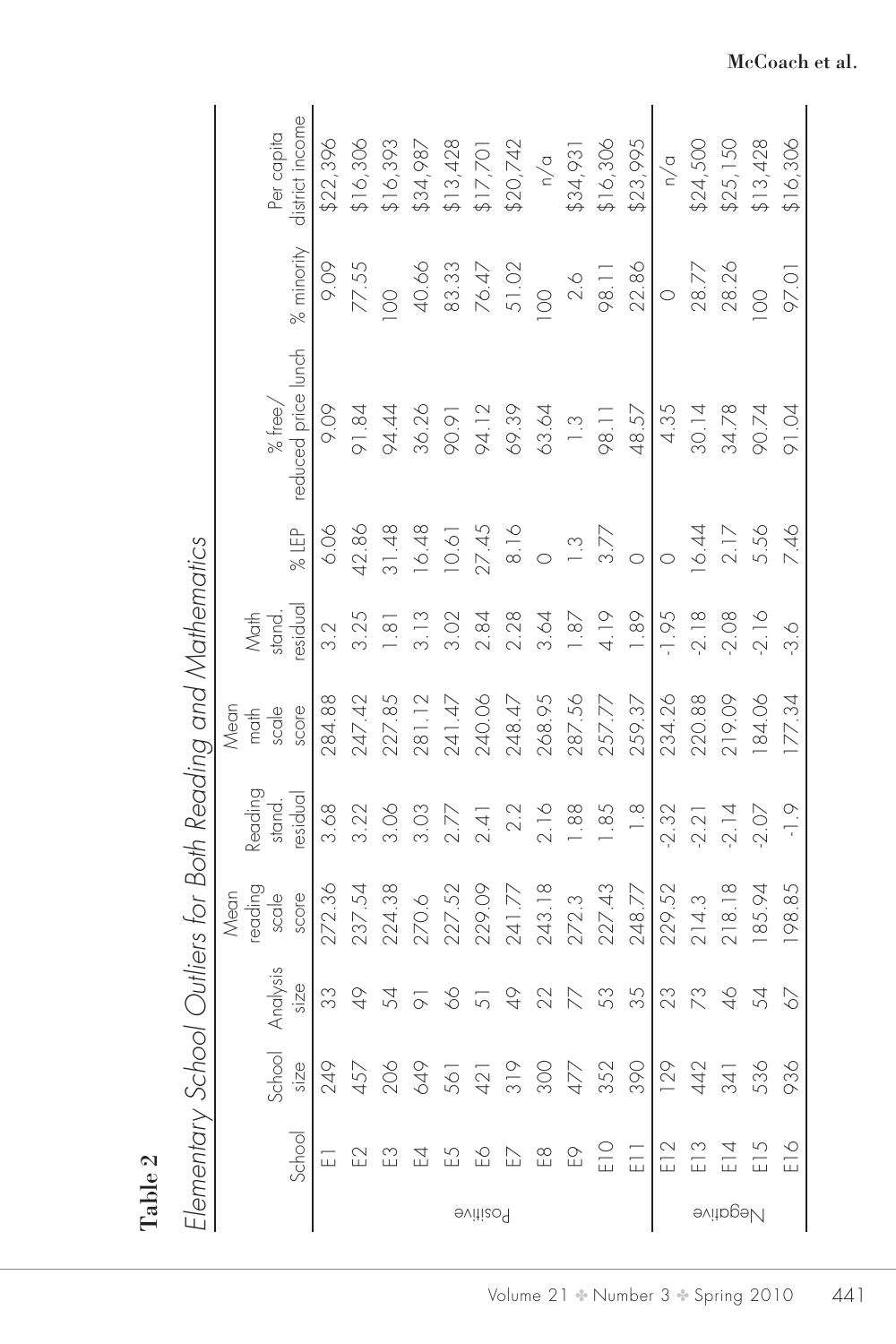|                              | l'able 3      |                    |                                        |                   |                    |                                                         |                   |               |                        |                       |                    |
|------------------------------|---------------|--------------------|----------------------------------------|-------------------|--------------------|---------------------------------------------------------|-------------------|---------------|------------------------|-----------------------|--------------------|
|                              |               |                    |                                        |                   |                    | Aiddle School Outliers for Both Reading and Mathematics |                   |               |                        |                       |                    |
|                              |               |                    |                                        | reading<br>Mean   | Reading            | Mean                                                    | Math              |               | % free/                |                       | Per capita         |
|                              |               | ᅙ<br>size<br>Schoo | Analysis<br>size                       | $s$ cale<br>score | residual<br>stand. | math scale<br>score                                     | loubiae<br>stand. | % LEP         | orice lunch<br>reduced | % minority            | income<br>district |
|                              | $\leq$        | 455                | 40                                     | 271.9             | 3.77               | 263.16                                                  | 3.99              |               | 63.27                  | 61.22                 | \$16,306           |
|                              |               | 243                | $\overline{\circ}$                     | 259               | 3.12               | 252.77                                                  | 3.06              |               | 77.05                  | 88.52                 | $n/\sigma$         |
|                              |               | 457                | 54                                     | 257.81            | 3.07               | 237.81                                                  | 1.93              |               | 88.89                  | 72.22                 | \$16,306           |
|                              | $88888888877$ | 433                | $\begin{array}{c} 42 \\ 4 \end{array}$ | 270.48            | 2.92               | 262                                                     | 3.05              | 4.65          | 25.58                  | 53.49                 | \$16,393           |
|                              |               | 442                |                                        | 241.35            | $2.8$              | 234.99                                                  | 2.98              | 6.76          | 85.14                  | 93.24                 | \$13,428           |
| <b><i><u>Ovitizo</u></i></b> |               | 593                | 199                                    | 254.93            | 2.69               | 244.17                                                  | 2.46              | 4.52          | 51.76                  | 79.9                  | \$13,428           |
|                              |               | 507                | $\frac{4}{6}$                          | 248.98            | 2.59               | 245.5                                                   | 3.04              |               | 95.65                  | 69.57                 | \$16,306           |
|                              |               | 300                | $\overline{\circ}$                     | 247.56            | 2.56               | 258.56                                                  | 3.86              |               | 81.25                  | $\overline{\text{O}}$ | $\frac{1}{2}$      |
|                              |               | 249                | 39                                     | 280.87            | 2.28               | 273.1                                                   | 2.25              |               | 15.38                  | 10.26                 | \$22,396           |
|                              |               | 800                | 416                                    | 294.82            | 2.17               | 284.85                                                  | $\overline{0}$    | 0.96          | 4.33                   | 5.77                  | \$39,710           |
|                              |               | 369                | 42                                     | 239.69            | 1.84               | 235.59                                                  | 2.18              | 2.38          | 73.81                  | 83.33                 | \$16,393           |
|                              | M12           | 456                | 42                                     | 226.12            | $-3.1$             | 231.76                                                  | $-2.58$           | $\circ$       | $\frac{1}{1}$          | $\circ$               | \$19,680           |
|                              | M13           | 272                | 42                                     | 247.07            | $-2.28$            | 251.36                                                  | $-1.88$           |               | 9.52                   | 2.38                  | \$45,420           |
| <b>Negative</b>              | M14           | $\frac{1}{8}$      | 170                                    | 221.07            | $-2.18$            | 210.98                                                  | $-2.68$           |               | $\circ$                | 84.12                 | \$28,843           |
|                              |               | 808                | 375                                    | 199.73            | $-2.138$           | 198.38                                                  | $-2.21$           | $\frac{1}{2}$ | 71.73                  | 99.73                 | \$13,428           |
|                              | $\frac{1}{2}$ | 153                | $\approx$                              | 253.67            | $-1.87$            | 245.89                                                  | $-2.6$            |               | $\circ$                | $\circ$               | \$42,480           |
|                              |               |                    |                                        |                   |                    |                                                         |                   |               |                        |                       |                    |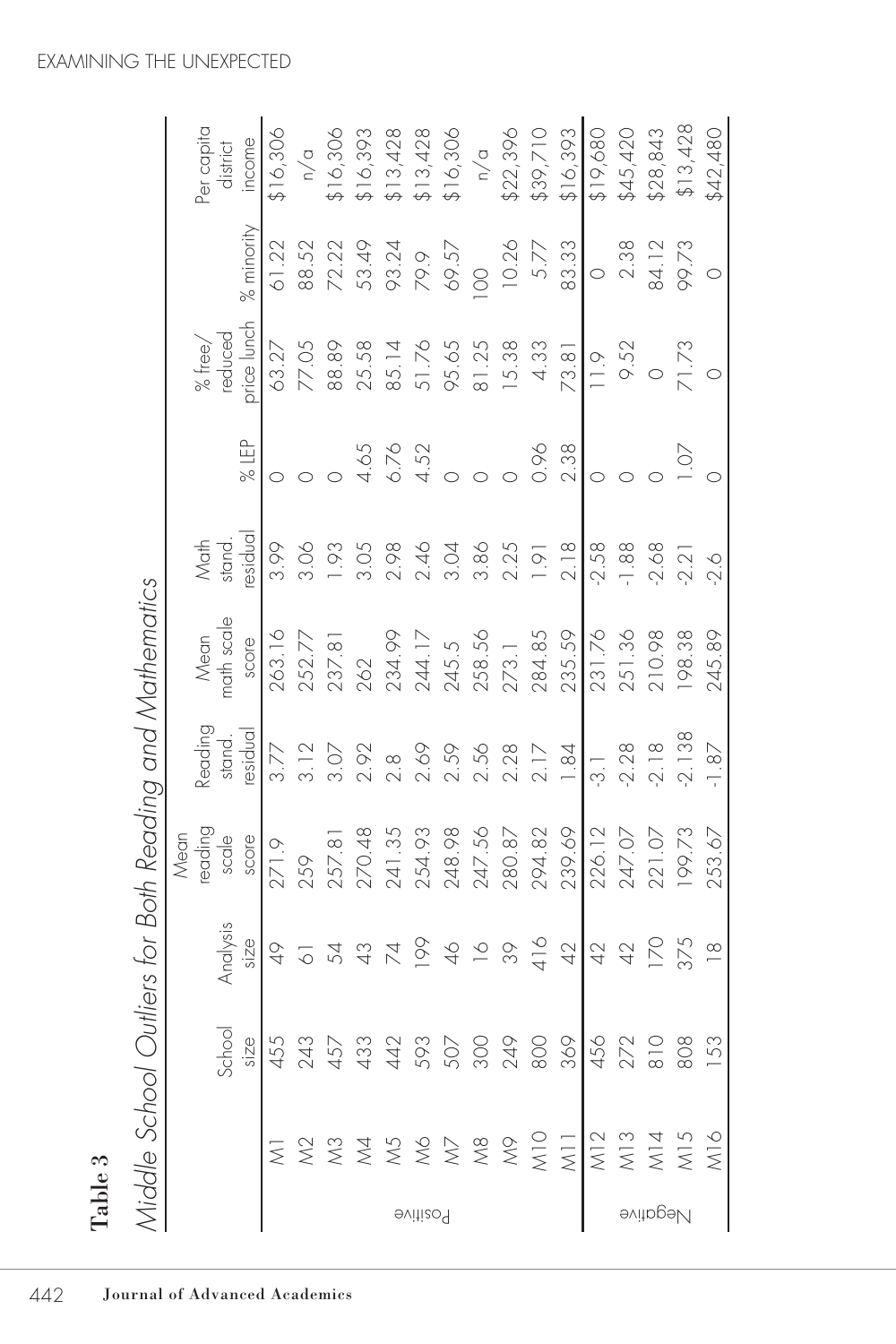|                                           | Per capita<br>income<br>district    | \$21,760       | \$13,430                     | \$16,390     | \$16,390         | \$16,310 |
|-------------------------------------------|-------------------------------------|----------------|------------------------------|--------------|------------------|----------|
|                                           | % minority                          | 34.21          | 90.48                        | 82.32        | $\overline{100}$ | 89.51    |
|                                           | price lunch<br>reduced<br>% tree,   | 15.79          | 52.38                        | 46.34        | 82.76            | 29.72    |
|                                           | standardized<br>residual<br>Nath    | 3.32           | 4.15                         | 2.39         | $-1.83$          | $-2.76$  |
|                                           | math scale<br>Mean<br>score         | 269.29         | 245.26                       | 234.54       | 193.69           | 193.38   |
| Outliers for Both Reading and Mathematics | standardized<br>Reading<br>residual | 3.89           | 1.95                         | 1.93         | $-1.99$          | $-1.98$  |
|                                           | reading<br>scale score<br>Mean      | 284.45         | 237.92                       | 240.69       | 194.11           | 200.12   |
|                                           | Analysis<br>size                    | 88             | 63                           | 164          | 29               | 286      |
|                                           | School size                         | $\overline{4}$ | 442                          | 654          | $\frac{3}{5}$    | 1213     |
| ah School                                 |                                     | Ī              | $\widetilde{\pm}$            | $\mathbb{P}$ | 辛                |          |
|                                           |                                     |                | <b><i><u>Ovitico</u></i></b> |              | əvitpgəM         |          |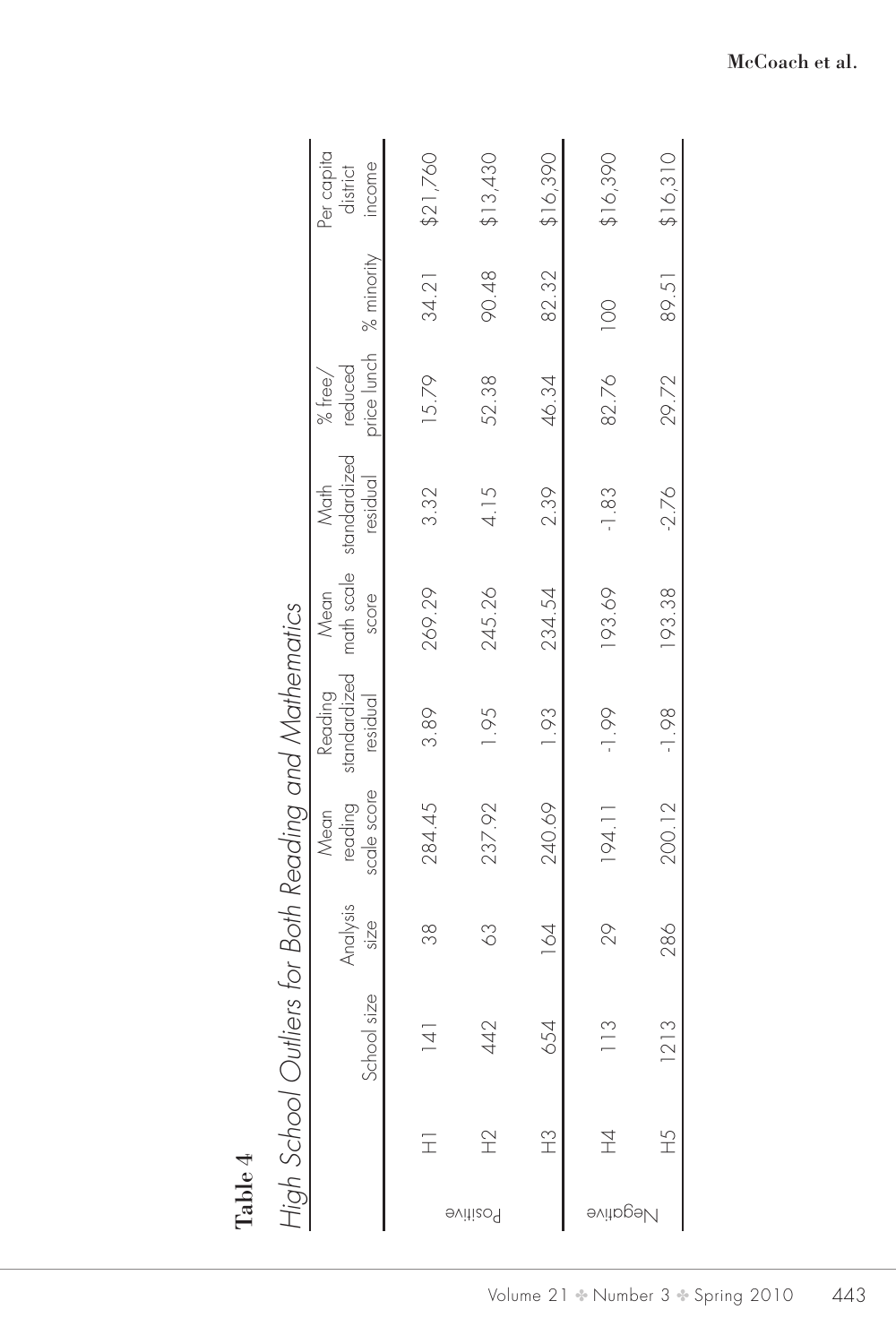For example, schools M13 and M16 were identified as negative outlier schools even though their CMT scores were higher than those of several of the positive outlier schools. In contrast, E3 and E5 were identified as positive outlier schools even though they had relatively low levels of achievement because their actual achievement was substantially higher than what would have been predicted based on the background characteristics of their respective schools. Thus, 5 of the schools that were identified as positive outlier schools in the elementary dataset scored below the state mean in reading, and 3 of the 11 positive outlier schools at the elementary level scored below the state mean in both reading and mathematics. Similarly, at the middle school level, 4 of the 11 positive outlier schools scored below the state mean on reading, and 5 of the 11 positive outlier schools scores below the state mean on math. In addition, 1 of the 5 negative outlier schools scored above the mean in reading, and another of the negative outlier schools scored above the statewide mean in math. Finally, at the high school level, 2 of the 3 positive outlier schools scored below the statewide mean in both reading and mathematics.

# Survey Analysis

Surveys were mailed to parents, teachers, and administrators at the outlier schools. Table 5 contains information about the response rates for each survey. Table 6 contains descriptive statistics for each of the parent and teacher subscales.

#### Parent Surveys

For the Parent Survey, an exploratory factor analysis using principal axis factoring with oblimin rotation was conducted to reduce the set of 23 items to a set of 2 subscales. The final twofactor solution accounted for 54.89% of the variance among the items with two scales: Parent Satisfaction with School and Parent Communication with School. The scores on these two scales exhibited good internal consistency reliability (alpha = .94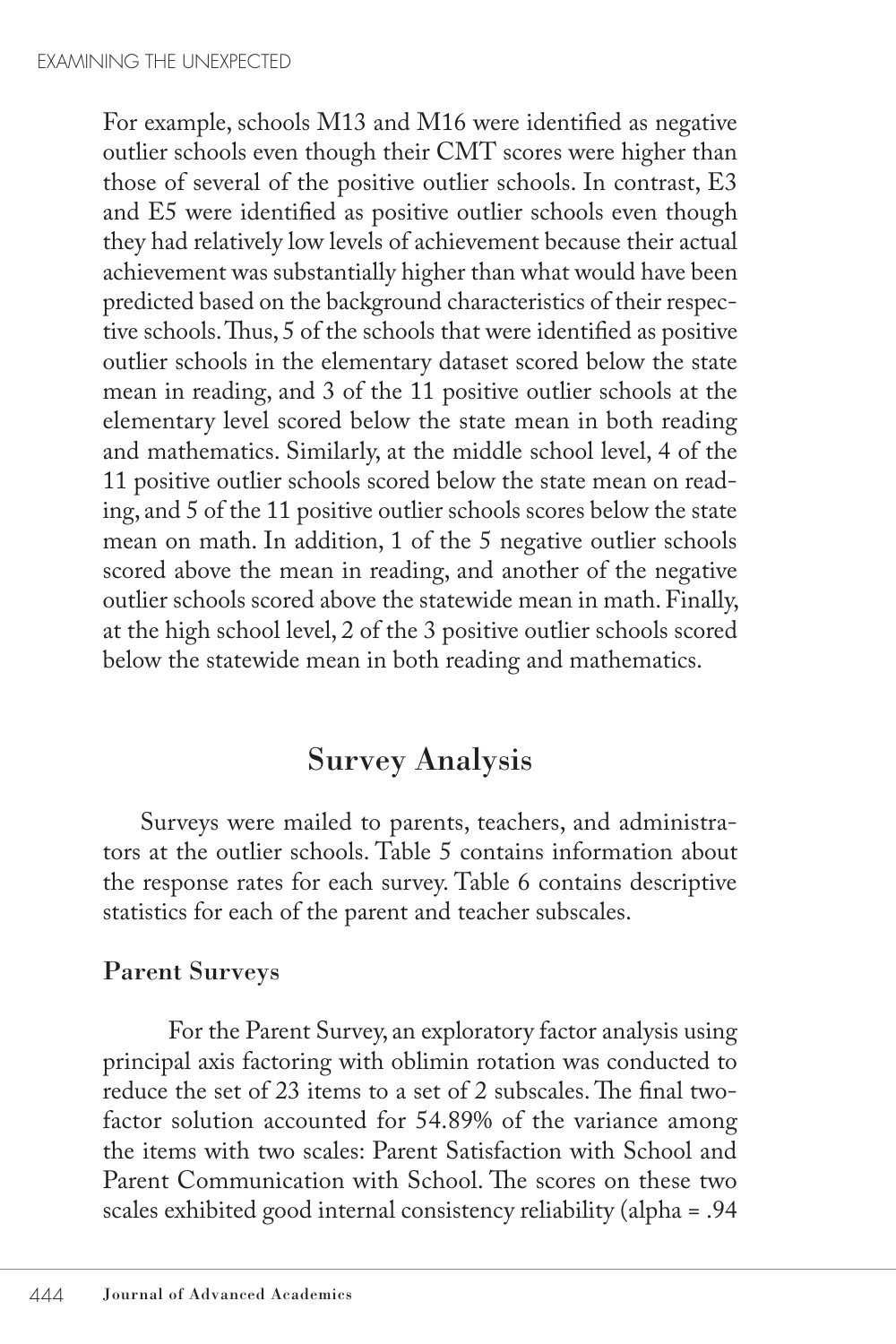| <b>SURVEY DISTINUINUI UNU NESPONSE NUIES ACTOSS SCHOOIS</b> |                                |                                |                         |
|-------------------------------------------------------------|--------------------------------|--------------------------------|-------------------------|
|                                                             | Positive<br>outlier<br>schools | Negative<br>outlier<br>schools | Total across<br>schools |
| Parent survey                                               |                                |                                |                         |
| # distributed                                               | 8703                           | 5658                           | 14361                   |
| # received                                                  | 1010                           | 267                            | 1277                    |
| Overall response rate                                       | 11.61%                         | 4.72%                          | 8.89%                   |
| Teacher survey                                              |                                |                                |                         |
| # distributed                                               | 1380                           | 820                            | 2200                    |
| # returned                                                  | 246                            | 155                            | 401                     |
| Overall response rate                                       | 17.83%                         | 18.90%                         | 18.23%                  |
| Administrator survey                                        |                                |                                |                         |
| # distributed                                               | 49                             | 26                             | 75                      |
| # returned                                                  | 17                             | 8                              | 25                      |
| Overall response rate                                       | 34.69%                         | 30.77%                         | 33.33%                  |

*Survey Distribution and Response Rates Across Schools*

and alpha = .86, respectively; see Table 6). Independent sample *t* tests were conducted to compare the subscale means by school outlier status. The analysis showed that there were no differences between positive and negative outlier schools with regard to Parent Communication ( $p = .84$ ). There were, however, differences between positive and negative outlier schools with regard to Parent Satisfaction  $t(1275) = -4.07$ ,  $p < .001$  (positive  $M = 4.14$ , *SD* = .72; negative  $M = 3.94$ , *SD* = .78). However, the effect size for this difference was small (*d* = .27).

Additional multilevel analyses were conducted to compute the proportion of variability that lay between and within schools on the two parent subscales. These results suggested that there was more between school variation in the parent satisfaction variable than there was in the parent communication variable. For the communication subscale, 6.9% of the variance was between schools, and 93.1% of the variance was within schools. For the satisfaction subscale, 12.76% of the variance was between schools, while 87.24% of the variance was within schools. Adding outlier status to the multilevel model explained 12.5% of the between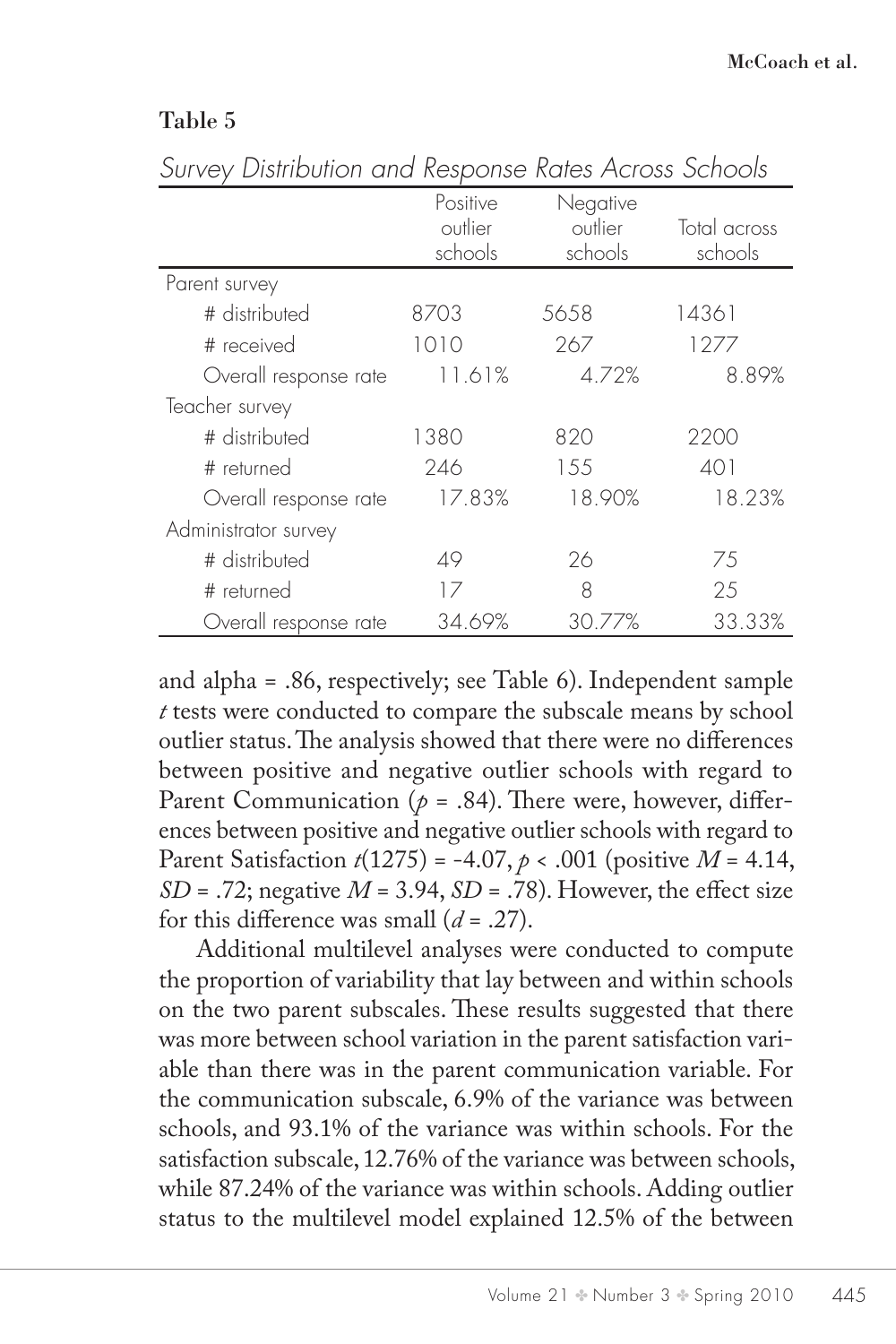|                                            | $n \circ f$              |             |      |           |                                                                                                             |
|--------------------------------------------|--------------------------|-------------|------|-----------|-------------------------------------------------------------------------------------------------------------|
| Scale                                      | items                    | Reliability | Mean | <i>SD</i> | Items                                                                                                       |
| Parent Satisfaction with<br>School         | 15                       | .94         | 3.95 | 0.90      | Q17, Q18, Q16,<br>Q12, Q7, Q1, Q5,<br>Q13, Q2, Q10, Q22,<br>Q23, Q19, Q14, Q21                              |
| <b>Parent Communication</b><br>with School | $\overline{\mathcal{A}}$ | .86         | 4.10 | 0.74      | Q8, Q11, Q4, Q9                                                                                             |
| Administration and<br>Decision Making      | 19                       | .96         | 3.76 | 0.84      | Q70, Q14, Q2, Q64,<br>Q61, Q48, Q37,<br>Q19, Q24, Q60,<br>Q10, Q67, Q53,<br>Q69, Q66, Q56,<br>Q57, Q63, Q40 |
| Parent Involvement                         | 6                        | .86         | 3.43 | 0.84      | Q32, Q6, Q42, Q25,<br>Q47, Q26, Q49                                                                         |
| Professional<br>Development                | 8                        | .85         | 3.67 | 0.75      | Q16, Q33, Q65,<br>Q28, Q59, Q30,<br>Q29, Q21                                                                |
| Peer Collaboration                         | 6                        | .80         | 3.95 | 0.70      | Q44, Q34, Q55, Q7,<br>Q35, Q45                                                                              |
| Goals and<br>Expectations                  | 5                        | 79          | 4 33 | 0.61      | Q1, Q5, Q52, Q4,<br>QQ                                                                                      |
| Support for Instruction                    | 9                        | .78         | 3.15 | 0.74      | Q15r, Q12r, Q36,<br>Q46, Q51r, Q11,<br>Q58, Q43, Q38                                                        |
| Integration of State<br>Standards          | 5                        | .65         | 4.05 | 0.58      | Q54, Q41, Q62,<br>Q27, Q8                                                                                   |

# *Parent and Teacher Survey Scales*

school variance. Overall, the results of the parent analyses suggest that parents from both positive and negative outlier schools reported being satisfied with their children's schools. However, parents in the positive outlier schools exhibited slightly more satisfaction with their children's schools than parents in the negative outlier schools. Given that there were no differences between the two groups on the communication scale, increased or more effective communication from the school seems an unlikely explanation for the higher satisfaction in the positive outlier group.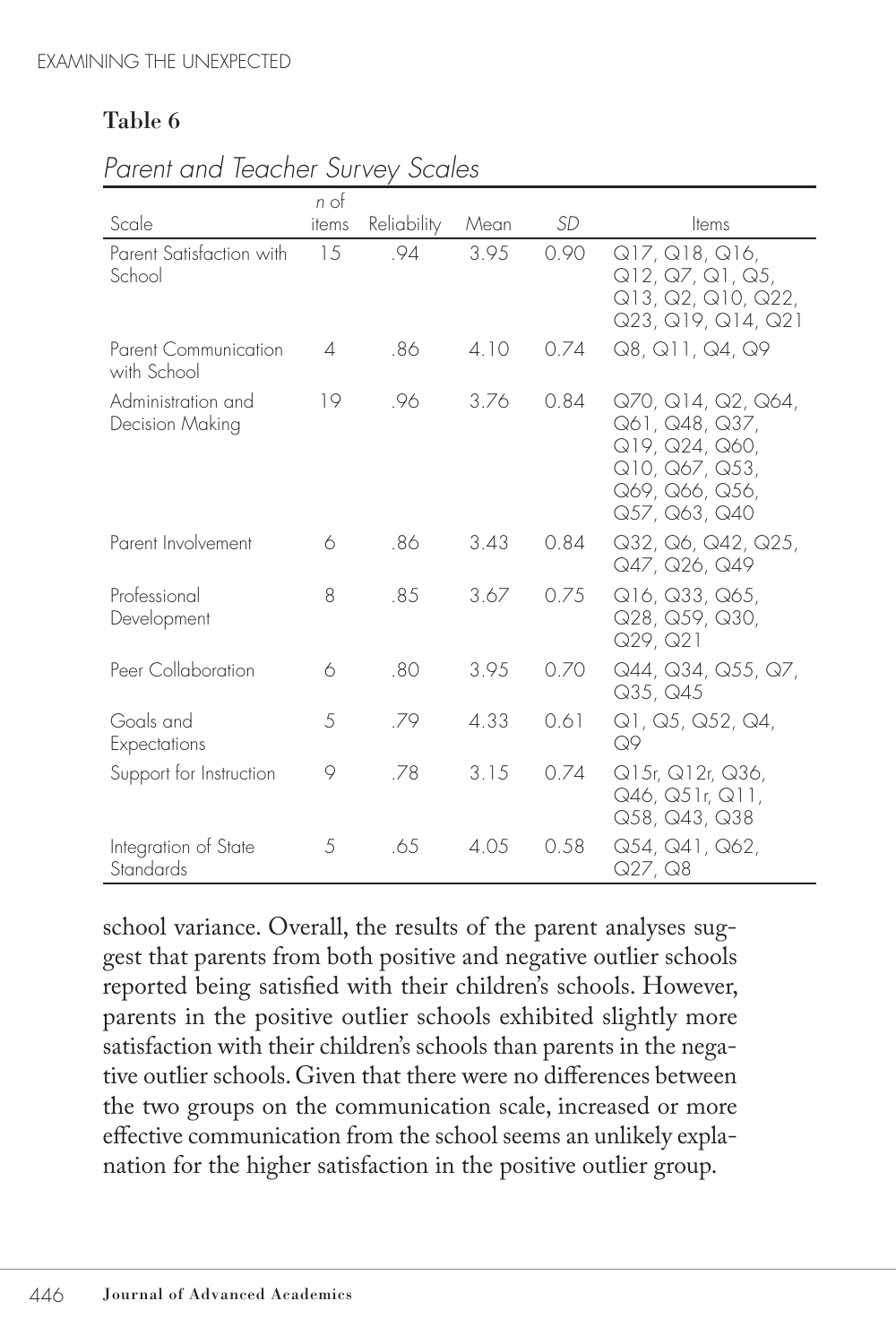#### Teacher Surveys

For the Teacher Survey, we conducted an exploratory factor analysis using principal axis factoring with oblimin rotation to reduce the set of 70 items to a set of subscales. A forced eight factor solution accounted for 30.3% of the total variance among the items. The Administration and Decision Making factor represented the relationship between teachers and their administrators; high scores on this factor indicated that the teachers felt valued by their administrators. The Professional Development factor represented the opportunity to participate in meaningful professional development activities. The Peer Collaboration factor was a measure of effective and meaningful collaboration with peers. The Goals and Expectations factor indicated the extent to which teachers felt that the school had a culture of high goals and expectations and that there were high levels of effort from both teachers and students. The Support for Instruction factor indicated the extent to which teachers feel that there were nonleadership support structures in place to allow them to be effective instructors (i.e., class size, student behavior, and support staff ). The Integration of State Standards factor was a measure of teachers' understanding and use of state standards for planning instruction. An additional subscale related to assessment was eliminated from subsequent analyses because the items did not exhibit adequate reliability. Reliabilities for the other subscales are reported in Table 6.

Independent sample *t* tests were conducted to compare the subscale means by school outlier status. Because separate analyses were conducted for each scale, a cutoff of *p* < .01 was used to control for the inflation of Type I error. A statistically significant difference between positive and negative outlier schools  $(p < .01)$  was evident for all of the factors except Professional Development and Integration of State Standards (see Table 7). Additionally, HLM analyses were conducted to determine whether outlier status was a significant predictor of teachers' scores on each of the factors, accounting for the clustered nature of the data (i.e., that teachers were nested within schools). In each of these analyses, teachers'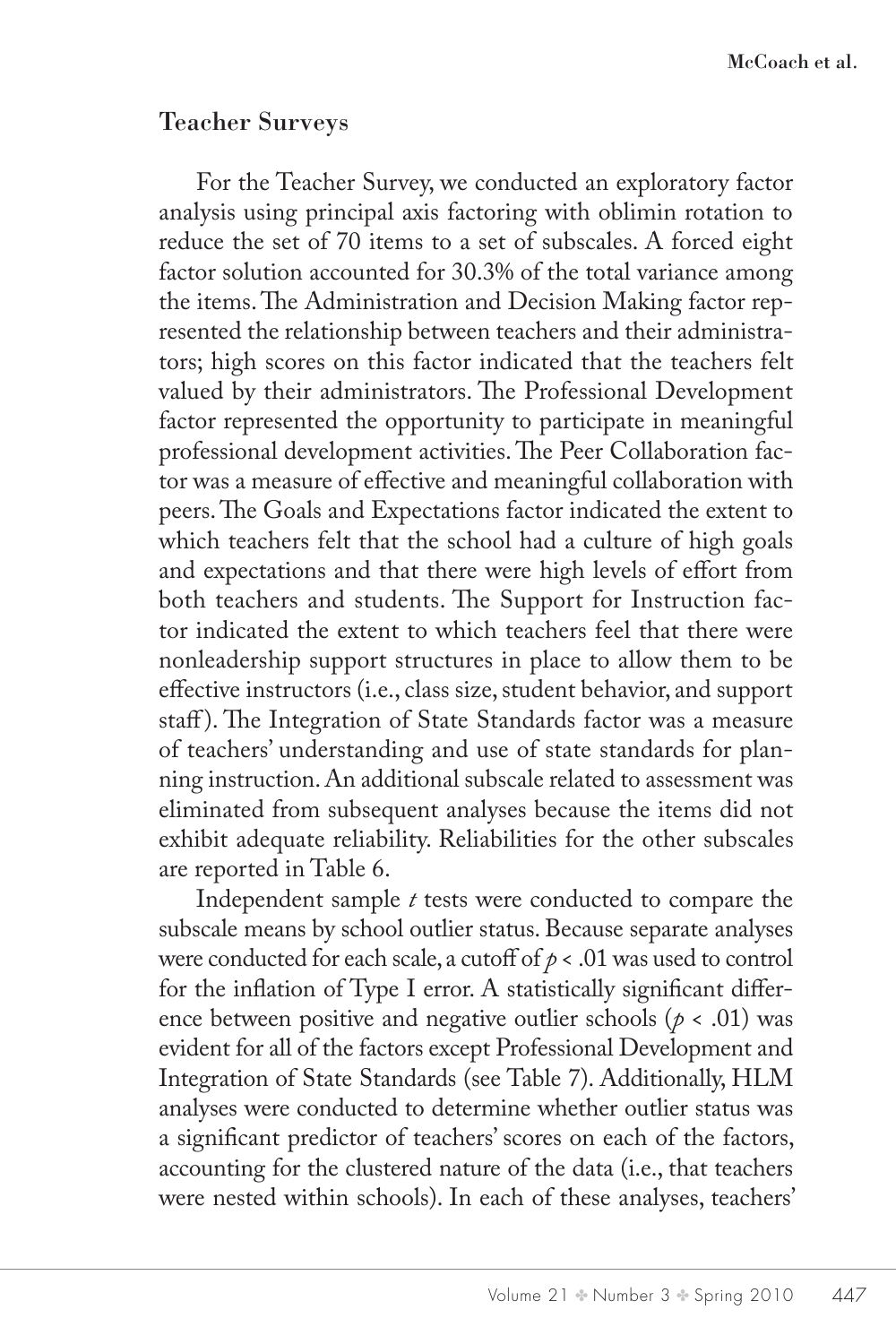|                      | Outlier  | $\mathcal N$ | Mean  | <i>SD</i> | Effect size |
|----------------------|----------|--------------|-------|-----------|-------------|
| Administration and   | Negative | 155          | 3.399 | 0.976     | 0.75        |
| Decision Making      | Positive | 245          | 3.993 | 0.652     |             |
| Parent Involvement   | Negative | 155          | 2.847 | 0.889     | 1.53        |
|                      | Positive | 245          | 3.949 | 0.583     |             |
| Professional         | Negative | 155          | 3.587 | 0.776     | 0.20        |
| Development          | Positive | 245          | 3.733 | 0.725     |             |
| Peer Collaboration   | Negative | 155          | 3.758 | 0.690     | 0.46        |
|                      | Positive | 245          | 4.073 | 0.687     |             |
| Goals and            | Negative | 155          | 4.018 | 0.654     | 0.92        |
| Expectations         | Positive | 245          | 4.534 | 0.489     |             |
| Support for          | Negative | 155          | 2.733 | 0.714     | 1.04        |
| Instruction          | Positive | 245          | 3.420 | 0.630     |             |
| Integration of State | Negative | 155          | 3.976 | 0.604     | 0.20        |
| Standards            | Positive | 245          | 4.095 | 0.563     |             |

*Statistically Significant Differences Between Scale Means, Teacher Survey*

responses were at level 1 and school status was at level 2. Because separate analyses were conducted for each scale, a cutoff of  $p < .01$ was used to control for the inflation of Type I error. Based on these analyses, outlier status was only a significant predictor of scores on the Parent Involvement scale ( $p = .007$ ). This result is consistent with the large effect size for this scale  $(d = 1.53)$ . The largest difference between teachers in the positive and negative outlier schools was on the Parent Involvement subscale. Although the mean for teachers in negative outlier schools was below the midpoint, indicating that they tended to disagree or endorse neutral responses to the parental involvement items, the mean for teachers in the positive outlier schools was almost 4.0, indicating general agreement with the items on this scale. In other words, while teachers in the positive outlier schools tended to perceive the parents as engaged and involved, teachers in the negative outlier schools were much less likely to share these perceptions.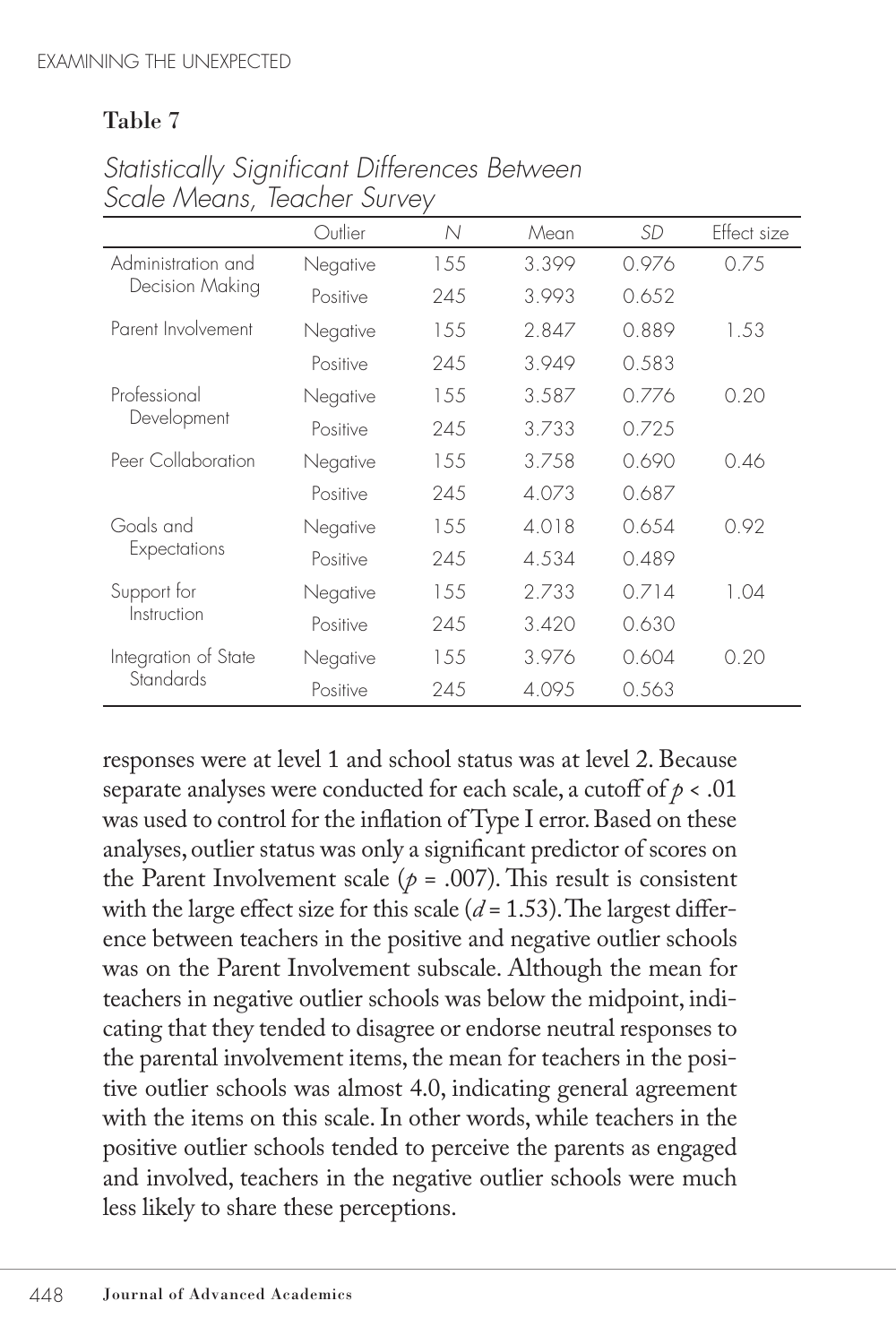| Schools in Terms of Allocation of Class Time |                 |     |        |         |             |
|----------------------------------------------|-----------------|-----|--------|---------|-------------|
|                                              | Outlier         | N   | Mean   | SD.     | Effect size |
| Direct instruction                           | <b>Negative</b> | 134 | 22.291 | 9 2 9 4 | 0.46        |
|                                              | Positive        | 228 | 26.930 | 10.557  |             |
| Discipline issues                            | Negative        | 130 | 8.800  | 6.709   | 0.53        |
|                                              | Positive        | 210 | 5.481  | 5991    |             |

*Differences Between Positive and Negative Outlier Schools in Terms of Allocation of Class Time*

In an additional set of items, teachers were also asked to specify the number of minutes of a 45-minute period they apportioned to administrative issues, direct instruction, indirect instruction, and discipline issues. There were statistically significant differences between teachers in positive and negative outlier schools for both direct instruction and discipline issues. Teachers in positive outlier schools reported spending more time engaged in direct instruction and less time dealing with disciplinary issues. In contrast, teachers in negative outlier schools spent more time on discipline and less time engaged in direct instruction (see Table 8).

Teachers were also asked about strategy use. There were statistically significant differences between the responses of teachers in the positive and negative outlier schools for three different strategies. When students were having difficulty with material, teachers in positive outlier schools were more likely to report that they presented material in a different way, they consulted with other teachers, and they talked to the student's parents. Although the effect sizes for these differences were small to moderate, these data reinforce a theme of collaboration and communication in the positive outlier schools. Means, standard deviations, and effect sizes for these strategies are listed in Table 9.

Teachers were asked whether they attended professional development on a variety of topics over the past year. Patterns of attendance were similar between teachers in positive and negative outlier schools with some exceptions. Pearson  $\chi^2$  tests indicate that teachers in positive outlier schools were more likely to attend professional development in (*p* < .05) linking assessment/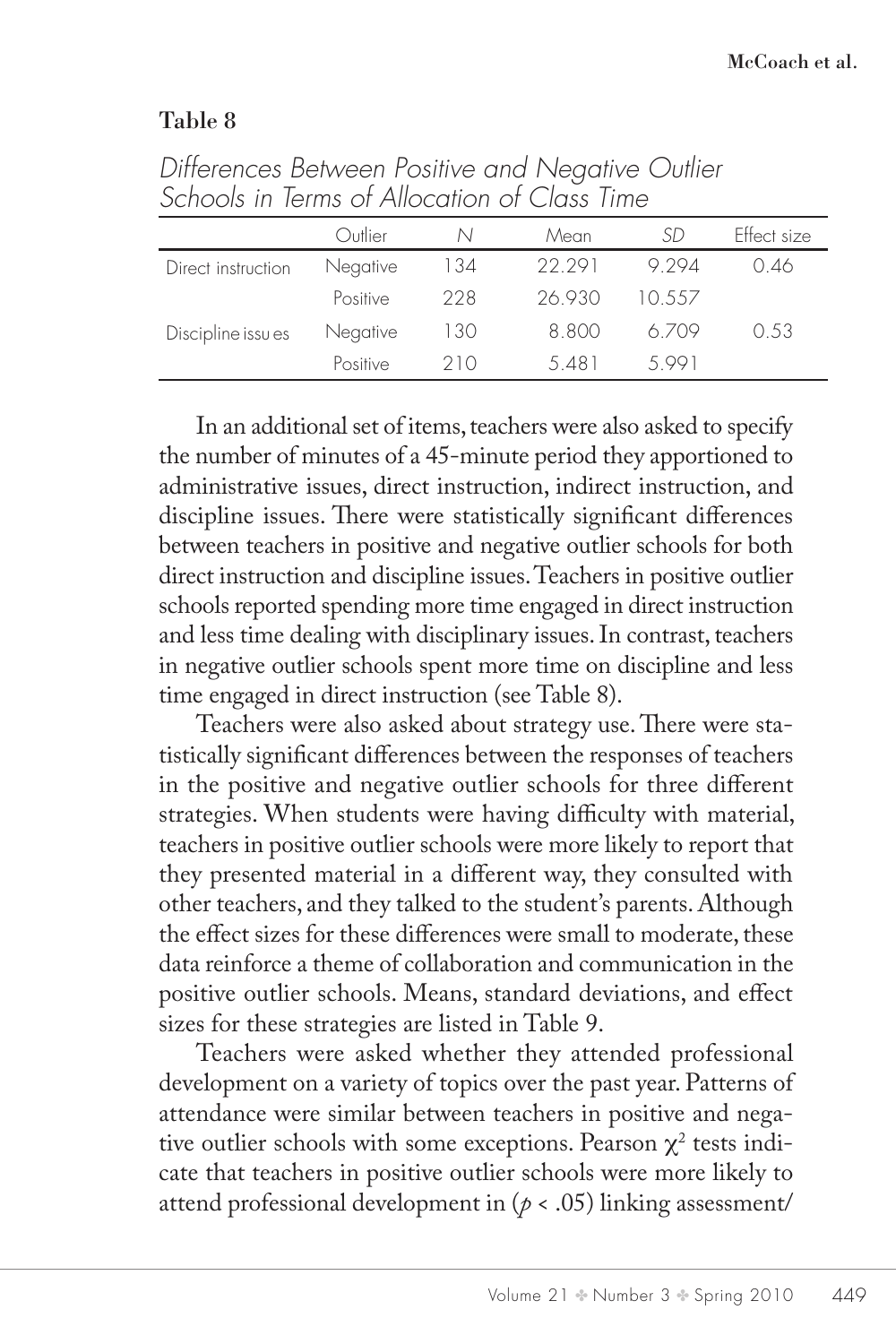|                           | Outlier  | N    | Mean  | SD    | Effect<br>size |
|---------------------------|----------|------|-------|-------|----------------|
| Q76. Present the material | Negative | 152  | 4.329 | 0.947 | 0.33           |
| in a different way        | Positive | 234  | 4.590 | 0.664 |                |
| Q79. Consult with other   | Negative | 151  | 4.265 | 0.830 | 0.31           |
| teachers                  | Positive | 23.5 | 4.506 | 0.730 |                |
| Q80. Talk to students'    | Negative | 151  | 4.106 | 0.960 | 0.42           |
| parents                   | Positive | 236  | 4 449 | 0.716 |                |

*Differences Between Positive and Negative Outlier Schools in Strategy Use*

performance data to instructional strategies, thinking skills, and multicultural/diversity issues.

The results of the teacher analyses suggest that teachers in the positive outlier schools worked in an environment focused on collaboration and communication. Specifically, these teachers felt more valued and appreciated by their administrators. In addition, teachers in the positive outlier schools felt more supported by the organizational structure of the school and the environment. For teachers in negative outlier schools, the mean on support for instruction was below the midpoint of the scale, indicating a relatively low perception of support in this area. Although both groups exhibited high means on the goals and expectations subscale, teachers in the positive outlier schools reported having higher goals and expectations for their students than teachers in the negative outlier schools. Teachers in the positive outlier schools also reported higher levels of peer collaboration than their counterparts in negative outlier schools.

Finally, teachers in positive outlier schools indicated that most of their time was spent engaged in instructional activities. Parent involvement, support for instruction, and administrative support appear to distinguish teachers in the positive outlier schools from teachers in the negative outlier schools. There were only very minor differences between teachers in the positive and negative outlier schools on the integration of state standards and the professional development subscales.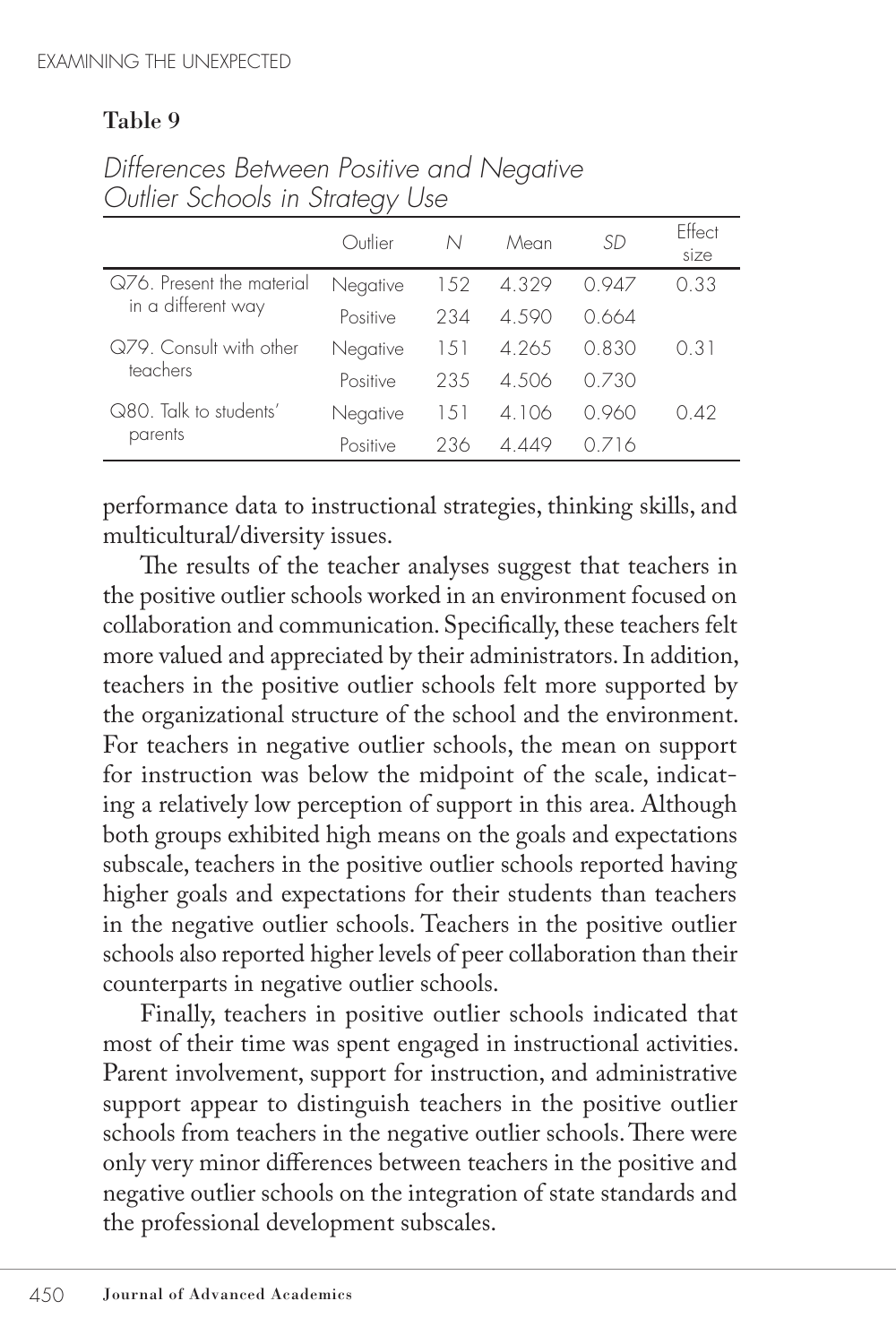|                                                                                                 |   | Negative |           |    | Positive |           | Effect |
|-------------------------------------------------------------------------------------------------|---|----------|-----------|----|----------|-----------|--------|
|                                                                                                 | N | Mean     | <i>SD</i> | N  | Mean     | <b>SD</b> | size   |
| Q6. Teachers at this<br>school frequently<br>work together to<br>plan instruction.              | 8 | 3.75     | 1.16      | 17 | 4.59     | 0.62      | 1.02   |
| Q16. It is difficult<br>to fill teacher<br>vacancies at this<br>school.                         | 7 | 2.71     | 1.38      | 17 | 1.59     | 0.94      | 1.04   |
| Q19. Most parents at<br>this school play an<br>active role in their<br>children's education.    | 8 | 2.63     | 1.06      | 17 | 3.82     | 0.95      | 1.21   |
| Q35. The teachers<br>in my school are<br>effective instructors.                                 | 8 | 3.63     | 0.74      | 17 | 4.24     | 0.56      | .98    |
| Q46. Most teachers<br>in this school use<br>student data to<br>make instructional<br>decisions. | 8 | 3.13     | 0.83      | 17 | 4.06     | 0.9       | 1.06   |
| Q55. Teachers in<br>my school have<br>high performance<br>expectations for all<br>students.     | 8 | 3.63     | 0.92      | 17 | 4.24     | 0.56      | .88    |

*Statistically Significant Differences Between Item Means, Administrator Survey*

For the Administrator Survey, independent sample *t* tests were used to compare the subscale means by school outlier status. Table 10 shows the items for which there was a statistically significant difference between the responses for negative and positive outlier schools ( $p < .05$ ). There were no statistically significant differences between positive and negative outlier schools with regard to factors emphasized during teacher evaluations or budgetary decision making. Although the sample size of schools and administrators is quite small, these results are suggestive. First, administrators in positive outlier schools tended to have higher perceptions of their teachers' behaviors and capabilities (as evidenced by the responses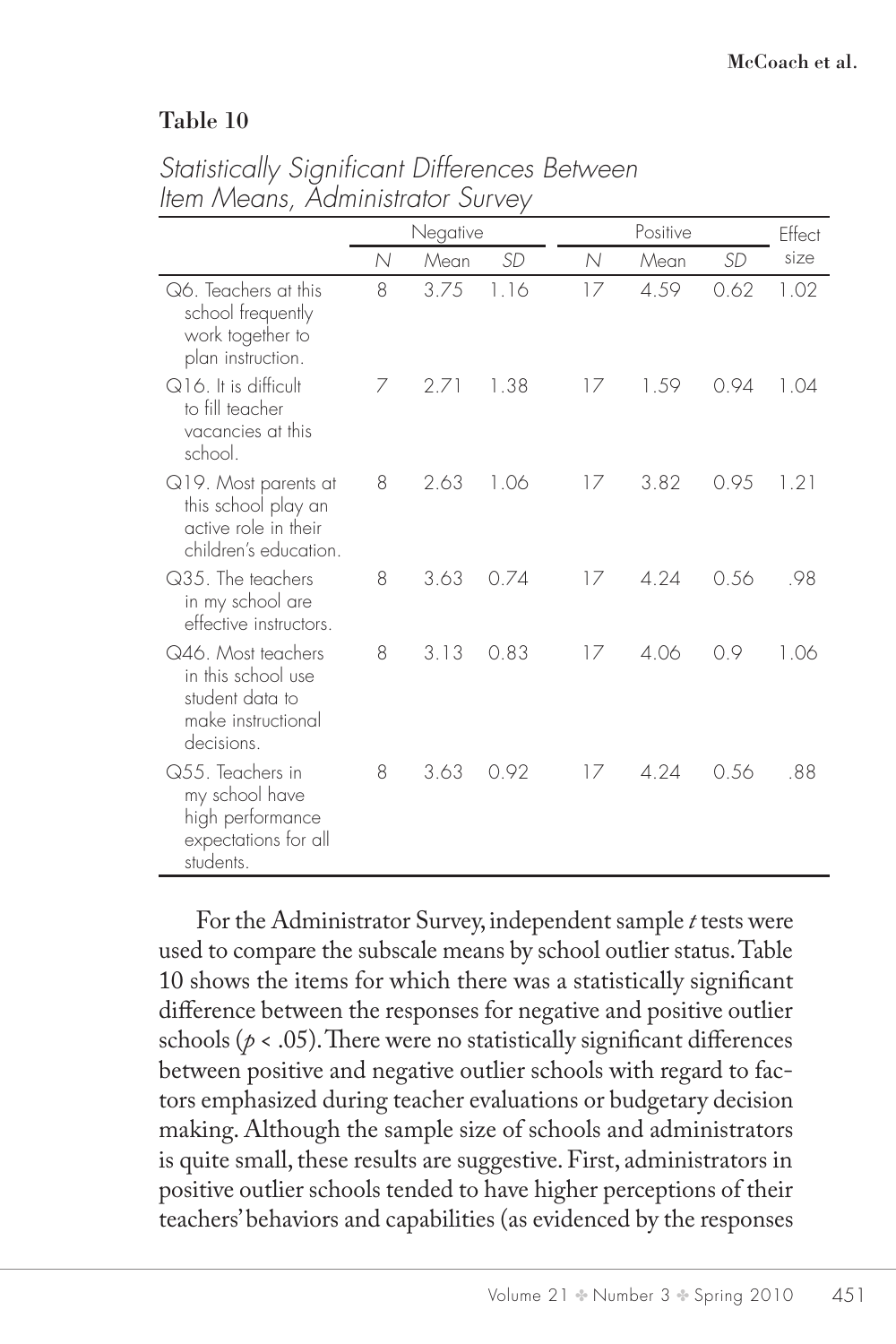to Questions 6, 19, 46, and 55). In addition, administrators at positive outlier schools perceived their parents as playing a more active role in their children's education. Finally, administrators in negative outlier schools were more likely to report having difficulty filling teacher vacancies.

#### Discussion and Implications

The residual based method described in this paper provides an analytically straightforward approach to identifying schools that are performing above or below expectations, given their demographic composition. Using the four school-level demographic variables explained more than 70% of the variance in school achievement. This means that the composition of the school is an incredibly powerful predictor of school achievement. Analyses that fail to take the context and clientele of a school into account when evaluating achievement implicitly penalize the neediest schools and reward the most affluent schools.

The advantage to using such a residual based approach is that it allows us to take the demography of the school clientele into account when determining predicted or expected levels of achievement. It also allows low-SES schools to emerge as strong performing schools, even if their absolute achievement level seems low. Such a method allows educators to identify and compare schools in a more equitable fashion by explicitly modeling demographic differences and taking those demographic differences among schools into account when developing predicted achievement levels for the schools. This allows a very different set of schools to emerge as over- or underperforming, when compared to a more static, mean achievement based approach. Using such an analytic strategy, low-SES schools can emerge as overperforming schools whereas high-SES schools can emerge as underperforming schools. We believe that this approach to data analysis has great utility for educators, administrators, and policymakers.

Across the three sets of surveys, perceptions of parents and perceptions about parents emerge as an interesting area of differ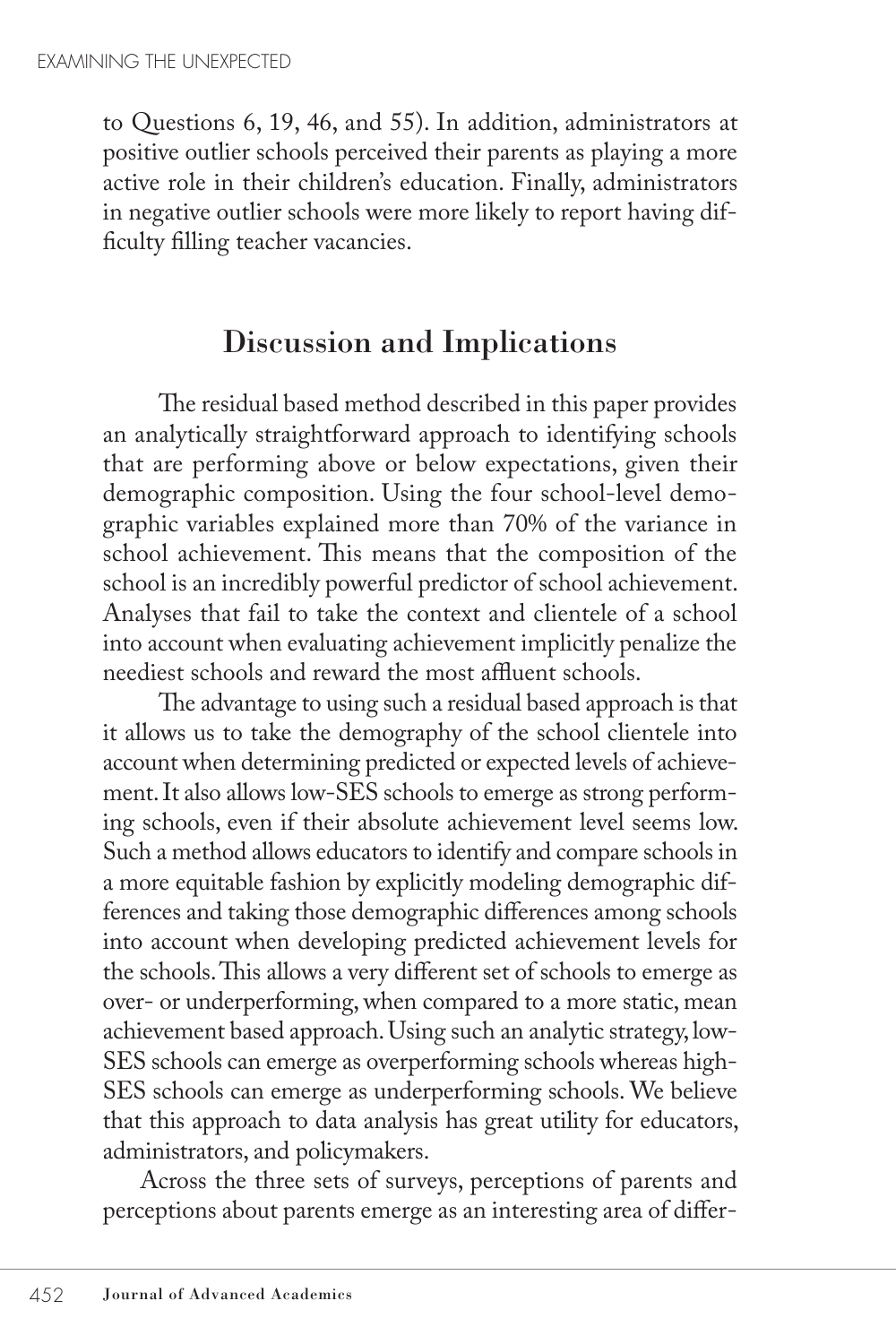ence between the two groups of schools. Although parents in the positive and negative outlier schools reported similar perceptions about parent/teacher communication, teachers and administrators in the positive outlier schools appear to have more positive perceptions of parents. Specifically, these teachers perceive the parents in their school as being more involved in their children's education, and they encourage high levels of parent involvement. Certainly, these more positive attitudes may help educators work more effectively with parents, building a more effective partnership to increase student achievement. Perhaps consequently, parents in the positive outlier schools report greater satisfaction with their schools than parents in the negative outlier schools do. It is important to note that both the positive and negative outlier schools were both composed of low-SES schools. In many studies, parental involvement may be a proxy for SES. However, in this study, we find that parental involvement and parental perceptions are key variables that help to explain differences of the overachieving and underachieving schools. Thus, communication and collaboration among parents, teachers, and staff appear to be critical factors predicting the success of low-SES schools.

The greater appreciation of parents by teachers and administrators in the positive outlier schools is an intriguing finding. The results of this research raise an interesting question: Are parents in the low-performing schools actually less involved than parents in the high-performing schools, or is it the attitudes and perceptions of the teachers that differ across these two groups? If the parents in the positive outlier schools are more involved, is this the result of the teachers' more positive attitudes toward them, or is it the cause of the teachers' more positive attitudes toward them?

Additionally, teachers in the positive outlier schools reported higher levels of support from administrators. The more positive relationships between teachers and administrators in the positive outlier schools may allow these schools to more effectively focus their attention on the needs of their students, rather than having their attention diverted by faculty and staff tensions. Although teachers report there is an overall culture of high goals and expectations for both students and teachers in both positive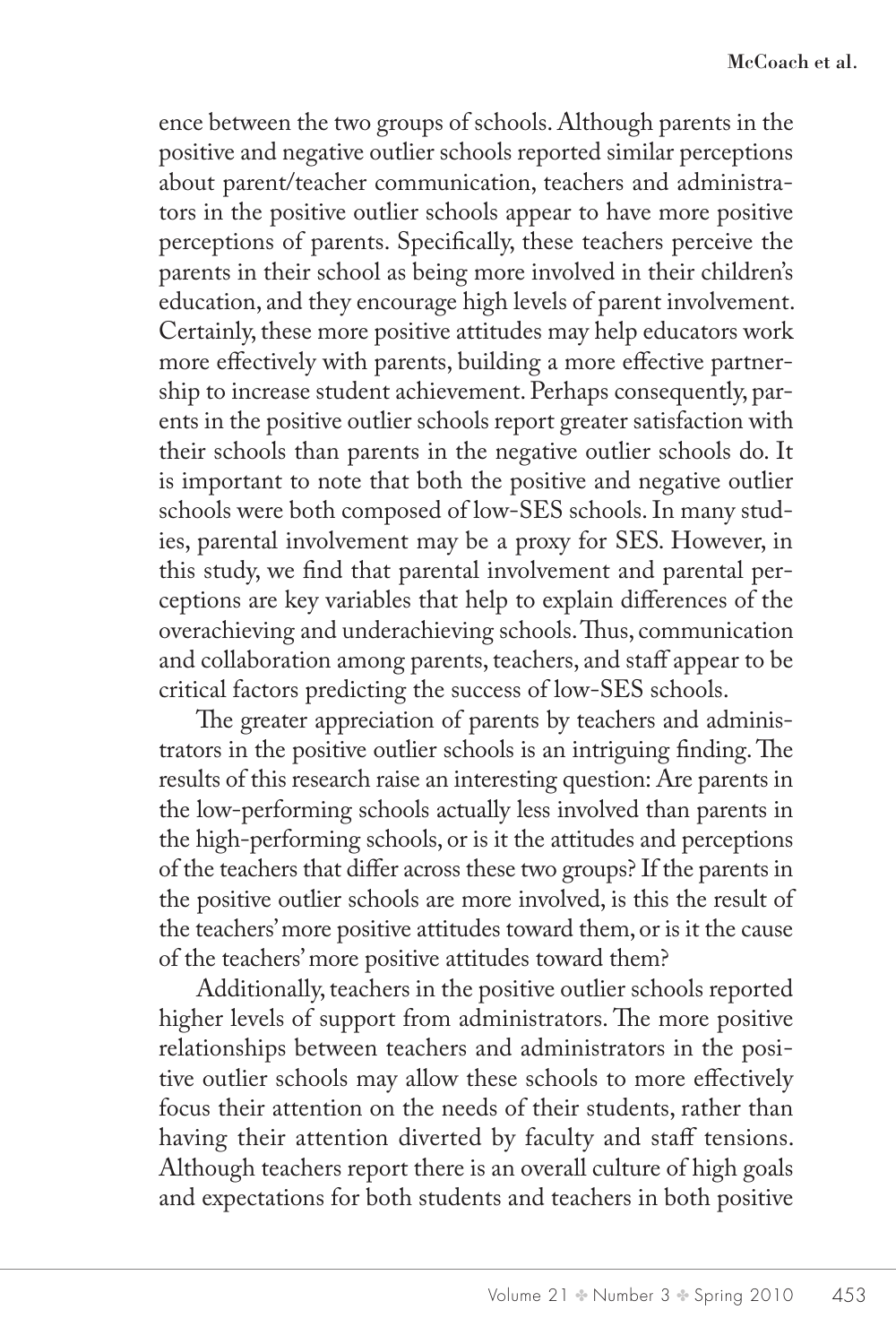and negative outlier schools, these expectations were higher and less variable in the positive outlier schools than they were in the negative outlier schools. Further, teachers in the positive outlier schools perceived that there were more nonleadership support structures in place in their schools, allowing them to be more effective instructors. To a lesser extent, differences between teachers from the two types of schools were also identified with regard to participation in valuable professional development activities, meaningful collaboration with peers, and the integration of state standards in planning instruction. Teachers in positive outlier schools also reported spending more time engaged in direct instruction and less time on discipline issues.

The themes of peer collaboration and parent participation were also echoed in the Administrator Survey. In addition, administrators in positive outlier schools viewed their teachers as being more effective instructors and reported that their teachers were more likely to use student data to make instructional decisions. Finally, administrators in positive outlier schools were less likely to report having difficulty filling teacher vacancies.

The survey results suggest an association between school climate and culture and student achievement. Given that both the positive and negative outlier schools were predominantly located in low-SES urban locales, the differences between the positive and negative outlier schools are all the more striking and intriguing. These results suggest that school climate and teacher-related variables may be able to moderate the influence of sociodemographic variables.

# Limitations and Considerations for Further Investigation

Several limitations should be considered when interpreting the results of this investigation. First, the outlier schools were identified with regression models that employed a limited set of predictor variables. Variables not included in this study may prove to be better predictors of student test scores or may help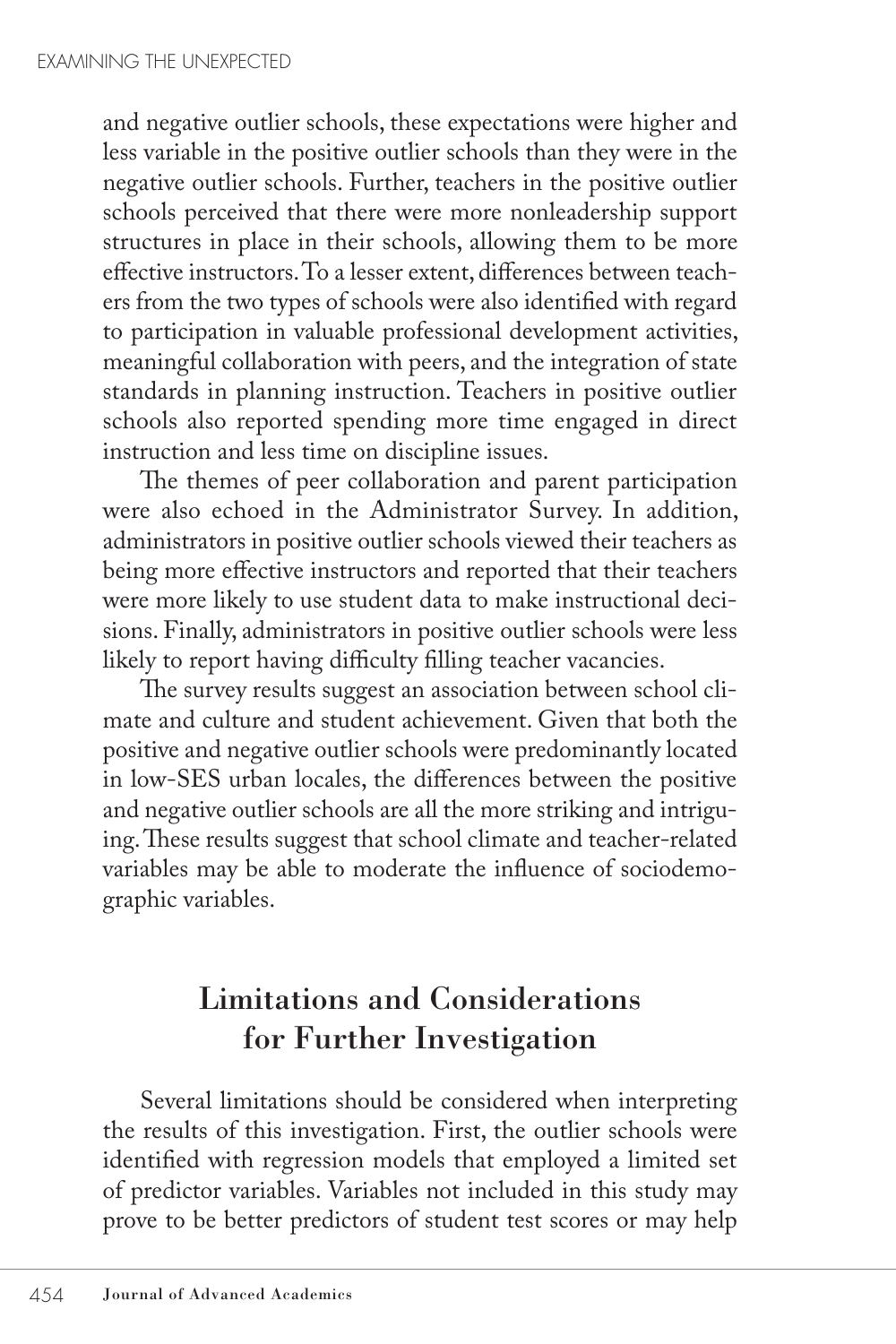explain the relationship among the included variables and student scores. In addition, residual analyses treat the error term within a regression equation as the most salient result. However, stability and reliability of such error is questionable. Further, residual analyses in general are predicated on the assumption that important covariates are omitted from the analyses. This means that the model is misspecified, which in turn, violates one of the assumptions of the analysis, an inherent irony of residual analysis. In an effort to avoid overcapitalization on chance and random error, we only classified schools as positive or negative outliers if they exhibited large residuals in the same direction on both the reading and math achievement tests, and we feel that researchers who make use of this technique are well-advised to triangulate their data in this fashion. However, even this practice does not ensure that residual analyses render reliable results.

Schools with fewer than 20 students were excluded from the analyses; the factors investigated in this study may function differently in very small schools. Race/ethnicity was dichotomized in the regression models, and Asian students were not included in the percentage of minority students. Additional study into the patterns of student achievement across different minority groups may produce different outcomes when examined in this context.

Moreover, there are several limitations to the conclusions that can be drawn from the survey component. First, the response rate was low, particularly for the Parent Survey and the Administrator Survey. It should be noted, however, that the patterns of missingness were consistent across the positive and negative outlier school groups. This missing data may affect the representativeness of the present sample, and constitutes a notable limitation of the present investigation. Another limitation was the potential influence of social desirability in the survey responses. Still, the survey results provide preliminary insight into the factors that contribute to school success.

Most importantly, this study was designed to explore relationships among student test scores and the attitudes and beliefs of system stakeholders. Thus, it is not possible to draw causal inference from the results presented here. Although parent involve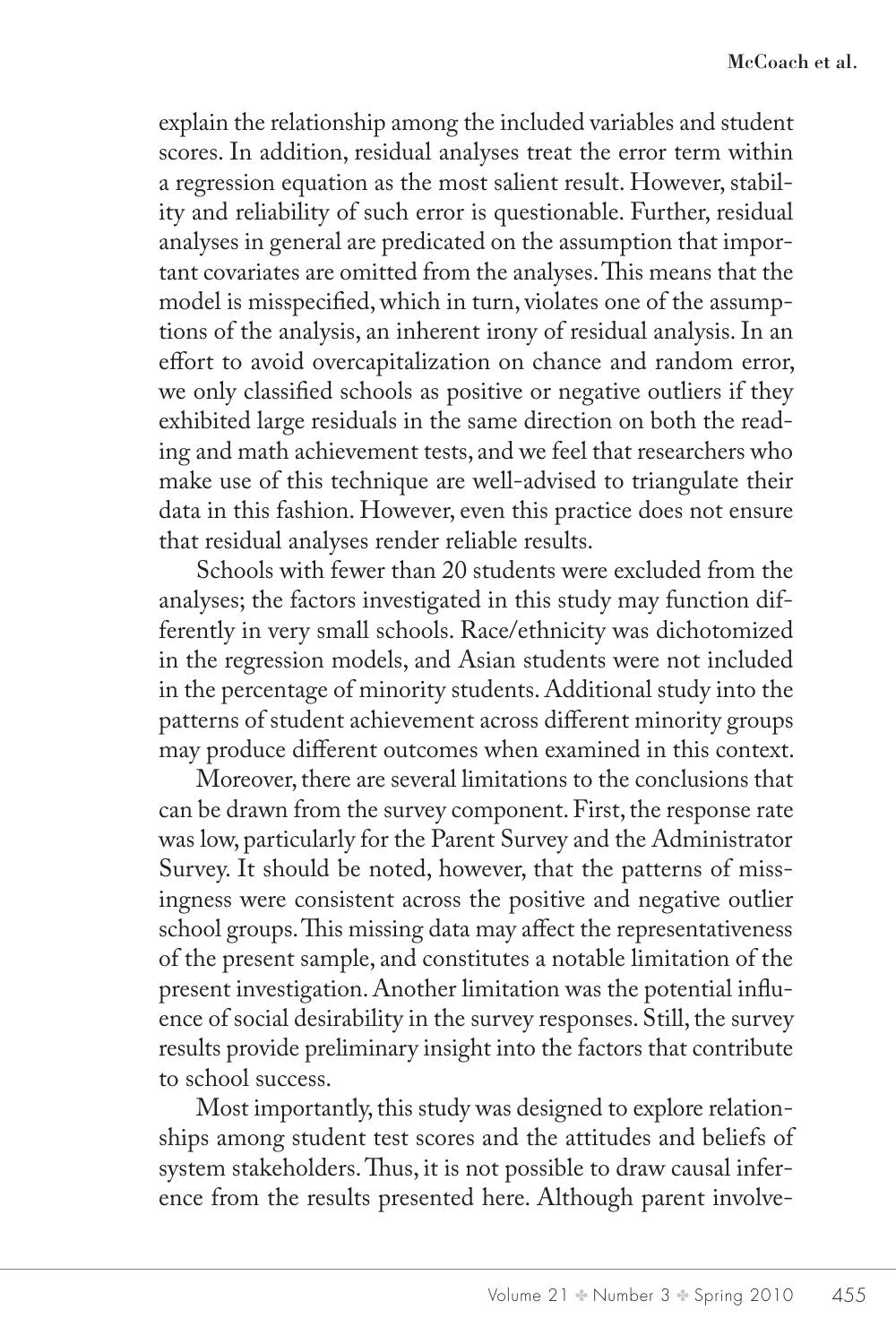ment, support for instruction, and administrative support are evident in successful schools, one cannot infer from this particular study that these variables directly contribute to student achievement. Experimental research designed to manipulate these variables may or may not produce similar results.

In conclusion, the results of this study provide an interesting way to identify over- and underperforming schools. In addition, the study identified parental communication and collaboration as key components that differed across the two types of schools, suggesting that increased parent/school alliances may help to increase academic achievement, regardless of the school's clientele.

# References

- Ballou, D., Sanders, W., & Wright, P. (2004). Controlling for student background in value-added assessment of teachers. *Journal of Educational and Behavioral Statistics, 29,* 37±65.
- Briggs, K. L., & Wohlstetter, P. (2003). Key elements of a successful school-based management strategy. *School Effectiveness and School Improvement, 14, 351872.*
- Carlson, D. (2002). The focus on state educational accountability systems: Four methods of judging school quality and progress. In W. J. Erpenbach, D. Carlson, P. M. LaMarca, & P. C. Winter (Eds.), *Incorporating multiple measures of student performance into state accountability systems: A compendium of resources* (pp. 285297) [CD-ROM]. Washington, DC: Council of Chief State School Officers.
- Cole-Henderson, B. (2000). Organizational characteristics of schools that successfully serve low-income urban African American students. *Journal of Education for Students Placed at Risk*, 5, 7791.
- Connecticut State Department of Education. (2007). *State data.*  Retrieved from http://www.csde.state.ct.us/public/cedar/districts/ index.htm?sdePNavCtr=|#45480
- Connecticut State Department of Education. (2008). *State data.*  Retrieved from http://www.csde.state.ct.us/public/cedar/districts/ index.htm?sdePNavCtr=|#45480
- EdSource. (2006). *Similar students, different results: Why do some schools do better?* Retrieved from http://www.edsource.org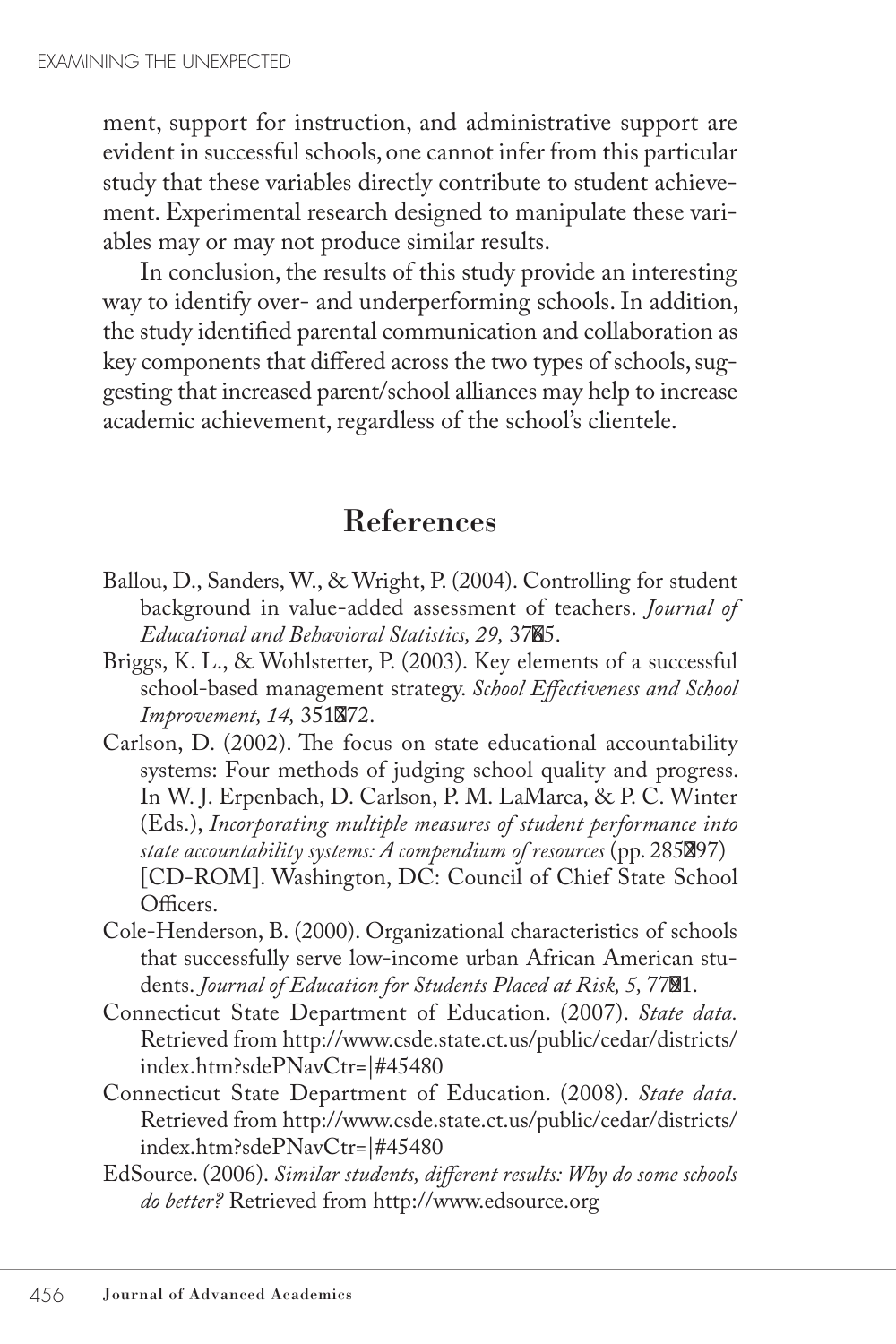- Education Trust. (2003). *African American achievement in America*. Retrieved from http://www.edtrust.org
- Fan, X., & Chen, M. (2001). Parental involvement and students' academic achievement: A meta-analysis. *Educational Psychology Review, 13,* 1±22.
- Gaddy, G. D. (1988). High school order and academic achievement. *American Journal of Education, 96, 496818.*
- Hallinger, P., Bickman, L., & Davis, K. (1996). School context, principal leadership, and student reading achievement. *The Elementary School*  Journal, 96, 527849.
- Haycock, K., Jerald, C., & Huang, S. (2001). Closing the gap: Done in a decade. *Thinking K\Mo*, 5, 3\M\mathbb{2}2.
- Heck, R. H. (1992). Principals' instructional leadership and school performance: Implications for policy development. *Educational Evaluation and Policy Analysis 14, 2184.*
- Hopkins, M. S. (1999, October). *Effective school practices: What works.* Paper presented at the meeting of the International Conference on Effective Schools, Houston, TX.
- Jencks, C., & Phillips, M. (Eds). (1998). *The Black-White test score gap*. Washington, DC: Brookings.
- Jesse, D., Davis, A., & Pokorny, N. (2004). High-achieving middle schools for Latino students in poverty. *Journal of Education for Students Placed at Risk, 9,* 23±45.
- Keith, T. Z., Keith, P. B., Troutman, G. C., & Bickley, P. G. (1993). Does parental involvement affect eighth-grade student achievement? Structural analysis of national data. *School Psychology Review, 22,* 474±496.
- Linn, R. L. (2005). Scientific evidence and inference in educational policy and practice: Implications for evaluating adequate yearly progress. In C. A. Dwyer & C. A. Dwyer (Eds.), *Measurement and research in the accountability era* (pp. 21 $\boxtimes$ 30). Mahwah, NJ: Lawrence Erlbaum.
- McCall, R. B. (1994). Academic underachievers. *Current Directions in Psychological Science, 3,* 15±19.
- McCall, R. B., Evahn, C., & Kratzer, L. (1992). *High school underachievers.* Newbury Park, CA: Sage.
- McDermott, P. C., & Rothenberg, J. J. (2001, April). *New teachers communicating effectively with low-income, urban parents*. Paper presented at the annual meeting of the American Educational Research Association, Seattle, WA.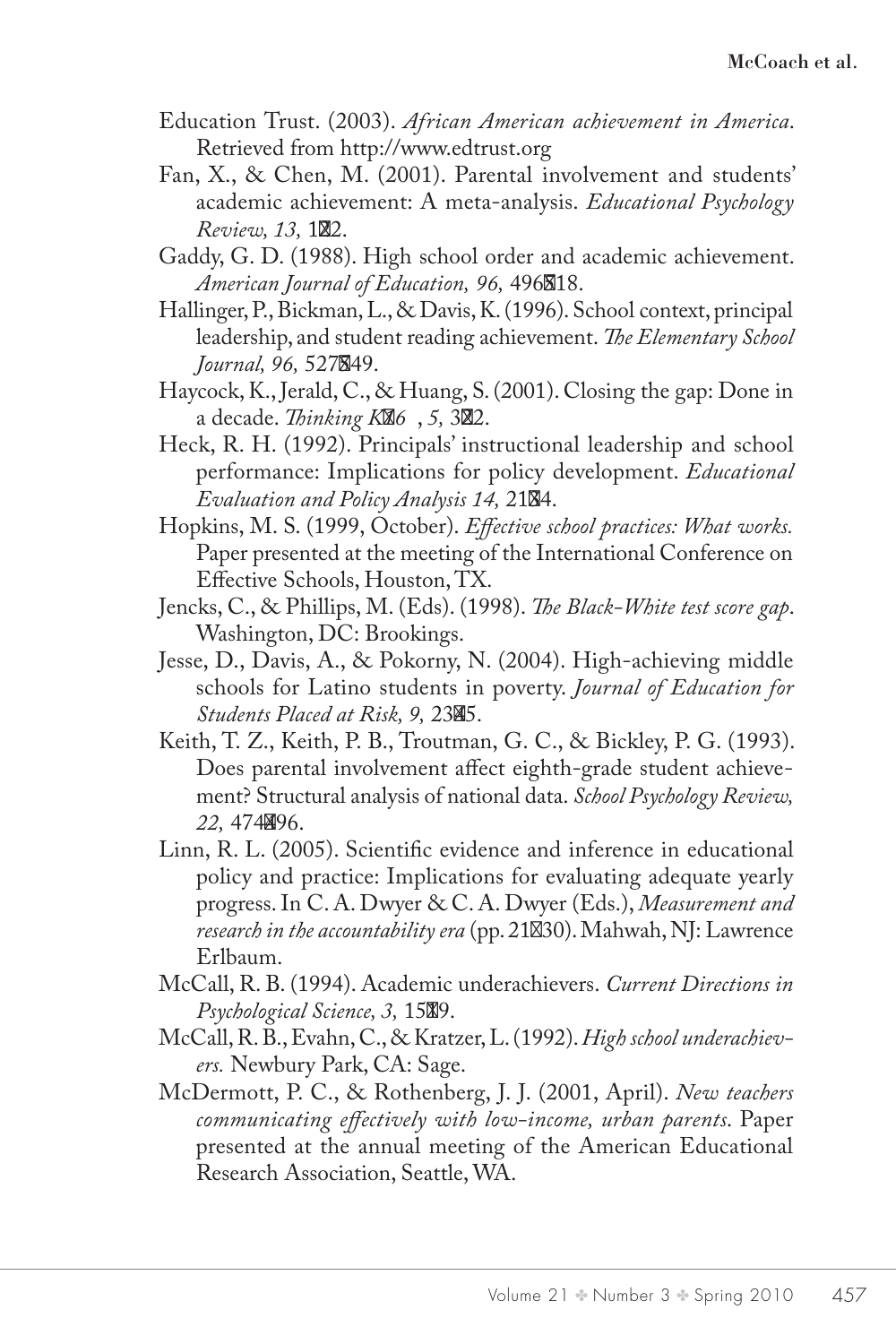- McGee, G. W. (2004). Closing the achievement gap: Lessons from Illinois' Golden Spike high poverty, high-performing schools. *Journal of Education for Students Placed at Risk, 9, 97825.*
- Muijs, D., Harris, A., Chapman, C., Stoll, L., & Russ, J. (2004). Improving schools in socioeconomically disadvantaged areas<sup>®</sup> A review of the research evidence. *School Effectiveness and School Improvement, 15, 149175.*
- Murphy, J. (2004). Leadership for literacy: A framework for policy and practice. School Effectiveness and School Improvement, 15, 65<sup>26</sup>6.
- Niebuhr, K. E., & Niebuhr, R. E. (1999). An empirical study of student relationships and academic achievement. *Education*, 119, 679<sub>8682</sub>. No Child Left Behind Act, 20 U.S.C. §6301 (2001).
- Ponisciak, S. M., & Bryk, A. (2005). Value-added analysis of the Chicago public schools: An application of hierarchical models. In R. Lissitz (Ed.), *Value-added modeling: Issues with theory and applications* (pp. 40<sup>8</sup>1). Maple Grove, MN: JAM Press.
- Ramirez, F. (2003). Dismay and disappointment: Parental involvement of Latino immigrant parents. *The Urban Review, 35,* 93±105.
- Romo, H. D. (1999). *Reaching out: Best practices for educating Mexicanorigin children and youth* (ERIC Document Reproduction Service No. ED432432). Charleston, WV: ERIC Clearinghouse on Rural Education and Small Schools.
- Rosenthal, R., & Jacobson, L. (1968). *Pygmalion in the classroom*. New York, NY: Holt, Rinehart, and Winston.
- Scribner, A. P., & Scribner, J. D. (2001). *High-performing schools serving Mexican American students: What they can teach us* (ERIC Document Reproduction Service No. ED459048). Charleston, WV: ERIC Clearinghouse on Rural Education and Small Schools.
- Sheldon, S. B. (2003). Linking school-family-community partnerships in urban elementary schools to student achievement on state tests. *The Urban Review, 35,* 149±165.
- Sirin, S. R. (2005). Socioeconomic status and academic achievement: A meta-analytic review of research*. Review of Educational Research, 75,* 417±453.
- Smrekar, C., Guthrie, J. W., Owens, D. E., & Sims, P. G. (2001). *March toward excellence: School success and minority student achievement in Department of Defense Schools. A report to the National Education Goals Panel. Lessons from the states* (ERIC Document Reproduction Service No. ED459218)*.* Washington, DC: Office of Educational Research and Improvement.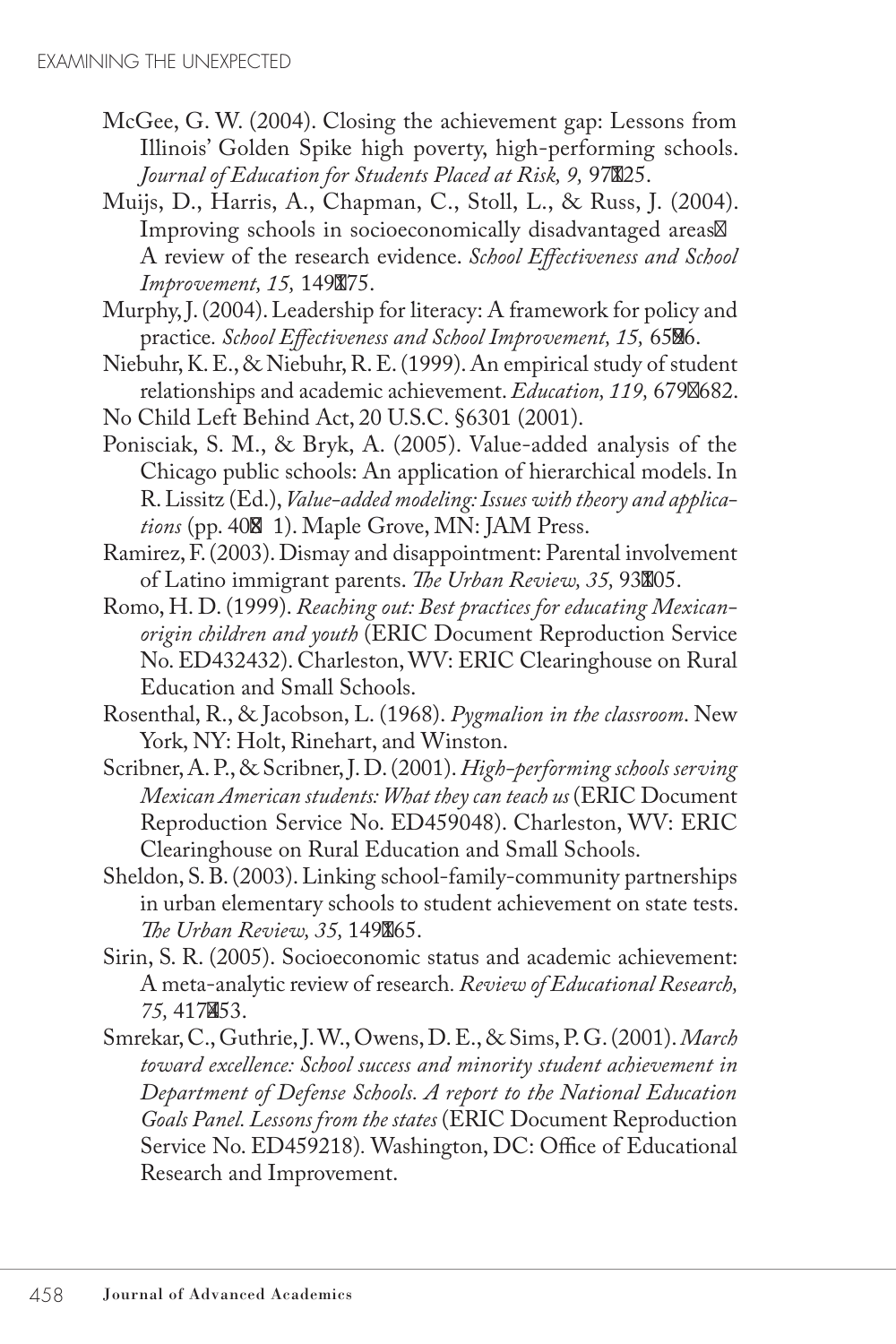- Snipes, C. J. (2004). Urban school systems and education reform: Key lessons from a case study. *Journal of Education for Students Placed at Risk, 9,* 127±141.
- Stone, C. A., & Lane, S. (2003). Strategies for examining the consequences of assessment and accountability programs. *Educational Measurement: Issues and Practice, 21, 2380.*
- White, K. R. (1982). The relation between socioeconomic status and academic achievement. *Psychological Bulletin*, 91, 461281.
- Yau, R. (2002). High-achieving elementary schools with large percentages of low-income African American students: A review and a critique of the current research. In M. L. Beaulieu & S. J. Denbo (Eds.), *Improving schools for African American students: A reader for educational leaders* (pp. 193 $\boxtimes$ 217). Springfield, IL: Charles C. Thomas Publisher.

# Author Note

Funding for this study was provided through a contract to the third and fourth authors by the Connecticut State Department of Education. However, the results in no way represent the opinion or position of the Connecticut Department of Education.

# Endnote

1 We also examined this interaction term for the elementary and middle school models. However, because the interaction was not statistically significant, we did not include the term in the final HLM models.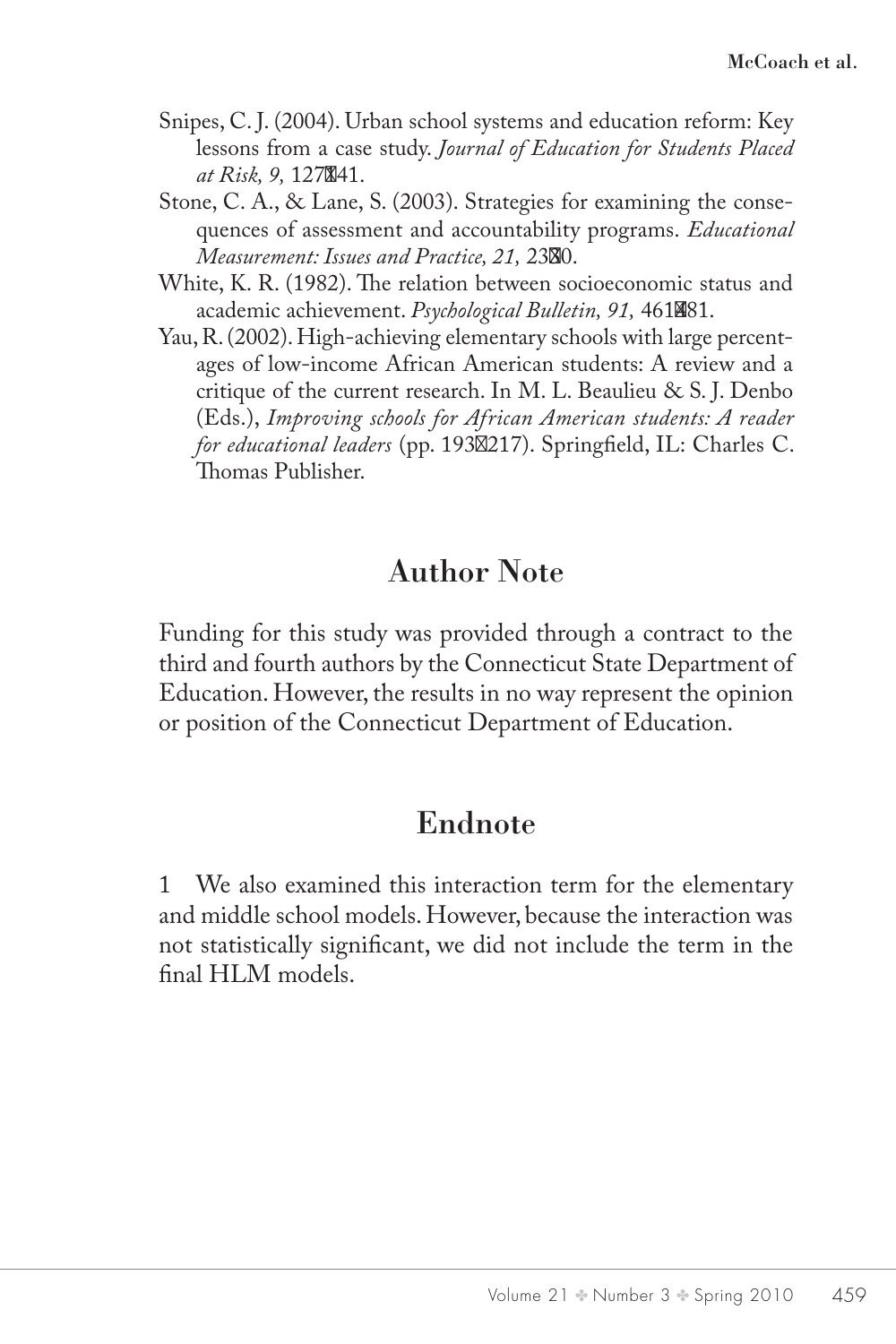# Appendix A: Teacher Survey

For the following questions, please rate how strongly you agree or disagree with the following statements. In answering the questions, please use a range from **1** to **5**, where **1 = strongly disagree** and **5 = strongly agree**. Please circle only one response choice per question. Please answer every question.

Some questions ask about parents. Please consider parents as either parents or other guardians where applicable. Thank you for your participation.

|                                                                                              | <b>SD</b>      | D              | N | $\bf{A}$       | <b>SA</b>      |
|----------------------------------------------------------------------------------------------|----------------|----------------|---|----------------|----------------|
| 1. There are clear and focused goals for student<br>learning at my school.                   | 1              | $\overline{2}$ | 3 | 4              | 5              |
| 2. My school administrators solicit input from<br>teachers.                                  | $\mathbf{1}$   | $\overline{2}$ | 3 | $\overline{4}$ | 5              |
| 3. I use assessment information to plan<br>instruction.                                      | 1              | 2              | 3 | 4              | 5              |
| 4. Students in this school are engaged in learn-<br>ing during class-time.                   | $\mathbf{1}$   | $\overline{2}$ | 3 | $\overline{4}$ | 5              |
| 5. Teachers in my school have high perfor-<br>mance expectations for all students.           | $\mathbf{1}$   | $\overline{2}$ | 3 | 4              | 5              |
| 6. Parents at this school play an active role in<br>their children's education.              | $\mathbf{1}$   | $\overline{2}$ | 3 | $\overline{4}$ | 5              |
| 7. I collaborate with other teachers to plan<br>instruction and select curricular materials. | $\overline{1}$ | 2              | 3 | 4              | 5              |
| 8. I use pre-tests to measure students' prior<br>knowledge.                                  | $\mathbf{1}$   | $\overline{2}$ | 3 | $\overline{4}$ | $\overline{5}$ |
| 9. Most teachers work at school more than the<br>required hours.                             | 1              | $\overline{2}$ | 3 | 4              | 5              |
| 10. My school administrators have an awareness<br>of the expertise of the teachers.          | $\overline{1}$ | $\overline{2}$ | 3 | $\overline{4}$ | 5              |
| 11. We have adequate support staff in my school.                                             | $\mathbf{1}$   | $\overline{2}$ | 3 | 4              | 5              |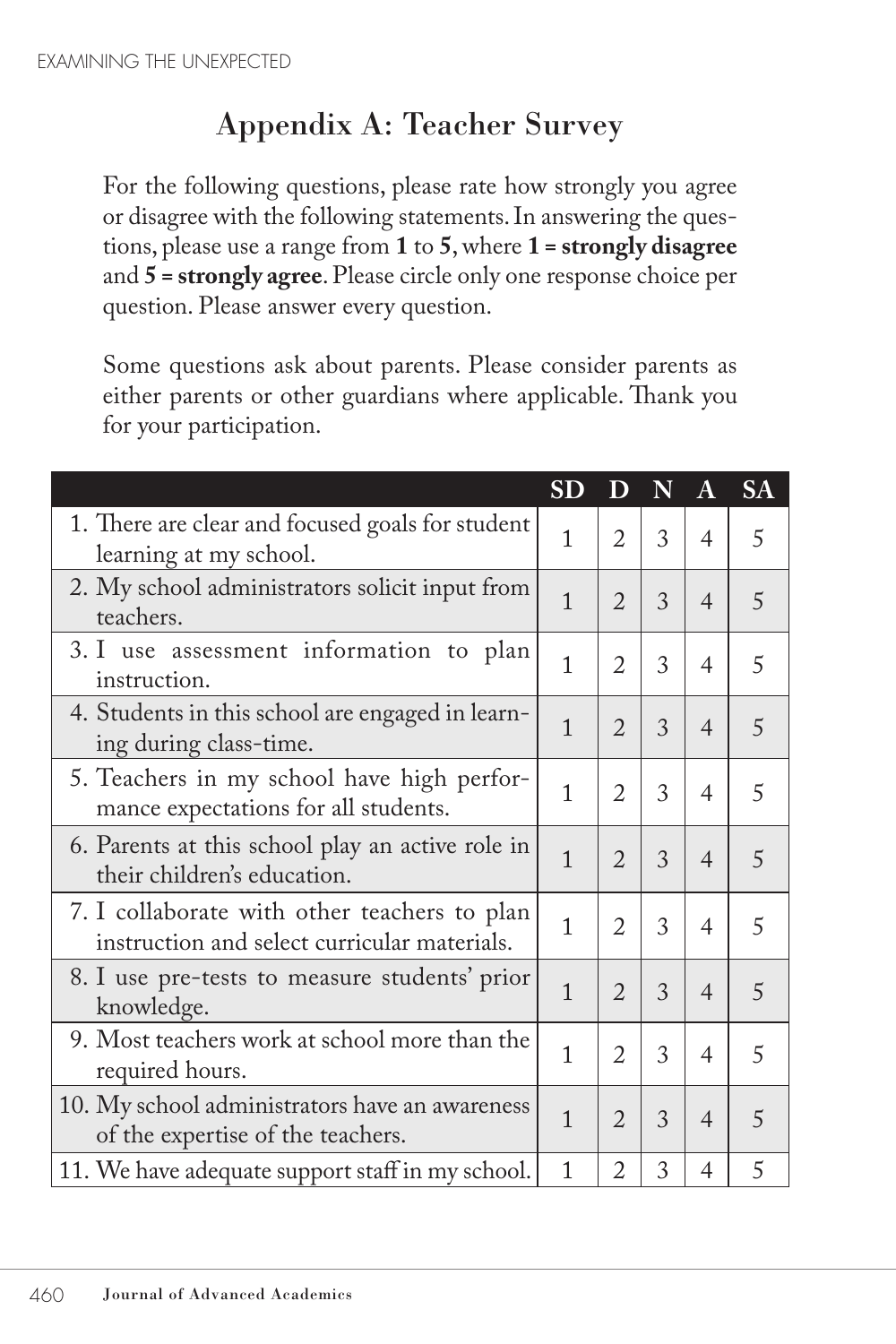|                                                                                                                             | <b>SD</b>      | $\mathbf D$    | $\mathbf N$ | $\mathbf{A}$             | <b>SA</b> |
|-----------------------------------------------------------------------------------------------------------------------------|----------------|----------------|-------------|--------------------------|-----------|
| 12. Students need to pay more attention than<br>they usually do.                                                            | $\mathbf{1}$   | $\overline{2}$ | 3           | $\overline{4}$           | 5         |
| 13. I assess every learning objective that I teach.                                                                         | 1              | $\overline{2}$ | 3           | 4                        | 5         |
| 14. I can freely express my opinions or concerns<br>to my school administrators.                                            | $\overline{1}$ | $\overline{2}$ | 3           | $\overline{4}$           | 5         |
| 15. Student misbehavior frequently interferes<br>with classroom learning.                                                   | $\mathbf{1}$   | 2              | 3           | 4                        | 5         |
| 16. Professional development is integrated with<br>our school goals.                                                        | $\overline{1}$ | $\overline{2}$ | 3           | $\overline{4}$           | 5         |
| 17. Teachers in this school respect racial and<br>ethnic diversity of students.                                             | $\mathbf{1}$   | $\overline{2}$ | 3           | 4                        | 5         |
| 18. I share assessment criteria with students<br>before the assessment.                                                     | $\overline{1}$ | $\overline{2}$ | 3           | $\overline{4}$           | 5         |
| 19. Teachers have the opportunity to be involved<br>in making important decisions in this school.                           | 1              | 2              | 3           | 4                        | 5         |
| 20. Students at this school feel welcome and<br>valued regardless of their racial/ethnic<br>background.                     | $\mathbf{1}$   | $\overline{2}$ | 3           | $\overline{4}$           | 5         |
| 21. I have the resources and supplies that I need<br>to be successful with my students.                                     | $\mathbf{1}$   | $\overline{2}$ | 3           | $\overline{\mathcal{A}}$ | 5         |
| 22. I do background reading and research to<br>enhance my curriculum.                                                       | $\mathbf{1}$   | $\overline{2}$ | 3           | $\overline{4}$           | 5         |
| 23. Most of my class-time is spent on instruc-<br>tional activities.                                                        | $\mathbf{1}$   | 2              | 3           | 4                        | 5         |
| 24. Administrators are available to handle dis-<br>cipline problems.                                                        | $\mathbf{1}$   | $\overline{2}$ | 3           | $\overline{4}$           | 5         |
| 25. I have regular contact with my students'<br>parents.                                                                    | 1              | 2              | 3           | 4                        | 5         |
| 26. My school provides a variety of ways for par-<br>ents to become involved.                                               | $\mathbf{1}$   | $\overline{2}$ | 3           | $\overline{4}$           | 5         |
| 27. I am comfortable explaining the results of<br>standardized assessments (like the CMT/<br>CAPT) to students and parents. | $\mathbf{1}$   | $\overline{2}$ | 3           | $\overline{4}$           | 5         |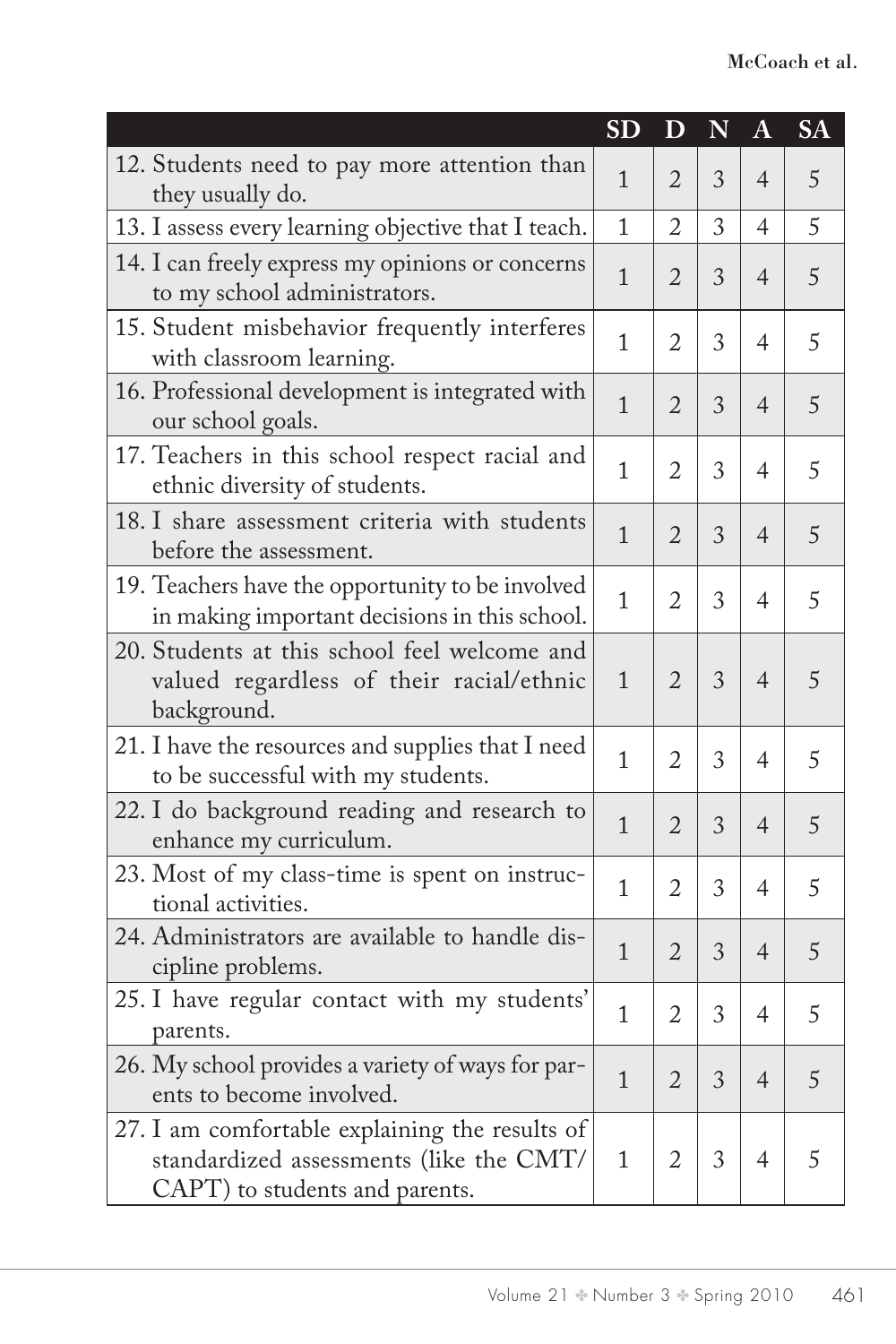|                                                                                                                    | <b>SD</b>      | D              | $\mathbf N$ | $\overline{A}$ | <b>SA</b>      |
|--------------------------------------------------------------------------------------------------------------------|----------------|----------------|-------------|----------------|----------------|
| 28. Professional development opportunities at<br>this school help me to grow professionally.                       | 1              | $\overline{2}$ | 3           | $\overline{4}$ | 5              |
| 29. Teachers have the opportunity to be involved<br>in establishing the curriculum and instruc-<br>tional program. | $\mathbf{1}$   | $\overline{2}$ | 3           | 4              | 5              |
| 30. Teachers have input in planning professional<br>development at this school.                                    | $\mathbf{1}$   | $\overline{2}$ | 3           | $\overline{4}$ | 5              |
| 31. I am confident in my ability to effectively<br>teach the curriculum.                                           | $\mathbf{1}$   | $\overline{2}$ | 3           | 4              | 5              |
| 32. Parents participate in important decisions<br>about their children's education.                                | $\mathbf{1}$   | $\overline{2}$ | 3           | 4              | 5              |
| 33. There are continuous opportunities for pro-<br>fessional development in my school.                             | $\mathbf{1}$   | $\overline{2}$ | 3           | 4              | 5              |
| 34. I receive useful suggestions for curricular<br>materials from my colleagues in my school/<br>department.       | $\mathbf{1}$   | $\overline{2}$ | 3           | $\overline{4}$ | 5              |
| 35. Teachers meet regularly to assess student<br>progress.                                                         | $\mathbf{1}$   | $\overline{2}$ | 3           | 4              | 5              |
| 36. Students are attentive to teacher delivered<br>instruction.                                                    | $\mathbf{1}$   | $\overline{2}$ | 3           | $\overline{4}$ | 5              |
| 37. Teachers in this school feel valued by the<br>school administration.                                           | $\mathbf{1}$   | $\overline{2}$ | 3           | 4              | 5              |
| 38. This school is clean and well maintained.                                                                      | $\overline{1}$ | $\overline{2}$ | 3           | $\overline{4}$ | $\overline{5}$ |
| 39. I feel pressured to ensure that my students<br>will do well on the state tests.                                | $\mathbf{1}$   | $\overline{2}$ | 3           | 4              | 5              |
| 40. Teacher initiated innovations in curriculum<br>or instructional delivery are valued at my<br>school.           | $\mathbf{1}$   | $\overline{2}$ | 3           | $\overline{4}$ | 5              |
| 41. The curriculum in this school is strongly<br>aligned to state standards.                                       | $\mathbf{1}$   | $\overline{2}$ | 3           | 4              | 5              |
| 42. Parents attend parent-teacher conferences<br>when requested.                                                   | $\mathbf{1}$   | $\overline{2}$ | 3           | $\overline{4}$ | 5              |
| 43. Parents are welcome in the classroom.                                                                          | $\mathbf{1}$   | $\overline{2}$ | 3           | $\overline{4}$ | 5              |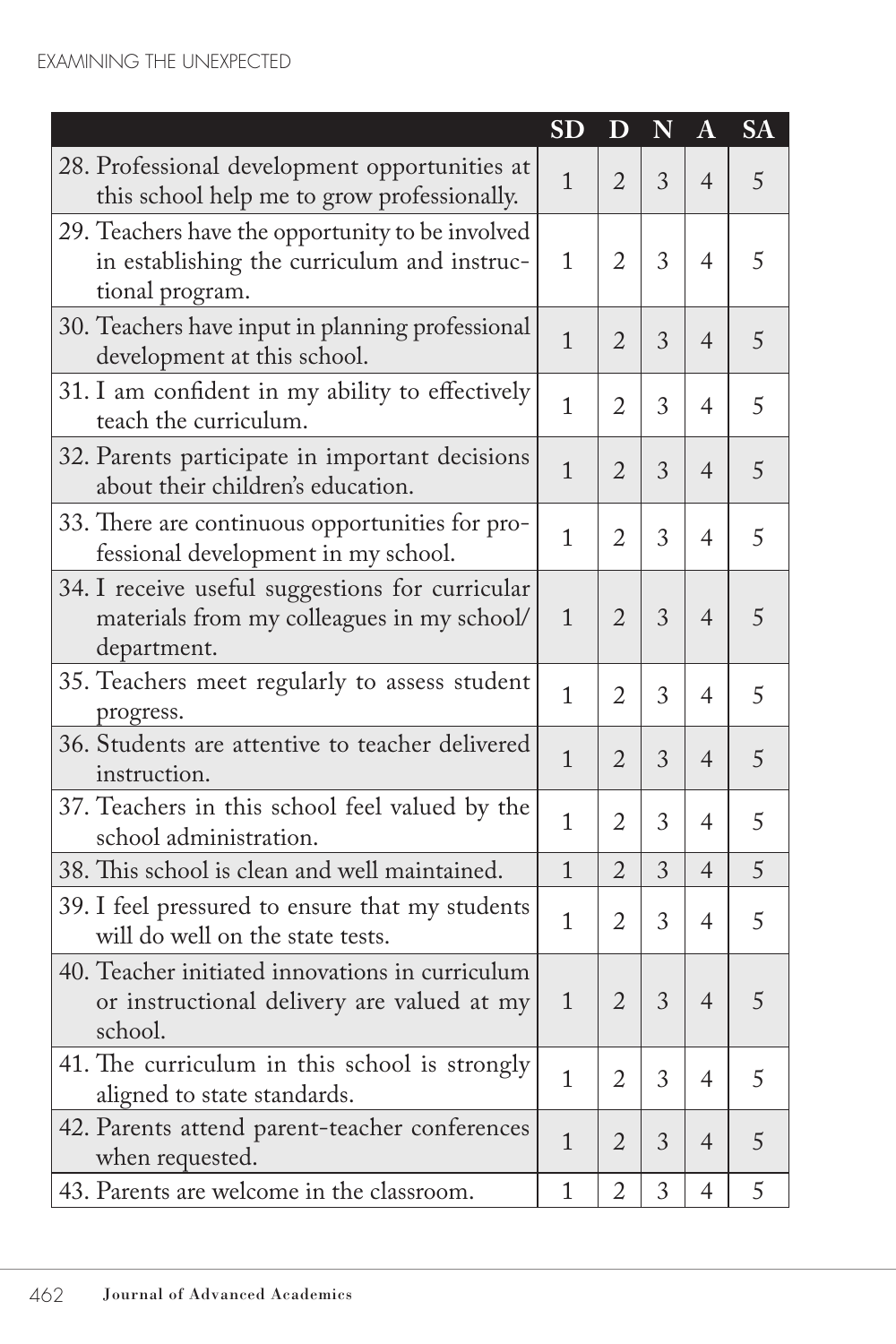|                                                                                                                                   | <b>SD</b>      | D              | N | $\mathbf{A}$   | <b>SA</b> |
|-----------------------------------------------------------------------------------------------------------------------------------|----------------|----------------|---|----------------|-----------|
| 44. I receive useful suggestions for instructional<br>techniques from my colleagues in my school/<br>department.                  | $\mathbf{1}$   | $\overline{2}$ | 3 | 4              | 5         |
| 45. The staff at this school maintains positive<br>relations with parents.                                                        | 1              | 2              | 3 | 4              | 5         |
| 46. I would send my own child to this school.                                                                                     | $\overline{1}$ | $\overline{2}$ | 3 | 4              | 5         |
| 47. Information about homework and classroom<br>assignments is easy for parents to access.                                        | $\mathbf{1}$   | $\overline{2}$ | 3 | 4              | 5         |
| 48. My principal supports my classroom man-<br>agement decisions.                                                                 | $\mathbf{1}$   | $\overline{2}$ | 3 | 4              | 5         |
| 49. Instructional materials are available in stu-<br>dents' home languages.                                                       | $\mathbf{1}$   | $\overline{2}$ | 3 | 4              | 5         |
| 50. Cultural barriers are evident between teach-<br>ers and parents at this school.                                               | $\overline{1}$ | $\overline{2}$ | 3 | 4              | 5         |
| 51. Our school needs additional instructional<br>supplies and/or equipment.                                                       | $\mathbf{1}$   | $\overline{2}$ | 3 | 4              | 5         |
| 52. Teachers in my school emphasize higher-<br>level thinking and problem-solving skills in<br>their instruction.                 | $\mathbf{1}$   | $\overline{2}$ | 3 | 4              | 5         |
| 53. There are ample opportunities to discuss cur-<br>ricular and instructional decisions with the<br>administration in my school. | $\mathbf{1}$   | $\overline{2}$ | 3 | 4              | 5         |
| 54. Teachers in my school use the current State<br>of Connecticut content standards to plan<br>instruction.                       | $\mathbf{1}$   | 2              | 3 | 4              | 5         |
| 55. One or more colleagues have observed my<br>work and given me meaningful feedback in<br>the last year.                         | $\mathbf{1}$   | $\overline{2}$ | 3 | $\overline{4}$ | 5         |
| 56. There are ample opportunities to discuss<br>behavioral and disciplinary decisions in my<br>school.                            | $\mathbf{1}$   | $\overline{2}$ | 3 | 4              | 5         |
| 57. My administrator observed me enough times<br>to make a fair evaluation of my teaching.                                        | 1              | 2              | 3 | 4              | 5         |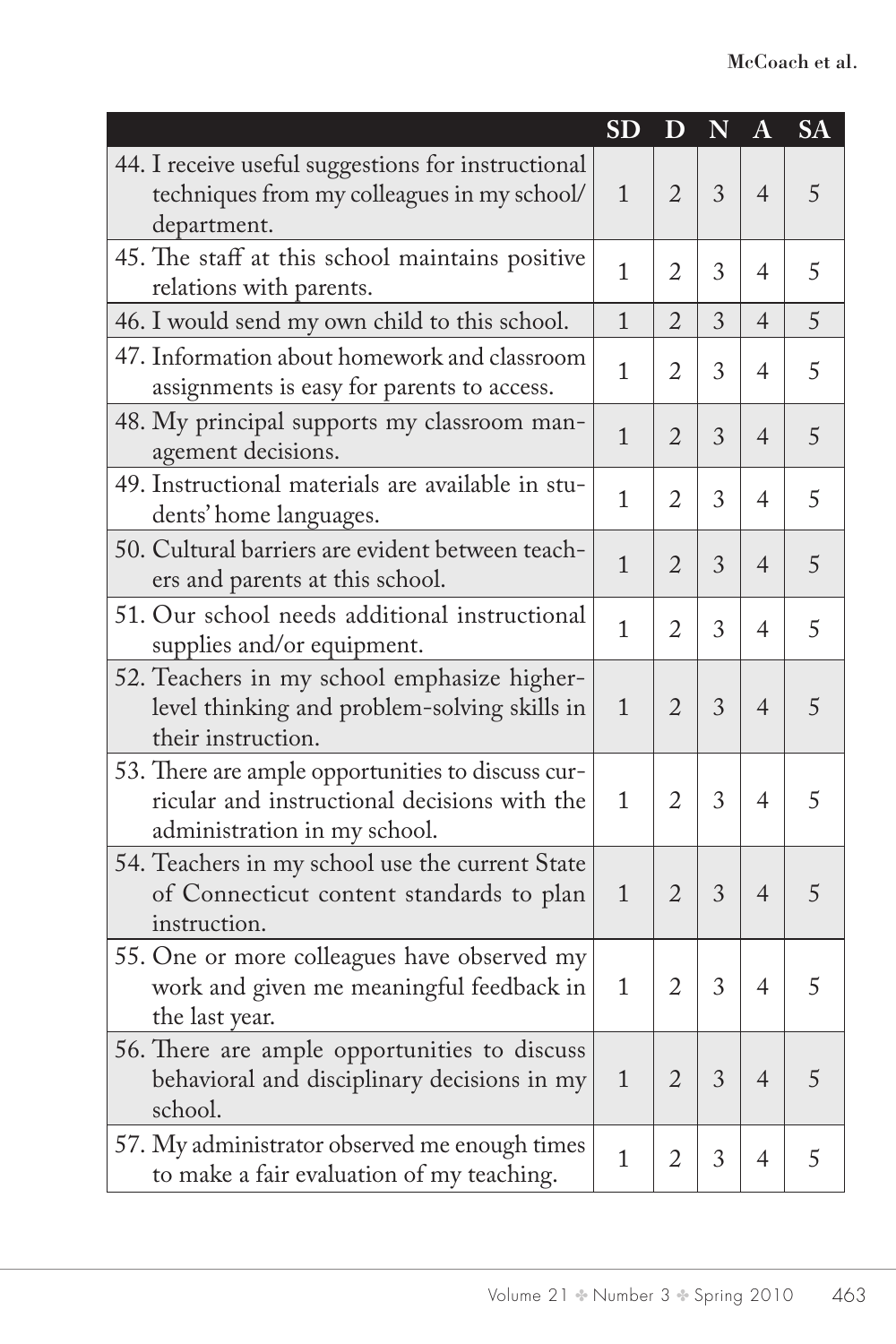|                                                                                                               | <b>SD</b>      | D              | N | $\bf{A}$       | <b>SA</b>      |
|---------------------------------------------------------------------------------------------------------------|----------------|----------------|---|----------------|----------------|
| 58. Class size in my school is appropriate for<br>effective instruction.                                      | $\mathbf{1}$   | $\overline{2}$ | 3 | $\overline{4}$ | 5              |
| 59. Professional development in our school is<br>organized around a central theme.                            | $\overline{1}$ | $\overline{2}$ | 3 | $\overline{4}$ | 5              |
| 60. Teachers are able to ask questions and pro-<br>vide feedback about important decisions in<br>this school. | $\mathbf{1}$   | $\overline{2}$ | 3 | $\overline{4}$ | 5              |
| 61. My school administrators listen to teachers'<br>ideas for change in our school.                           | $\mathbf{1}$   | $\overline{2}$ | 3 | $\overline{A}$ | 5              |
| 62. I know the current state of Connecticut con-<br>tent standards for my subject area(s).                    | $\mathbf{1}$   | $\overline{2}$ | 3 | $\overline{4}$ | 5              |
| 63. Students clearly understand this school's dis-<br>cipline code.                                           | $\overline{1}$ | $\overline{2}$ | 3 | 4              | 5              |
| 64. The school administrators have a positive<br>relationship with the teachers in this school.               | $\mathbf{1}$   | $\overline{2}$ | 3 | $\overline{4}$ | 5              |
| 65. There is relevant professional development<br>to improve instruction at my school.                        | $\overline{1}$ | $\overline{2}$ | 3 | $\overline{4}$ | 5              |
| 66. Rules regarding behavior are enforced con-<br>sistently at my school.                                     | $\overline{1}$ | $\overline{2}$ | 3 | $\overline{4}$ | 5              |
| 67. My school administrators have a solid<br>knowledge of the curriculum.                                     | $\overline{1}$ | $\overline{2}$ | 3 | $\overline{A}$ | 5              |
| 68. My school has up-to-date technology to<br>assist with student learning.                                   | $\overline{1}$ | $\overline{2}$ | 3 | $\overline{4}$ | $\overline{5}$ |
| 69. Discipline problems at my school are han-<br>dled fairly.                                                 | $\overline{1}$ | $\overline{2}$ | 3 | $\overline{4}$ | 5              |
| 70. My principal is an effective leader.                                                                      | $\mathbf{1}$   | $\overline{2}$ | 3 | 4              | $\overline{5}$ |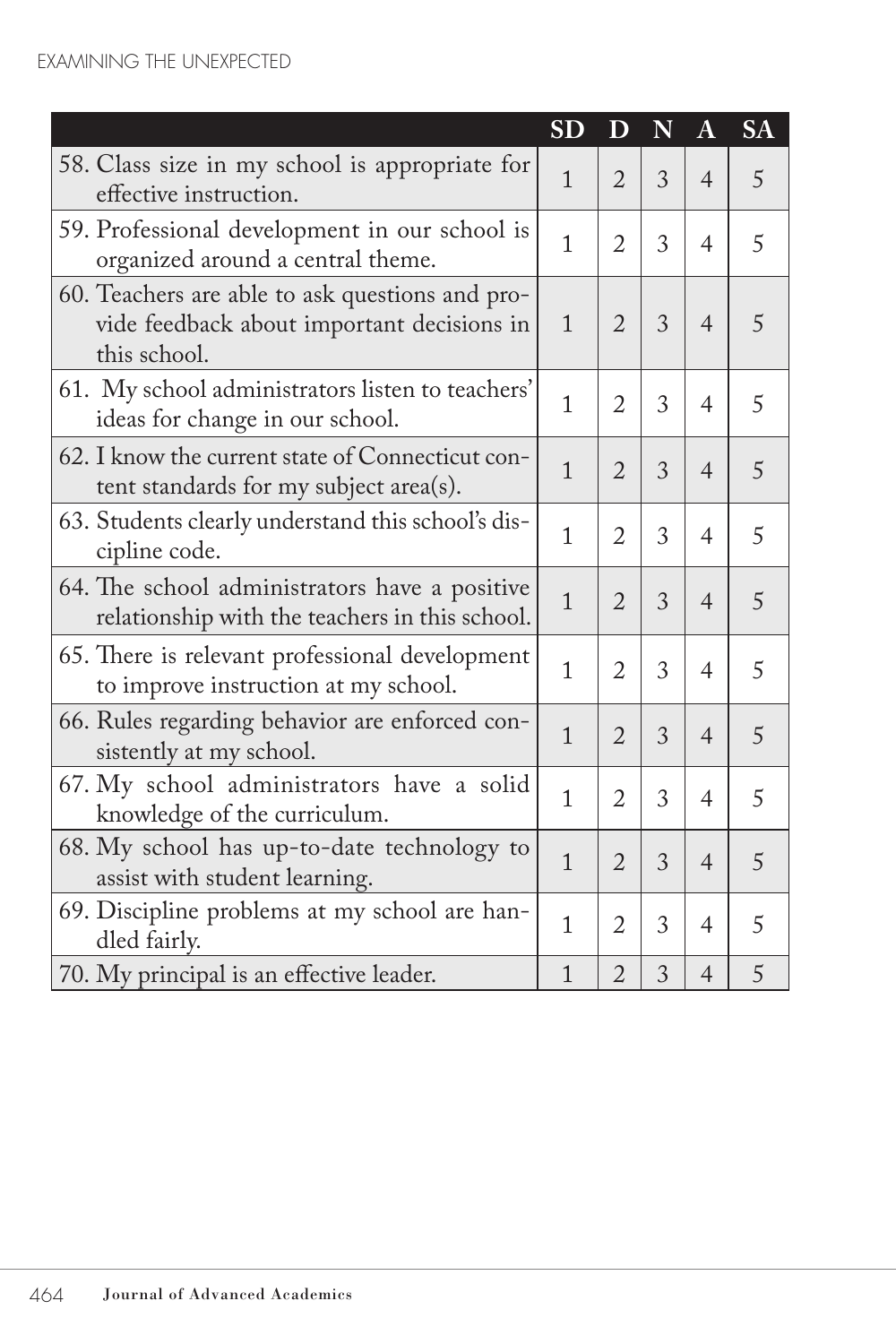If you were not satisfied with your students' progress, how likely are you to use each of the following strategies?

*Please rate your responses on a scale of 1 to 5 where 1 = Definitely not, 2 = Probably not, 3 = Maybe, 4 = Probably, 5 = Definitely.*

| <b>Strategy Use</b>                                           | DN | PN                            | $\bf M$ | P              | D              |
|---------------------------------------------------------------|----|-------------------------------|---------|----------------|----------------|
| 1. Change curricular/reading materials                        |    | $\mathcal{D}_{\mathcal{L}}$   | 3       | 4              | 5              |
| 2. Assess students in different ways                          |    | 2                             | 3       | $\overline{4}$ | 5              |
| 3. Provide more class time for practice                       |    | 2                             | 3       | 4              | 5              |
| 4. Offer additional help outside of class                     |    | 2                             | 3       | $\overline{4}$ | 5              |
| 5. Make instruction more relevant to stu-<br>dents' lives     |    | 2                             | 3       | 4              |                |
| 6. Present the material in a different way                    | 1  | $\mathfrak{D}$                | 3       | $\overline{4}$ | 5              |
| 7. Conduct ongoing or more frequent<br>diagnostic assessments | 1  | 2                             | 3       | 4              |                |
| 8. Refer students for instructional support                   | 1  | $\overline{2}$                | 3       | $\overline{4}$ | 5              |
| 9. Consult with other teachers                                | 1  | 2                             | 3       | 4              | 5              |
| 10. Talk to students' parents                                 | 1  | $\mathfrak{D}$                | 3       | $\overline{4}$ | $\overline{5}$ |
| 11. Schedule conferences with students                        |    | $\mathfrak{D}_{\mathfrak{p}}$ | 3       | 4              |                |

In a given 45-minute period, how many minutes do you apportion to the following activities?

- Administrative issues \_\_\_\_\_\_\_\_\_\_
- Direct instruction
- Indirect instruction (such as silent reading or the completion of homework in the classroom) \_\_\_\_\_\_\_\_\_\_
- Discipline issues

 \_\_\_\_\_\_\_\_\_\_ **45 minutes**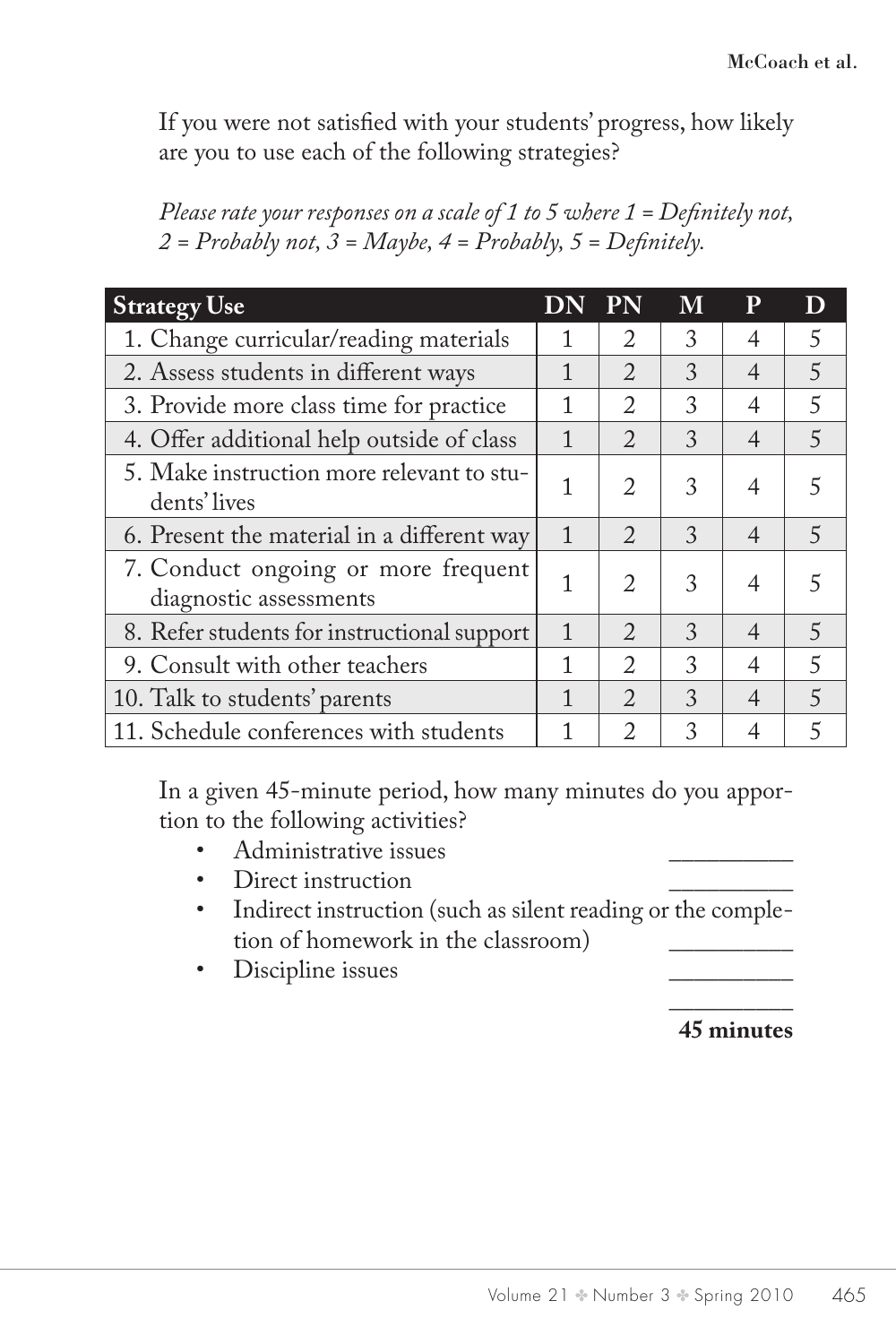How much time do students in your class(es) spend on homework each night?

- $\Box$  Less than ½ hour  $\Box$  More than ½ hour and less than 1 hour
- ❏ More than 1 hour and less ❏ More than 2 hours and than 2 hours
- less than 3 hours
- ❏ More than 3 hours

In the past year, I have had professional development on the following topics: *(Check all that apply).* 

• **If you check yes-** For each professional development opportunity that you attended, rate the quality of the professional development on a scale of  $1-10$ , where  $1 =$  very poor quality and 10 = Outstanding quality.

| <b>Professional Development Opportunity</b>   | Attended? | Rating |
|-----------------------------------------------|-----------|--------|
| Differentiating instruction for heterogeneous |           |        |
| groups of students                            |           |        |
| Teaching English Language Learners (ELL)      |           |        |
| Linking assessment/performance data to        |           |        |
| instructional strategies                      |           |        |
| Math instruction for low-performing           |           |        |
| students                                      |           |        |
| Literacy instruction for low performing       |           |        |
| students                                      |           |        |
| Science instruction for low performing        |           |        |
| students                                      |           |        |
| Analyzing low-performing student data         |           |        |
| Preparing students for standardized tests     |           |        |
| Gifted and talented students                  |           |        |
| Students with special needs                   |           |        |
| Thinking skills                               |           |        |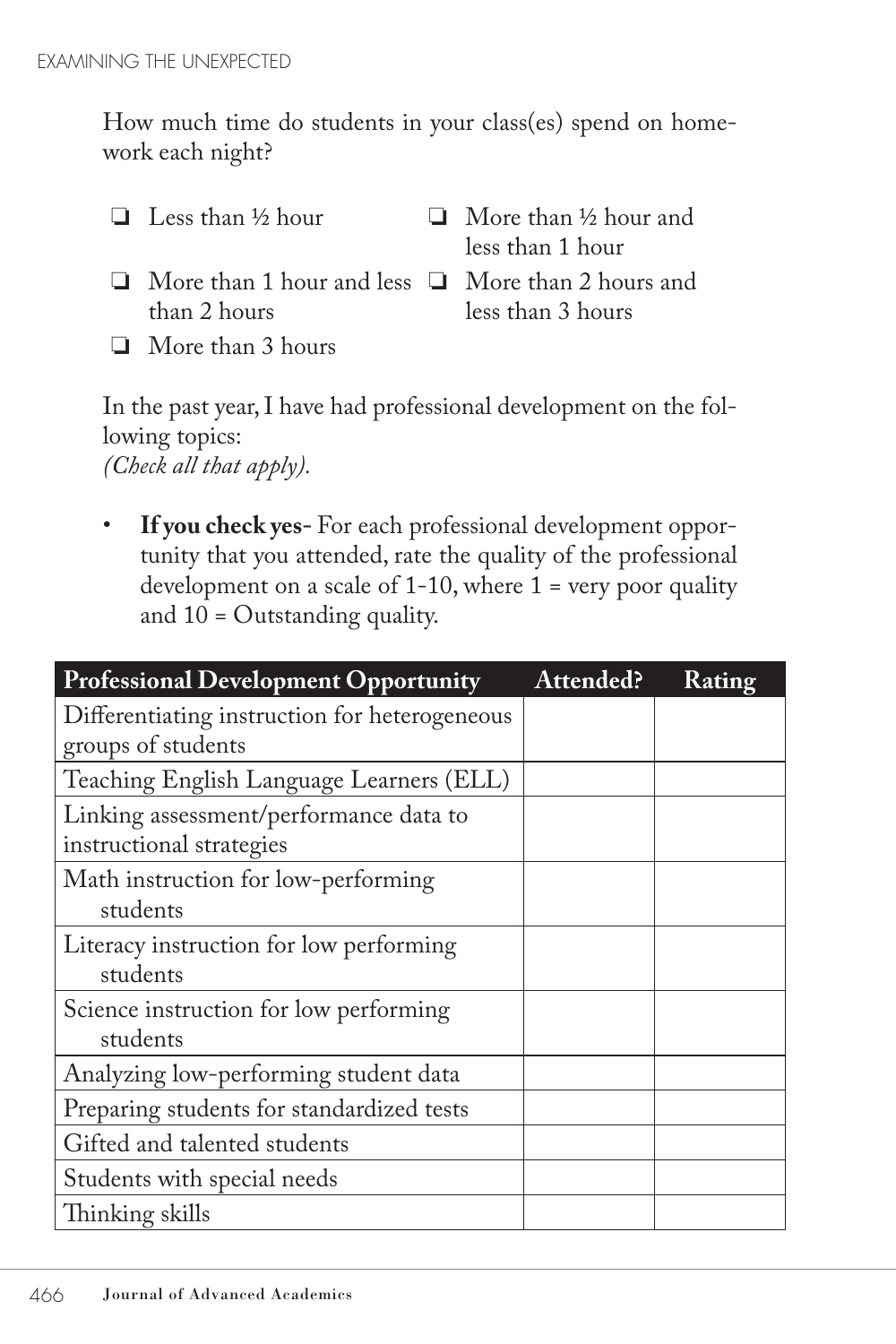| <b>Professional Development Opportunity</b>   | Attended? | Rating |
|-----------------------------------------------|-----------|--------|
| Instruction for students from lower socioeco- |           |        |
| nomic status backgrounds                      |           |        |
| Multicultural/diversity issues                |           |        |
| Student behavior and discipline/ Classroom    |           |        |
| management                                    |           |        |
| Increasing parent/community involvement       |           |        |
| ther:                                         |           |        |

# Appendix B: Questions From the Parent Survey

- 1. Parents have the opportunity to be involved in making important decisions in this school.
- 2. I feel welcome in my child's school.
- 3. The curriculum at my child's school is geared towards preparation for the state test.
- 4. I have regular contact with my child's teachers.
- 5. There are clear and focused goals for student learning at my child's school.
- 6. I attend school-wide special events.
- 7. Students at this school feel welcome and valued regardless of their racial/ethnic background.
- 8. Teachers communicate with me frequently about my child's progress in school.
- 9. School staff have invited me to school for meetings and/ or events.

10. Parent input is valued by the school administration.

11. I am regularly informed of my child's classroom progress.

12. My child is prepared for the next grade level by the end of the school year.